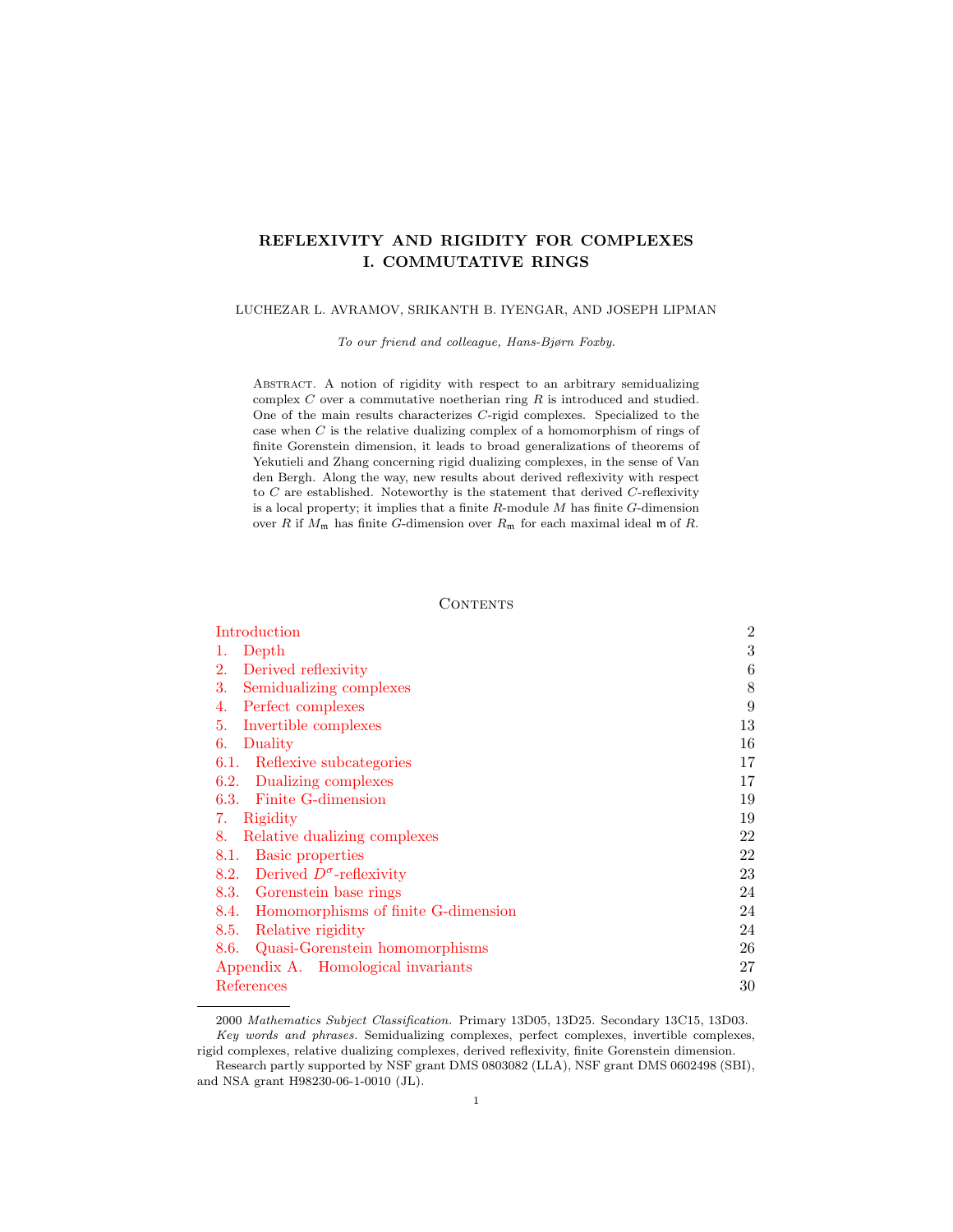#### **INTRODUCTION**

<span id="page-1-0"></span>Rigidification means, roughly, endowing a type of object with extra structure so as to eliminate nonidentity automorphisms. For example, a rigidification for dualizing sheaves on varieties over perfect fields plays an important role in [\[26\]](#page-30-0). We will be concerned with rigidifying complexes arising from Grothendieck duality theory, both in commutative algebra and in algebraic geometry. This paper is devoted to the algebraic situation; the geometric counterpart is treated in [\[7\]](#page-29-1).

Let R be a noetherian ring and  $D(R)$  its derived category. We write  $D_{b}^{f}(R)$  for the full subcategory of homologically finite complexes, that is to say, complexes M for which the R-module  $H(M)$  is finitely generated. Given complexes M and C in  $D_{\mathbf{b}}^{\mathbf{f}}(R)$  one says that M is *derived C-reflexive* if the canonical map

$$
\delta^C_M\colon M\longrightarrow \mathsf{RHom}_R(\mathsf{RHom}_R(M,C),C)
$$

is an isomorphism and  $RHom_R(M, C)$  is homologically finite. When the ring R has finite Krull dimension, the complex C is said to be *dualizing for R* if  $\delta_M^C$  is an isomorphism for all homologically finite complexes  $M$ . In [\[23,](#page-30-1) p. 258, 2.1] it is proved that when C is isomorphic to some bounded complex of injective modules, C is dualizing if and only if it is semidualizing, meaning that the canonical map

$$
\chi^C\colon R\longrightarrow \mathsf{RHom}_R(C,C)
$$

is an isomorphism.

Even when Spec  $R$  is connected, dualizing complexes for  $R$  differ by shifts and the action of the Picard group of the ring  $[23, p. 266, 3.1]$  $[23, p. 266, 3.1]$ . Such a lack of uniqueness has been a source of difficulties. Building on work of Van den Bergh [\[31\]](#page-30-2) and extensively using differential graded algebras, in [\[33,](#page-30-3) [34\]](#page-30-4) Yekutieli and Zhang have developed for algebras of finite type over a regular ring  $K$  of finite Krull dimension a theory of rigid relative to K dualizing complexes. The additional structure that they carry makes them unique up to unique rigid isomorphism.

Our approach to rigidity applies to any noetherian ring  $R$  and takes place entirely within its derived category: We say that  $M$  is  $C$ -rigid if there is an isomorphism

$$
\mu\colon M \xrightarrow{\simeq} \mathrm{RHom}_R(\mathrm{RHom}_R(M, C), M) ,
$$

called a C-rigidifying isomorphism for  $M$ . In the context described in the preceding paragraph we prove, using the main result of  $[6]$ , that rigidity in the sense of Van den Bergh, Yekutieli, and Zhang coincides with C-rigidity for a specific complex C.

The precise significance of C-rigidity is explained by the following result. It is abstracted from Theorem [7.3,](#page-19-0) which requires no connectedness hypothesis.

**Theorem 1.** If C is a semidualizing complex, then  $R\text{Hom}_R(\chi^C, C)^{-1}$  is a Crigidifying isomorphism.

When  $Spec R$  is connected and  $M$  is non-zero and  $C$ -rigid, with  $C$ -rigidifying isomorphism  $\mu$ , there exists a unique isomorphism  $\alpha: C \longrightarrow M$  making the following diagram commute:

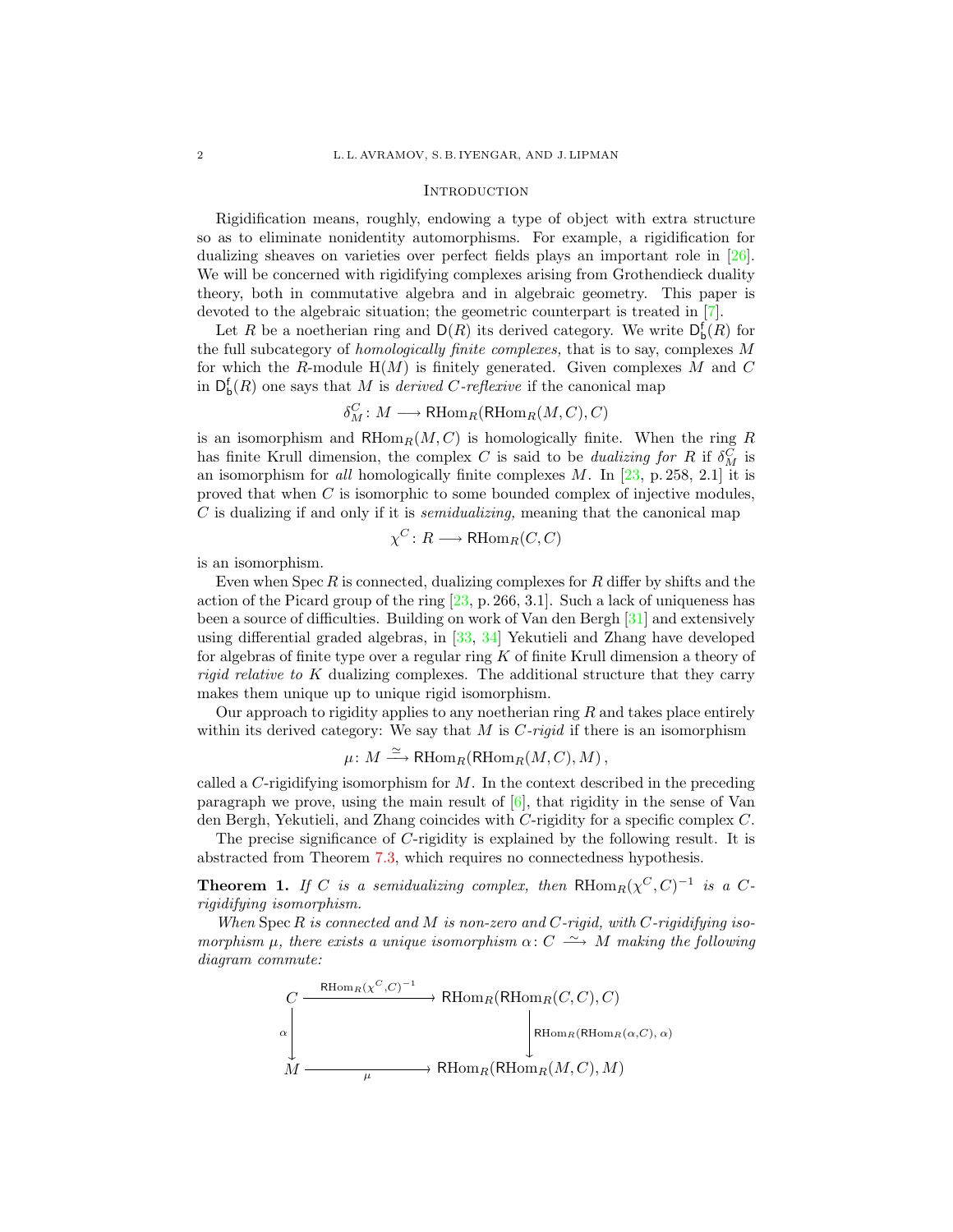Semidualizing complexes, identified by Foxby [\[14\]](#page-29-3) and Golod [\[20\]](#page-30-5) in the case of modules, have received considerable attention in [\[3\]](#page-29-4) and in the work of Christensen, Frankild, Sather-Wagstaff, and Taylor [\[11,](#page-29-5) [18,](#page-30-6) [19\]](#page-30-7). However, to achieve our goals we need to go further back and rethink basic propositions concerning derived reflexivity. This is the content of Sections [1](#page-2-0) through [6,](#page-15-0) from where we highlight some results.

**Theorem 2.** When C is semidualizing, M is derived C-reflexive if (and only if) there exists some isomorphism  $M \simeq \mathrm{RHom}_R(\mathrm{RHom}_R(M, C), C)$  in  $\mathrm{D}(R)$ , if (and only if)  $M_m$  is derived  $C_m$ -reflexive for each maximal ideal  $m$  of  $R$ .

This is part of Theorem [3.3.](#page-7-1) One reason for its significance is that it delivers derived C-reflexivity bypassing a delicate step, the verification that  $RHom_R(M, C)$ is homologically finite. Another is that it establishes that derived C-reflexivity is a local property. This implies, in particular, that a finite  $R$ -module  $M$  has finite G-dimension (Gorenstein dimension) in the sense of Auslander and Bridger [\[1\]](#page-29-0) if it has that property at each maximal ideal of R; see Corollary [6.3.4.](#page-18-2)

In Theorem [5.6](#page-15-1) we characterize pairs of mutually reflexive complexes:

**Theorem 3.** The complexes C and M are semidualizing and satisfy  $C \simeq L \otimes_R M$ for some invertible graded R-module L if and only if M is derived C-reflexive, C is derived M-reflexive, and  $H(M)_p \neq 0$  holds for every  $p \in \text{Spec } R$ .

In the last section we apply our results to the *relative dualizing complex*  $D^{\sigma}$ attached to an algebra  $\sigma: K \to S$  essentially of finite type over a noetherian ring K; see [\[6,](#page-29-2) 1.1 and 6.2]. We show that  $D^{\sigma}$  is semidualizing if and only if  $\sigma$  has finite G-dimension in the sense of [\[3\]](#page-29-4). One case when the G-dimension of  $\sigma$  is finite is if S has finite flat dimension as K-module. In this context, a result of  $[6]$  implies that  $D^{\sigma}$ -rigidity is equivalent to rigidity relative to K, in the sense of [\[34\]](#page-30-4). We prove:

**Theorem 4.** If K is Gorenstein, the flat dimension of the K-module S is finite, and dim S is finite, then  $D^{\sigma}$  is dualizing for S and is rigid relative to K.

When moreover Spec S is connected,  $D^{\sigma}$  is the unique, up to unique rigid isomorphism, non-zero complex in  $D_b^f(S)$  that is rigid relative to K.

This result, which is contained in Theorem [8.5.6,](#page-24-0) applies in particular when  $K$ is regular, and is a broad generalization of one of the main results in [\[34\]](#page-30-4).

Our terminology and notation are mostly in line with literature in commutative algebra. In particular, we put "homological" gradings on complexes, so at first sight some formulas may look unfamiliar to experts used to cohomological conventions. More details may be found in Appendix  $A$ , where we also prove results on Poincaré series and Bass series of complexes invoked repeatedly in the body of the text.

We are grateful to Lars Winther Christensen, Amnon Neeman, and Sean Sather-Wagstaff for their comments and suggestions on earlier versions of this article.

\*\*\*

Several objects studied in this paper were introduced by Hans-Bjørn Foxby, and various techniques used below were initially developed by him. We have learned a lot about the subject from his articles, his lectures, and through collaborations with him. This work is dedicated to him in appreciation and friendship.

# 1. DEPTH

<span id="page-2-0"></span>Throughout the paper R denotes a commutative noetherian ring. An R-module is said to be 'finite' if it can be generated, as an  $R$ -module, by finitely many elements.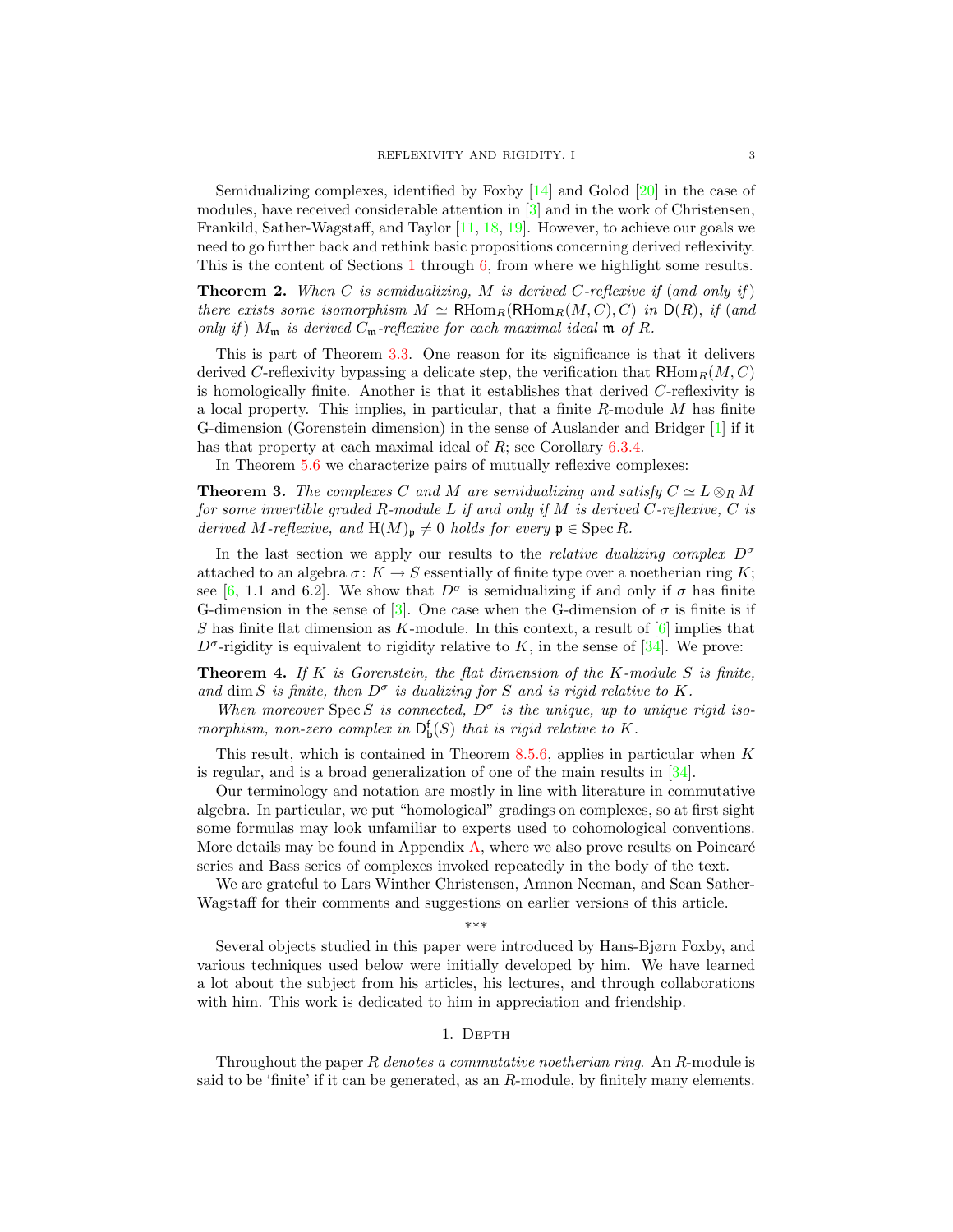The *depth* of a complex M over a local ring R with residue field  $k$  is the number

<span id="page-3-3"></span>depth<sub>R</sub>  $M = \inf\{n \in \mathbb{Z} \mid \text{Ext}^n_R(k,M) \neq 0\}$ .

We focus on a global invariant that appears in work of Chouinard and Foxby:

(1.0.1) Rfd<sub>R</sub>  $M = \sup{\{\text{depth } R_{\mathfrak{p}}} - \text{depth}_{R_{\mathfrak{p}}} M_{\mathfrak{p}} \mid \mathfrak{p} \in \text{Spec } R\}.$ 

See [1.6](#page-5-1) for a different description of this number. Our goal is to prove:

<span id="page-3-0"></span>**Theorem 1.1.** Every complex M in  $\mathsf{D}_{\mathsf{b}}^{\mathsf{f}}(R)$  satisfies  $\text{Rfd}_R M < \infty$ .

The desired inequality is obvious for rings of finite Krull dimension. To handle the general case, we adapt the proof of a result of Gabber, see Proposition [1.5.](#page-4-0)

A couple of simple facts are needed to keep the argument going:

<span id="page-3-1"></span>1.2. If  $0 \to L \to M \to N \to 0$  is an exact sequence of complexes then one has  $Rfd_R M \leq \max\{Rfd_R L, Rfd_R N\}.$ 

Indeed, for every  $\mathfrak{p} \in \text{Spec } R$  and each  $n \in \mathbb{Z}$  one has an induced exact sequence

$$
\mathrm{Ext}^n_{R_\mathfrak{p}}(R_\mathfrak{p}/\mathfrak{p} R_\mathfrak{p}, L_\mathfrak{p}) \rightarrow \mathrm{Ext}^n_{R_\mathfrak{p}}(R_\mathfrak{p}/\mathfrak{p} R_\mathfrak{p}, M_\mathfrak{p}) \rightarrow \mathrm{Ext}^n_{R_\mathfrak{p}}(R_\mathfrak{p}/\mathfrak{p} R_\mathfrak{p}, N_\mathfrak{p})
$$

that yields  $\text{depth}_{R_{\mathfrak{p}}} M_{\mathfrak{p}} \ge \min \{ \text{depth}_{R_{\mathfrak{p}}} L_{\mathfrak{p}}, \text{depth}_{R_{\mathfrak{p}}} N_{\mathfrak{p}} \}.$ 

The statement below is an Auslander-Buchsbaum Equality for complexes:

<span id="page-3-2"></span>**1.3.** Each bounded complex  $F$  of finite free modules over a local ring  $R$  has

 $\operatorname{depth}_R F = \operatorname{depth} R - \operatorname{sup} H(k \otimes_R F),$ 

see  $[16, 3.13]$  $[16, 3.13]$ . This formula is an immediate consequence of the isomorphisms

 $\text{RHom}_R(k, F) \simeq \text{RHom}_R(k, R) \otimes_R^{\mathsf{L}} F \simeq \text{RHom}_R(k, R) \otimes_R^{\mathsf{L}} (k \otimes_R F)$ 

in  $D(R)$ , where the first one holds because F is finite free.

*Proof of Theorem [1.1](#page-3-0).* It's enough to prove that  $Rfd_R M < \infty$  holds for cyclic modules. Indeed, replacing  $M$  with a quasi-isomorphic complex we may assume  $\operatorname{amp} M = \operatorname{amp} H(M)$ . If one has  $\operatorname{amp} M = 0$ , then M is a shift of a finite R-module, so an induction on the number of its generators, using [1.2,](#page-3-1) shows that  $Rfd_R M$  is finite. Assume the statement holds for all complexes of a given amplitude. Since  $L = \sum^{i} M_i$  with  $i = \inf M$  is a subcomplex of M, and one has  $\text{amp}(M/L) < \text{amp}(M)$ , using [1.2](#page-3-1) and induction we obtain  $Rfd_R M \leq \max\{Rfd_R L, Rfd_R (M/L)\} < \infty$ .

By way of contradiction, assume Rfd<sub>R</sub>  $(R/J) = \infty$  holds for some ideal J of R. Since R is noetherian, we may choose J so that  $Rfd_R (R/I)$  is finite for each ideal I with  $I \supseteq J$ . The ideal J is prime: otherwise one would have an exact sequence

$$
0 \to R/J' \to R/J \to R/I \to 0,
$$

where J' is a prime ideal associated to  $R/J$  with  $J' \supsetneq J$ ; this implies  $I \supsetneq J$ , so in view of [1.2](#page-3-1) the exact sequence yields  $Rfd_R(R/J) < \infty$ , which is absurd.

Set  $S = R/J$ , fix a finite generating set of J, let g denote its cardinality, and E be the Koszul complex on it. As S is a domain and  $\bigoplus_i H_i(E)$  is a finite S-module, we may choose  $f \in R \setminus J$  so that each  $S_f$ -module  $H_i(E)_f$  is free. Now  $(J, f) \supsetneq J$ implies that  $j = Rfd_R(R/(J, f))$  is finite. To get the desired contradiction we prove

$$
\operatorname{depth} R_{\mathfrak{p}} - \operatorname{depth}_{R_{\mathfrak{p}}} S_{\mathfrak{p}} \le \max\{j-1, g\} \quad \text{for each} \quad \mathfrak{p} \in \operatorname{Spec} R.
$$

In case  $\mathfrak{p} \not\supseteq J$  one has depth $_{R_{\mathfrak{p}}} S_{\mathfrak{p}} = \infty$ , so the inequality obviously holds.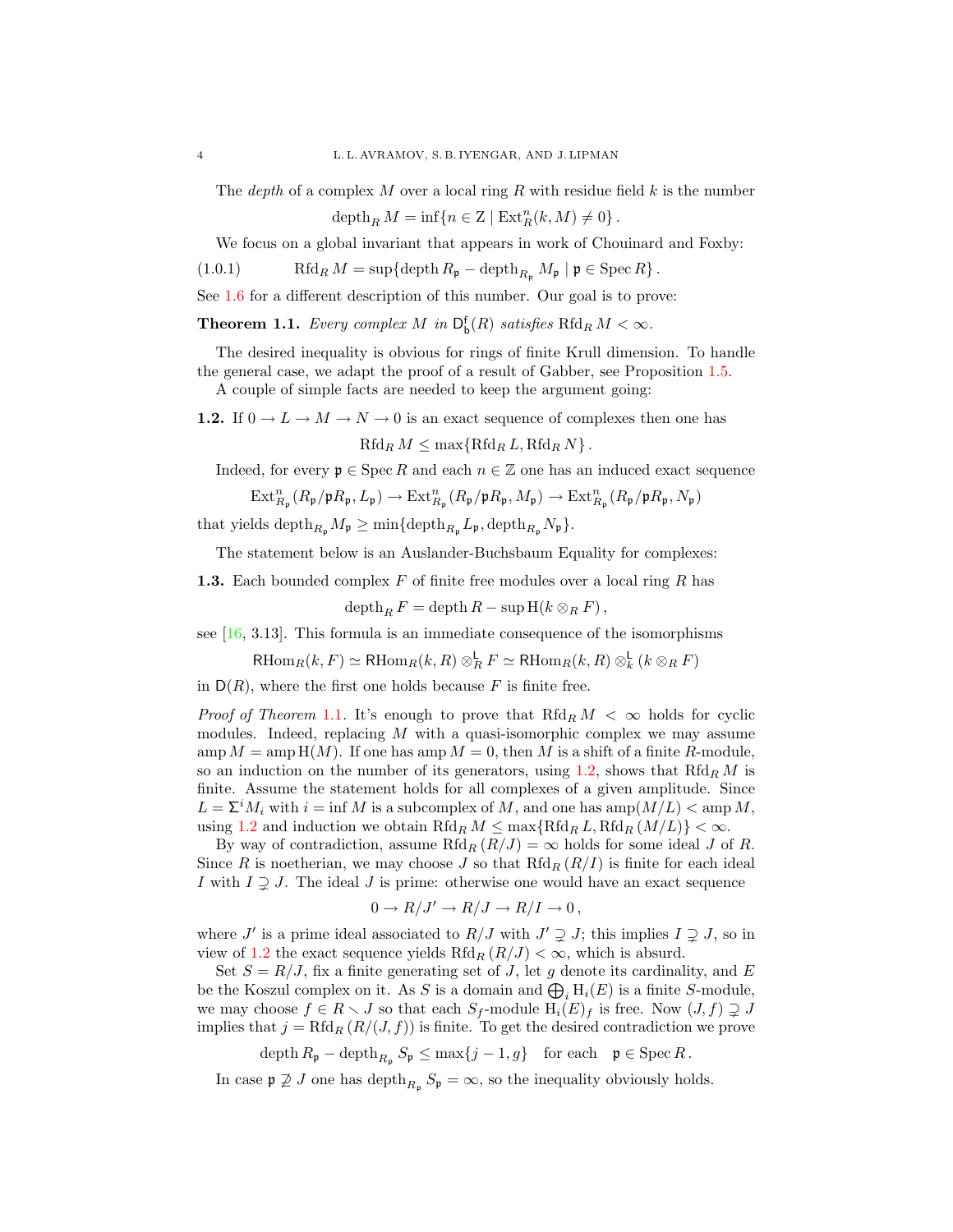When  $\mathfrak{p} \supseteq (J, f)$  the exact sequence

$$
0 \to S \xrightarrow{f} S \to R/(J, f) \to 0
$$

yields depth<sub> $R_p$ </sub>  $S_p = \text{depth}_{R_p} (R/(J, f))_p + 1$ , and hence one has

 $\operatorname{depth} R_{\mathfrak{p}} - \operatorname{depth}_{R_{\mathfrak{p}}} S_{\mathfrak{p}} \leq j-1$ .

It remains to treat the case  $f \notin \mathfrak{p} \supseteq J$ . Set  $k = R_{\mathfrak{p}}/\mathfrak{p}R_{\mathfrak{p}}, d = \text{depth}_{R_{\mathfrak{p}}}S_{\mathfrak{p}},$  and  $s = \sup H(E_p)$ . In the second quadrant spectral sequence

$$
{}^{2}E_{p,q} = \text{Ext}_{R_{\mathfrak{p}}}^{-p}(k, \text{H}_{q}(E_{\mathfrak{p}})) \Longrightarrow \text{Ext}_{R_{\mathfrak{p}}}^{-p-q}(k, E_{\mathfrak{p}})
$$

$$
{}^{r}\text{d}^{p,q}: {}^{r}\text{E}_{p,q} \longrightarrow {}^{r}\text{E}_{p-r,q+r-1}
$$

one has <sup>2</sup>E<sub>p,q</sub> = 0 for  $q > s$ , and also for  $p > -d$  because each H<sub>q</sub>(E<sub>p</sub>) is a finite direct sum of copies of  $S_p$ . Therefore, the sequence converges strongly and yields

$$
\operatorname{Ext}_{R_{\mathfrak{p}}}^{i}(k, E_{\mathfrak{p}}) \cong \begin{cases} 0 & \text{for } i < d - s, \\ \operatorname{Ext}_{R_{\mathfrak{p}}}^{d}(k, \operatorname{H}_{s}(E_{\mathfrak{p}})) \neq 0 & \text{for } i = d - s. \end{cases}
$$

The formula above implies depth $_{R_p} E_p = d - s$ . This gives the first equality below:

$$
\begin{aligned} \operatorname{depth} R_{\mathfrak{p}} - \operatorname{depth}_{R_{\mathfrak{p}}} S_{\mathfrak{p}} &= \operatorname{depth} R_{\mathfrak{p}} - \operatorname{depth}_{R_{\mathfrak{p}}} E_{\mathfrak{p}} - s \\ &= \sup \operatorname{H}(k \otimes_{R_{\mathfrak{p}}} E_{\mathfrak{p}}) - s \\ &\leq g - s \\ &\leq g \,. \end{aligned}
$$

The second equality comes from [1.3.](#page-3-2)  $\Box$ 

A complex in  $D_{-}(R)$  is said to have *finite injective dimension* if it is isomorphic in  $D(R)$  to a bounded complex of injective R-modules. The next result, due to Ischebeck  $[24, 2.6]$  $[24, 2.6]$  when M and N are modules, can be deduced from  $[12, 4.13]$  $[12, 4.13]$ .

<span id="page-4-1"></span>**Lemma 1.4.** Let R be a local ring and N in  $D_b^f(R)$  a complex of finite injective dimension. For each M in  $\mathsf{D}^{\mathsf{f}}_{\mathsf{b}}(R)$  there is an equality

 $\sup\{n \in \mathbb{Z} \mid \mathrm{Ext}^n_R(M,N) \neq 0\} = \mathrm{depth}\, R - \mathrm{depth}\, M - \inf \mathrm{H}(N)$ .

*Proof.* Let  $k$  be the residue field  $k$  of  $R$ . The first isomorphism below holds because N has finite injective dimension and M is in  $\mathsf{D}^{\mathsf{f}}_{\mathsf{b}}(R)$ , see [\[2,](#page-29-7) 4.4.I]:

 $H(k \otimes_R^{\mathsf{L}} \mathsf{RHom}_R(M,N)) \cong \mathrm{H}(\mathsf{RHom}_R(\mathsf{RHom}_R(k,M),N))$  $\simeq$  H(RHom<sub>k</sub>(RHom<sub>R</sub>(k, M), RHom<sub>R</sub>(k, N)))  $\cong$  Hom<sub>k</sub>(H(RHom<sub>R</sub>(k, M)), H(RHom<sub>R</sub>(k, N))).

The other isomorphisms are standard. One deduces the second equality below:

 $\inf \mathcal{H}(\mathsf{R}\mathrm{Hom}_R(M,N)) = \inf \mathcal{H}(k \otimes_R^{\mathsf{L}} \mathsf{R}\mathrm{Hom}_R(M,N))$ 

$$
= \inf \mathrm{H}(\mathrm{RHom}_R(k,N)) + \operatorname{depth}_R M.
$$

The first one comes from Lemma [A.4.3.](#page-27-0) In particular, for  $M = R$  this yields  $\inf H(\text{RHom}_R(k, N)) = \inf H(N) - \operatorname{depth} R$ .

Combining the preceding equalities, one obtains the desired assertion.  $\Box$ 

The next result is due to Gabber [\[13,](#page-29-8) 3.1.5]; Goto [\[21\]](#page-30-10) had proved it for  $N = R$ .

<span id="page-4-0"></span>**Proposition 1.5.** For each N in  $D_b^f(R)$  the following conditions are equivalent.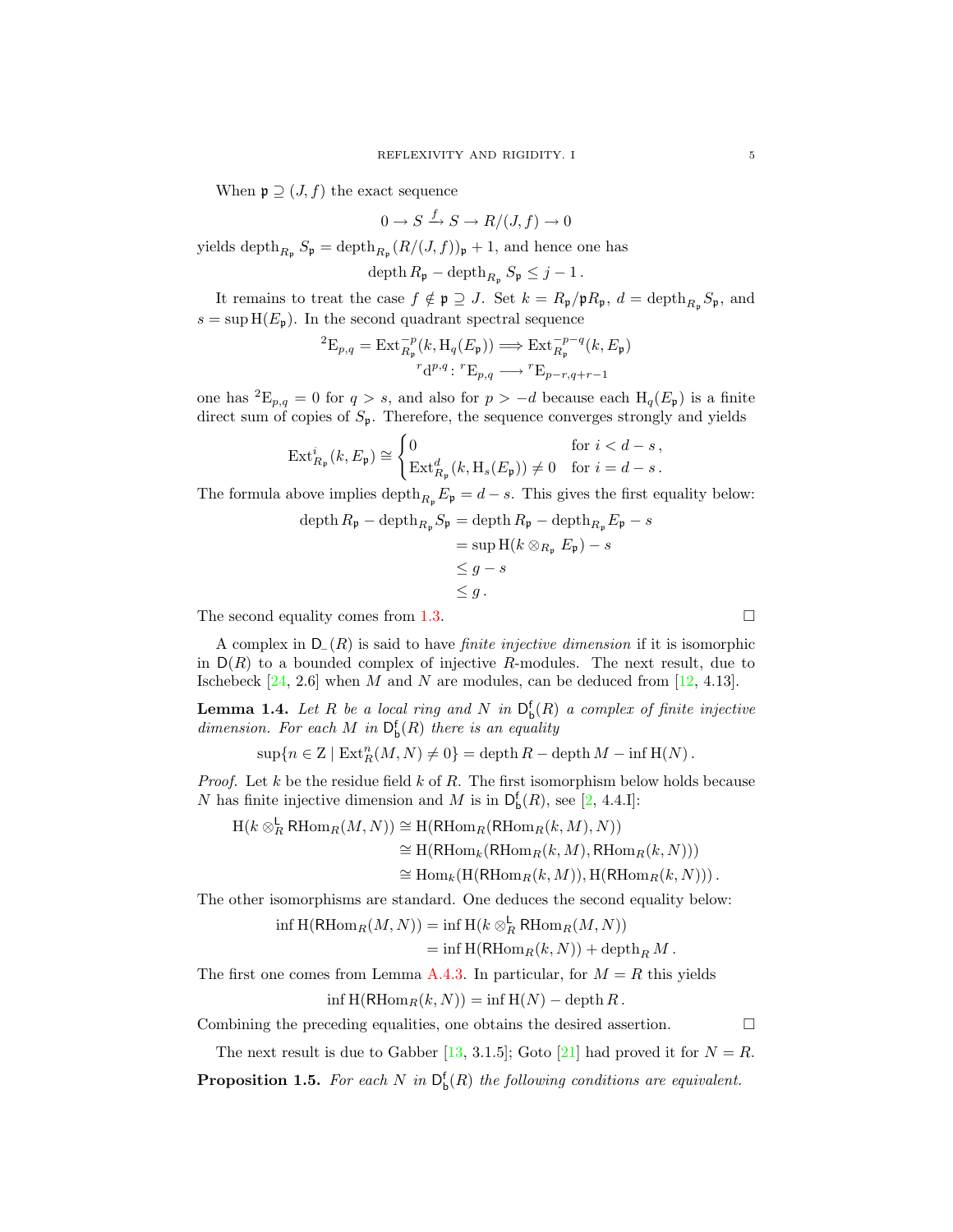- (i) For each  $\mathfrak{p} \in \operatorname{Spec} R$  the complex  $N_{\mathfrak{p}}$  has finite injective dimension over  $R_{\mathfrak{p}}$ .
- (ii) For each M in  $\mathsf{D}^{\mathsf{f}}_{\mathsf{b}}(R)$  one has  $\mathrm{Ext}^n_R(M,N) = 0$  for  $n \gg 0$ .
- (ii') For each  $\mathfrak{m} \in \text{Max } R$  one has  $\text{Ext}^n_R(R/\mathfrak{m}, N) = 0$  for  $n \gg 0$ .

*Proof.* (i)  $\implies$  (ii). For each prime **p**, Lemma [1.4](#page-4-1) yields the second equality below:

$$
- \inf \mathrm{H}(\mathrm{RHom}_R(M, N)_{\mathfrak{p}}) = - \inf \mathrm{H}(\mathrm{RHom}_{R_{\mathfrak{p}}}(M_{\mathfrak{p}}, N_{\mathfrak{p}}))
$$
  
= depth  $R_{\mathfrak{p}} - \operatorname{depth}_{R_{\mathfrak{p}}} M_{\mathfrak{p}} - \inf \mathrm{H}(N_{\mathfrak{p}})$   

$$
\leq \mathrm{Rfd}_R M - \inf \mathrm{H}(N).
$$

Theorem [1.1](#page-3-0) thus implies the desired result.

 $(ii') \Longrightarrow (i)$ . Since N is in  $D_{b}^{f}(R)$  for each integer n one has an isomorphism

$$
\operatorname{Ext}^n_{R_{\mathfrak{m}}}(R_{\mathfrak{m}}/\mathfrak{m} R_{\mathfrak{m}}, N_{\mathfrak{m}}) \cong \operatorname{Ext}^n_R(R/\mathfrak{m}, N)_{\mathfrak{m}}.
$$

Thus, the hypothesis and [A.5.1](#page-28-0) imply  $N_{\rm m}$  has finite injective dimension over  $R_{\rm m}$ . By localization,  $N_p$  has finite injective dimension over  $R_p$  for each prime  $\mathfrak{p} \subseteq \mathfrak{m}$ .  $\Box$ 

<span id="page-5-1"></span>*Notes* 1.6. In [\[12,](#page-29-6) 2.1] the number  $Rfd_R M$  is defined by the formula

$$
Rfd_R M = \sup\{n \in \mathbb{Z} \mid \operatorname{Tor}_n^R(T, M) \neq 0\},\
$$

where  $T$  ranges over the  $R$ -modules of finite flat dimension, and is called the *large* restricted flat dimension of M (whence, the notation). We took as definition formula  $(1.0.1)$ , which is due to Foxby (see [\[10,](#page-29-9) Notes, p. 131]) and is proved in [10, 5.3.6] and [\[12,](#page-29-6) 2.4(b)]. For M of finite flat dimension one has  $Rfd_M = fd_R M$ , see  $[10, 5.4.2(b)]$  $[10, 5.4.2(b)]$  or  $[12, 2.5]$  $[12, 2.5]$ , and then  $(1.0.1)$  goes back to Chouinard  $[9, 1.2]$  $[9, 1.2]$ .

<span id="page-5-4"></span>2. Derived reflexivity

<span id="page-5-0"></span>For every pair  $C, M$  in  $D(R)$  there is a canonical biduality morphism

(2.0.1) 
$$
\delta_M^C : M \to \mathrm{RHom}_R(\mathrm{RHom}_R(M, C), C),
$$

induced by the morphism of complexes  $m \mapsto (\alpha \mapsto (-1)^{|m||\alpha|} \alpha(m))$ . We say that M is derived C-reflexive if both M and  $RHom_R(M, C)$  are in  $D_{\bf b}^{\bf f}(R)$ , and  $\delta_M^C$  is an isomorphism. Some authors write 'C-reflexive' instead of 'derived C-reflexive'.

Recall that the *support* of a complex M in  $D_b^f(R)$  is the set

$$
\operatorname{Supp}_R M = \{ \mathfrak{p} \in \operatorname{Spec} R \mid \mathrm{H}(M)_{\mathfrak{p}} \neq 0 \}.
$$

<span id="page-5-3"></span>**Theorem 2.1.** Let R be a noetherian ring and C a complex in  $D_b^f(R)$ .

For each complex M in  $D_b^f(R)$  the following conditions are equivalent.

- (i)  $M$  is derived  $C$ -reflexive.
- (ii) RHom $_R(M, C)$  is derived C-reflexive and  $\text{Supp}_R M \subseteq \text{Supp}_R C$  holds.
- (iii) RHom $_R(M, C)$  is in  $D_+(R)$ , and for every  $\mathfrak{m} \in \text{Max } R$  one has

$$
M_{\mathfrak{m}} \simeq \mathrm{RHom}_{R_{\mathfrak{m}}}(\mathrm{RHom}_{R_{\mathfrak{m}}}(M_{\mathfrak{m}}, C_{\mathfrak{m}}), C_{\mathfrak{m}}) \quad in \quad \mathsf{D}(R_{\mathfrak{m}}) .
$$

(iv)  $U^{-1}M$  is derived  $U^{-1}C$ -reflexive for each multiplicatively closed set  $U \subseteq R$ .

The proof is based on a useful criterion for derived C-reflexivity.

<span id="page-5-2"></span>**2.2.** Let C and M be complexes of R-modules, and set  $h = R\text{Hom}_{R}(-, C)$ . The composition  $h(\delta_M^C) \circ \delta_{h(M)}^C$  is the identity map of  $h(M)$  so the map

$$
\mathrm{H}(\delta^C_{\mathsf{h}(M)})\colon\operatorname{H}(\mathsf{h}(M))\to\mathrm{H}(\mathsf{h}^3(M))
$$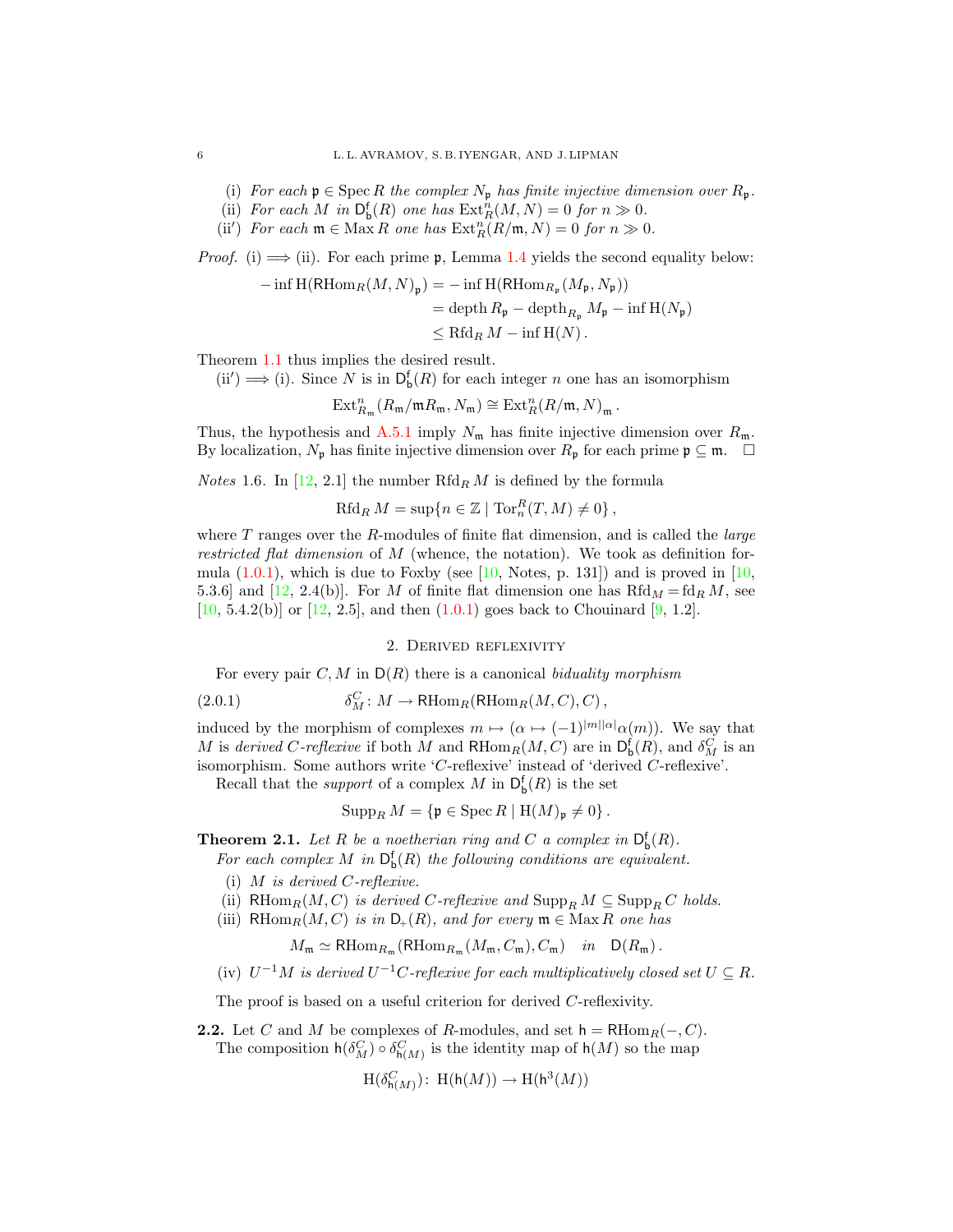is a split monomorphism. Thus, if  $h(M)$  is in  $D^{f}(R)$  and there exists some isomorphism  $H(h(M)) \cong H(h^3(M))$ , then  $\delta_{h(M)}^C$  and  $h(\delta_M^C)$  are isomorphisms in  $D(R)$ .

The following proposition is an unpublished result of Foxby.

<span id="page-6-0"></span>**Proposition 2.3.** If for C and M in  $D_b^f(R)$  there exists an isomorphism

 $\mu: M \simeq \text{RHom}_R(\text{RHom}_R(M, C), C)$  in  $D(R)$ ,

then the biduality morphism  $\delta_M^C$  is an isomorphism as well.

*Proof.* Set  $h = RHom_R(-, C)$ . Note that  $h(M)$  is in  $D_{-}^{f}(R)$  because C and M are in  $D_{\mathfrak{b}}^{\mathfrak{f}}(R)$ . The morphism  $\mu$  induces an isomorphism  $H(\mathsf{h}^3(M)) \cong H(\mathsf{h}(M))$ . Each R-module  $H_n(h(M)) = Ext_R^{-n}(M, C)$  is finite, so we conclude from [2.2](#page-5-2) that  $\delta_{h(M)}^C$ is an isomorphism in  $\mathsf{D}(R)$ , hence  $\delta_{\mathsf{h}^2(M)}^C$  is one as well. The square

$$
M \xrightarrow{\mu} h^{2}(M)
$$

$$
\delta_{M}^{C} \downarrow \simeq \begin{cases} \delta_{h^{2}(M)}^{C} \\ \delta_{h^{2}(M)}^{C} \\ h^{2}(M) \xrightarrow{\alpha} h^{2}(M) \end{cases}
$$

in  $\mathsf{D}(R)$  commutes and implies that  $\delta_M^C$  is an isomorphism, as desired.  $\Box$ 

*Proof of Theorem [2.1](#page-5-3).* (i)  $\implies$  (ii). This follows from [2.2](#page-5-2) and [A.6.](#page-29-11)

(ii)  $\implies$  (i). Set h = RHom<sub>R</sub>(-, C) and form the exact triangle in D(R):

$$
M \xrightarrow{\delta_M^C} \mathsf{h}^2(M) \longrightarrow N \longrightarrow
$$

As  $h(M)$  is C-reflexive, one has  $h^2(M) \in D_b^f(R)$ , so the exact triangle above implies that N is in  $\mathsf{D}^{\mathsf{f}}_{\mathsf{b}}(R)$ . Since  $\mathrm{Supp}_R M \subseteq \mathrm{Supp}_R C$  holds, using [A.6](#page-29-11) one obtains

$$
\begin{aligned} \operatorname{Supp}_R N &\subseteq \operatorname{Supp}_R M \cup \operatorname{Supp}_R \mathsf{h}^2(M) \\ &= \operatorname{Supp}_R M \cup (\operatorname{Supp}_R M \cap \operatorname{Supp}_R C) \subseteq \operatorname{Supp}_R C \,. \end{aligned}
$$

On the other hand, the exact triangle above induces an exact triangle

$$
\mathsf{h}(N)\longrightarrow \mathsf{h}^3(M)\xrightarrow{\mathsf{h}(\delta_M^C)}\mathsf{h}(M)\longrightarrow
$$

Since  $h(M)$  is C-reflexive  $\delta_{h(M)}^C$  is an isomorphism, so [2.2](#page-5-2) shows that  $h(\delta_M^C)$  is an isomorphism as well. The second exact triangle now gives  $H(h(N)) = 0$ . The already established inclusion  $\operatorname{Supp}_R N \subseteq \operatorname{Supp}_R C$  and  $\mathbf{A}.\mathbf{6}$  yield

$$
\operatorname{Supp}_R N = \operatorname{Supp}_R N \cap \operatorname{Supp}_R C = \operatorname{Supp}_R \text{RHom}_R(N,C) = \varnothing.
$$

This implies  $N = 0$  in  $D(R)$ , and hence  $\delta_M^C$  is an isomorphism.

(i)  $\implies$  (iv). This is a consequence of the hypothesis RHom<sub>R</sub> $(M, C) \in D<sup>f</sup><sub>+</sub>(R)$ .

(iv)  $\implies$  (iii). With  $U = \{1\}$  the hypotheses in (iv) implies RHom<sub>R</sub> $(M, C)$  is in  $D_+^f(R)$ , while the isomorphism in (iii) is the special case  $U = R \setminus \mathfrak{m}$ .

(iii)  $\implies$  (i). For each  $\mathfrak{m} \in \text{Max } R$ , Proposition [2.3](#page-6-0) yields that  $\delta_{M_{\mathfrak{m}}}^{C_{\mathfrak{m}}}$  is an isomorphism, in  $D(R_m)$ . One has a canonical isomorphism

 $\lambda_{\mathfrak{m}}\colon \operatorname{RHom}_R(\operatorname{RHom}_R(M, C), C)_{\mathfrak{m}} \stackrel{\simeq}{\longrightarrow} \operatorname{RHom}_{R_{\mathfrak{m}}}(\operatorname{RHom}_{R_{\mathfrak{m}}}(M_{\mathfrak{m}}, C_{\mathfrak{m}}), C_{\mathfrak{m}})$ 

because RHom<sub>R</sub> $(M, C)$  is in  $D_{+}^{f}(R)$  and M is in  $D_{b}^{f}(R)$ . Now using the equality  $\delta_{M_{\mathfrak{m}}}^{C_{\mathfrak{m}}} = \lambda_{\mathfrak{m}}(\delta_M^C)_{\mathfrak{m}}$  one sees that  $(\delta_M^C)_{\mathfrak{m}}$  is an isomorphism, and hence so is  $\delta_M^C$ .  $\Box$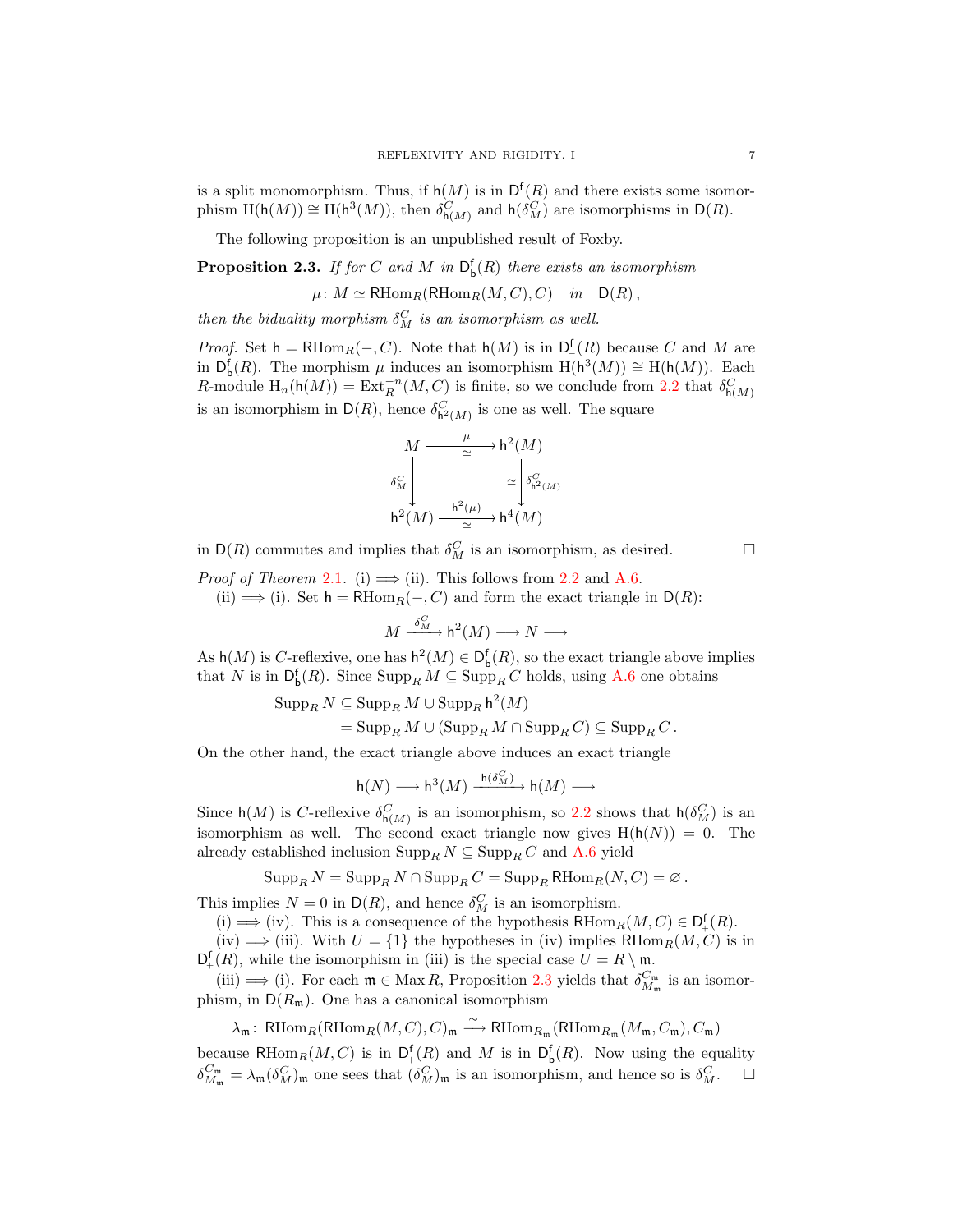#### <span id="page-7-4"></span>3. Semidualizing complexes

<span id="page-7-0"></span>For each complex  $C$  there is a canonical *homothety morphism* 

(3.0.1) 
$$
\chi^C \colon R \to \mathrm{RHom}_R(C, C) \quad \text{in} \quad \mathrm{D}(R)
$$

induced by  $r \mapsto (c \mapsto rc)$ . As in [\[11,](#page-29-5) 2.1], we say that C is semidualizing if it is in  $D_{\mathbf{b}}^{\mathbf{f}}(R)$  and  $\chi^C$  an isomorphism. We bundle convenient recognition criteria in:

<span id="page-7-3"></span>**Proposition 3.1.** For a complex C in  $D_b^f(R)$  the following are equivalent:

- (i)  $C$  is semidualizing.
- $(i')$  R is derived C-reflexive.
- (ii) C is derived C-reflexive and  $\text{Supp}_R C = \text{Spec } R$ .
- (iii) For each  $\mathfrak{m} \in \text{Max } R$  there is an isomorphism

$$
R_{\mathfrak{m}} \simeq \mathrm{RHom}_{R_{\mathfrak{m}}}(C_{\mathfrak{m}}, C_{\mathfrak{m}}) \quad in \quad \mathrm{D}(R_{\mathfrak{m}})\,.
$$

(iv)  $U^{-1}C$  is semidualizing for  $U^{-1}R$  for each multiplicatively closed set  $U \subseteq R$ .

*Proof.* To see that (i) and (i') are equivalent, decompose  $\chi^C$  as

$$
R \xrightarrow{\delta_R^C} \text{RHom}_R(\text{RHom}_R(R, C), C) \xrightarrow{\simeq} \text{RHom}_R(C, C)
$$

with isomorphism induced by the canonical isomorphism  $C \xrightarrow{\simeq} \text{RHom}_R(R, C)$ . Con-ditions (i') through (iv) are equivalent by Theorem [2.1](#page-5-3) applied with  $M = R$ .  $\Box$ 

Next we establish a remarkable property of semidualizing complexes. It uses the invariant Rfd<sub>R</sub> (−) discussed in Section [1.](#page-2-0)

<span id="page-7-2"></span>**Theorem 3.2.** If C is a semidualizing complex for R and L is a complex in  $D_{-}^{\mathsf{f}}(R)$ with  $\text{RHom}_R(L, C) \in D_{\text{b}}^{\text{f}}(R)$ , then L is in  $D_{\text{b}}^{\text{f}}(R)$ ; more precisely, one has

$$
\inf H(L) \ge \inf H(C) - Rfd_R R\operatorname{Hom}_R(L, C) > -\infty.
$$

*Proof.* For each  $\mathfrak{m} \in \text{Max } R \cap \text{Supp}_R L$  one has a chain of relations

$$
\begin{aligned}\n\inf H(L_{\mathfrak{m}}) &= -\operatorname{depth}_{R_{\mathfrak{m}}} C_{\mathfrak{m}} + \operatorname{depth}_{R_{\mathfrak{m}}} \text{RHom}_{R}(L, C)_{\mathfrak{m}} \\
&= \inf H(C_{\mathfrak{m}}) - \operatorname{depth} R_{\mathfrak{m}} + \operatorname{depth}_{R_{\mathfrak{m}}} \text{RHom}_{R}(L, C)_{\mathfrak{m}} \\
&\geq \inf H(C) - \operatorname{Rfd}_{R} \text{RHom}_{R}(L, C) \\
&\gt -\infty\n\end{aligned}
$$

with equalities given by Lemma [A.5.3,](#page-28-1) applied first with  $M = L$  and  $N = C$ , then with  $M = C = N$ ; the first inequality is clear, and the second one holds by Theorem [1.1.](#page-3-0) Now use the equality inf  $H(L) = \inf_{m \in \text{Max } R} {\inf H(L_m)}$ .

The next theorem parallels Theorem [2.1.](#page-5-3) The impact of the hypothesis that  $C$  is semidualizing can be seen by comparing condition (iii) in these results: one need not assume  $RHom_R(M, C)$  is bounded. In particular, reflexivity with respect to a semidualizing complex can now be *defined* by means of property  $(i')$  alone. Antecedents of the theorem are discussed in [3.4.](#page-8-1)

### <span id="page-7-1"></span>**Theorem 3.3.** Let  $C$  be a semidualizing complex for  $R$ .

For a complex M in  $D_b^f(R)$  the following conditions are equivalent:

- (i) M is derived C-reflexive.
- (i') There exists an isomorphism  $M \simeq \mathrm{RHom}_R(\mathrm{RHom}_R(M, C), C)$ .
- (ii)  $RHom_R(M, C)$  is derived C-reflexive.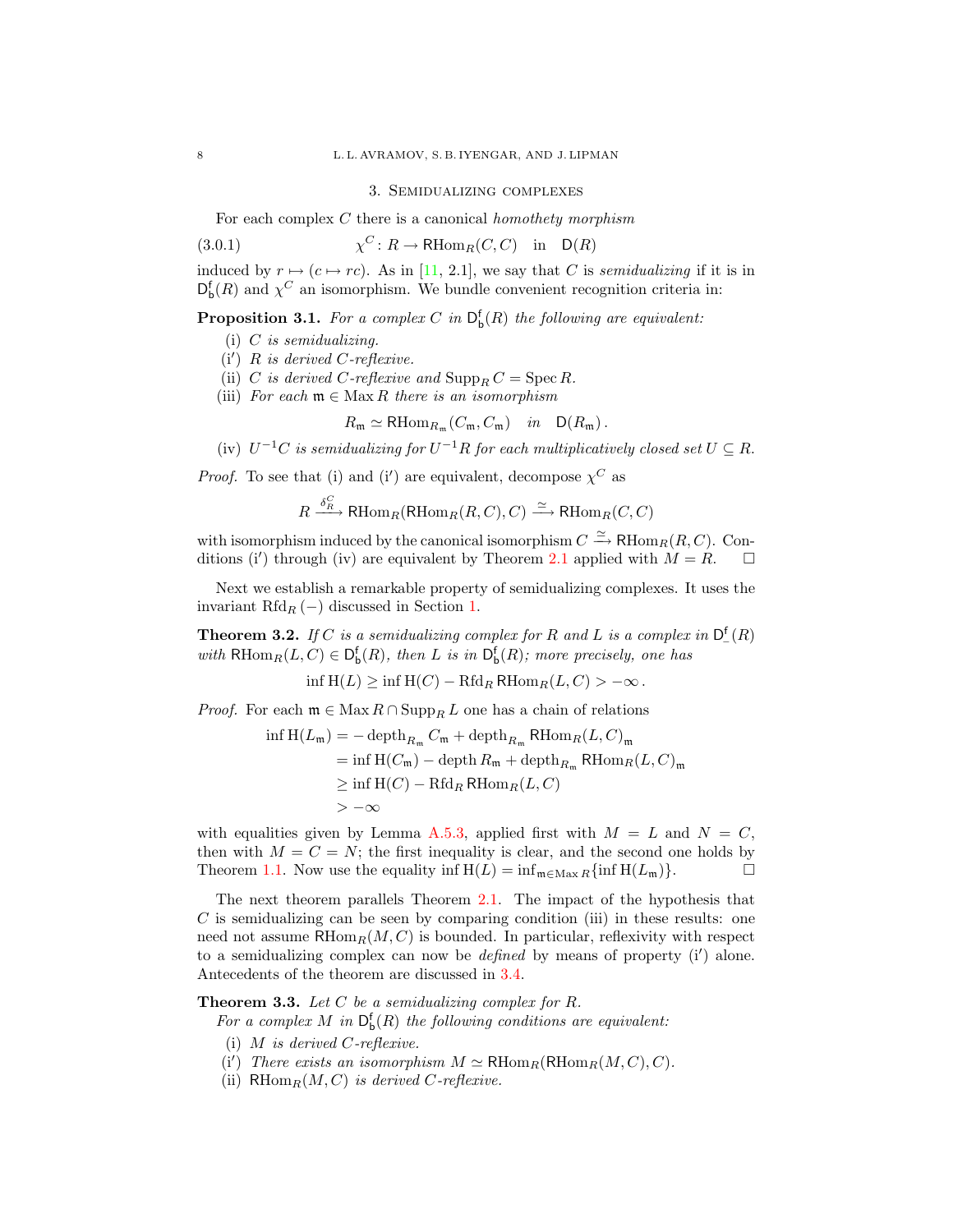(iii) For each  $\mathfrak{m} \in \mathbb{M}$  ax R there is an isomorphism

$$
M_{\mathfrak{m}} \simeq \mathrm{RHom}_{R_{\mathfrak{m}}}(\mathrm{RHom}_{R_{\mathfrak{m}}}(M_{\mathfrak{m}}, C_{\mathfrak{m}}), C_{\mathfrak{m}}) \quad in \quad \mathsf{D}(R_{\mathfrak{m}}) .
$$

Furthermore, these conditions imply the following inequalities

$$
\operatorname{amp} H(\operatorname{RHom}_R(M, C)) \le \operatorname{amp} H(C) - \inf H(M) + \operatorname{Rfd}_R M < \infty.
$$

*Proof.* (i)  $\Longleftrightarrow$  (ii). Apply Theorem [2.1,](#page-5-3) noting that  $\text{Supp}_R C = \text{Spec } R$ , by [A.6.](#page-29-11)  $(i) \Longrightarrow (i')$ . This implication is a tautology.

 $(i') \Longrightarrow (iii)$ . This holds because Theorem [3.2,](#page-7-2) applied with  $L = \text{RHom}_R(M, C)$ , shows that  $R\text{Hom}_R(M, C)$  is bounded, and so the given isomorphism localizes.

(iii)  $\implies$  (i). For each  $\mathfrak{m} \in \text{Max } R$  the complex  $C_{\mathfrak{m}}$  is semidualizing for  $R_{\mathfrak{m}}$  by Proposition [3.1.](#page-7-3) One then has a chain of (in)equalities

$$
\inf H(\mathrm{RHom}_R(M, C)) = \inf_{\mathfrak{m} \in \mathrm{Max}\,R} \{ \inf H(\mathrm{RHom}_R(M, C)_\mathfrak{m}) \}
$$
  
\n
$$
= \inf_{\mathfrak{m} \in \mathrm{Max}\,R} \{ \inf H(\mathrm{RHom}_{R_\mathfrak{m}}(M_\mathfrak{m}, C_\mathfrak{m})) \}
$$
  
\n
$$
\geq \inf_{\mathfrak{m} \in \mathrm{Max}\,R} \{ \inf H(C_\mathfrak{m}) - \mathrm{Rfd}_{R_\mathfrak{m}} M_\mathfrak{m} \}
$$
  
\n
$$
\geq \inf H(C) - \sup_{\mathfrak{m} \in \mathrm{Max}\,R} \{ \mathrm{Rfd}_{R_\mathfrak{m}} M_\mathfrak{m} \}
$$
  
\n
$$
= \inf H(C) - \mathrm{Rfd}_R M
$$
  
\n
$$
> -\infty,
$$

where the first inequality comes from Theorem [3.2](#page-7-2) applied over  $R<sub>m</sub>$  to the complex  $L = \text{RHom}_{R_{\mathfrak{m}}}(M_{\mathfrak{m}}, C_{\mathfrak{m}})$ , while the last inequality is given by Theorem [1.1.](#page-3-0) It now follows from Theorem [2.1](#page-5-3) that M is derived C-reflexive.

The relations above and  $A.1$  yield the desired bounds on amplitude.  $\Box$ 

<span id="page-8-1"></span>*Notes* 3.4. The equivalence (i)  $\iff$  (ii) in Theorem [3.3](#page-7-1) follows from [\[10,](#page-29-9) 2.1.10] and [\[11,](#page-29-5) 2.11]; see [\[19,](#page-30-7) 3.3]. When dim R is finite, a weaker form of (iii)  $\implies$  (i) is proved in [\[18,](#page-30-6) 2.8]:  $\delta_{M_m}^{C_m}$  an isomorphism for all  $\mathfrak{m} \in \text{Max } R$  implies that  $\delta_M^C$  is one.

When  $R$  is Cohen-Macaulay and local each semidualizing complex  $C$  satisfies  $\text{amp H}(C) = 0$ , so it is isomorphic to a shift of a finite module; see [\[11,](#page-29-5) 3.4].

# 4. Perfect complexes

<span id="page-8-0"></span>Recall that a complex of R-modules is said to be perfect if it is isomorphic in  $D(R)$  to a bounded complex of finite projective modules. For ease of reference we collect, with complete proofs, some useful tests for perfection; the equivalence of (i) and (ii) is contained in  $[10, 2.1.10]$  $[10, 2.1.10]$ , while the argument that (i) are (iii) are equivalent is modelled on a proof when M is a module, due to Bass and Murthy  $[8,$ 4.5].

<span id="page-8-2"></span>**Theorem 4.1.** For a complex M in  $D_b^f(R)$  the following conditions are equivalent.

- (i) M is perfect.
- (ii)  $\mathrm{RHom}_R(M, R)$  is perfect.
- (iii)  $M_{\mathfrak{m}}$  is perfect in  $\mathsf{D}(R_{\mathfrak{m}})$  for each  $\mathfrak{m} \in \mathop{\rm Max}\nolimits R$ .
- (iii')  $P_{M_{\mathfrak{m}}}^{R_{\mathfrak{m}}}(t)$  is a Laurent polynomial for each  $\mathfrak{m} \in \mathfrak{Max} R$ .
- (iv)  $U^{-1}M$  is perfect in  $D(U^{-1}R)$  for each multiplicatively closed set  $U \subseteq R$ .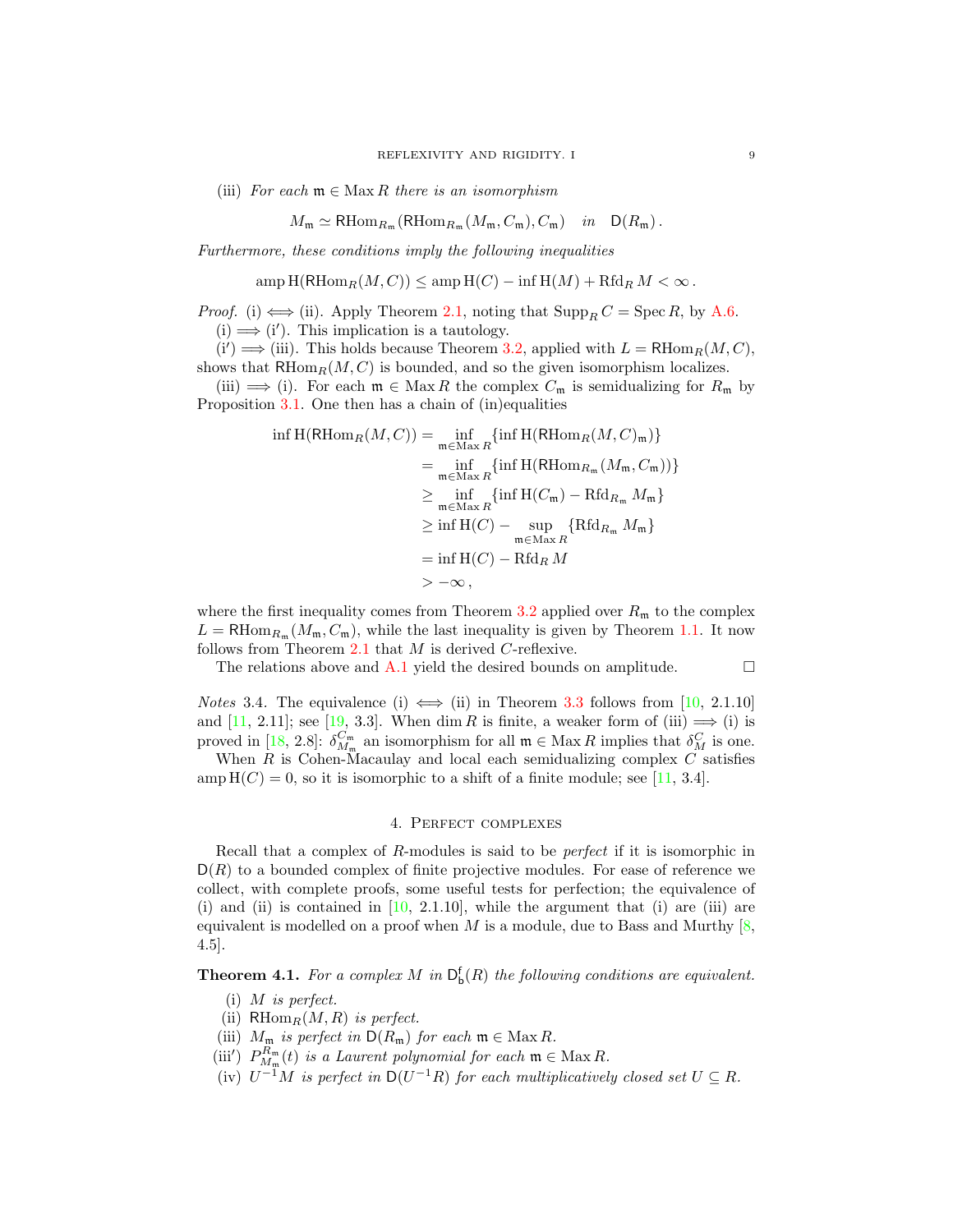*Proof.* (iv)  $\implies$  (iii). This implication is a tautology.

(iii)  $\implies$  (i). Choose a resolution  $F \cong M$  with each  $F^i$  finite free and zero for  $i \ll 0$ . Set  $s = \sup \mathcal{H}(F) + 1$  and  $H = \text{Im}(\partial_s^F)$ , and note that the complex  $\Sigma^{-s} F_{\geq s}$ is a free resolution of  $H$ . Since each R-module  $\text{Im}(\partial_n^F)$  is finite, the subset of primes  $\mathfrak{p} \in \operatorname{Spec} R$  with  $\operatorname{Im}(\partial_n^F)_{\mathfrak{p}}$  projective over  $R_{\mathfrak{p}}$  is open. It follows that the set

$$
D_n = \{ \mathfrak{p} \in \operatorname{Spec} R \mid \operatorname{pd}_{R_{\mathfrak{p}}} H_{\mathfrak{p}} \le n \}
$$

is open in Spec R for every  $n \geq 0$ . One has  $D_n \subseteq D_{n+1}$  for  $n \geq 0$ , and the hypothesis means  $\bigcup_{n\geqslant 0} D_n = \operatorname{Spec} R$ . As  $\operatorname{Spec} R$  is noetherian, it follows that  $D_p = \operatorname{Spec} R$ holds for some  $p \geq 0$ , so that  $\text{Im}(\partial_{s+p}^F)$  is projective. Taking  $E_n = 0$  for  $n > s+p$ ,  $E_{s+p} = \text{Im}(\partial_{s+p}^F)$ , and  $E_n = F_n$  for  $n < s+p$  one gets a perfect subcomplex E of F. The inclusion  $E \to F$  is a quasi-isomorphism, so F is perfect.

(i)  $\implies$  (iv) and (i)  $\implies$  (ii). In D(R) one has  $M \simeq F$  with F a bounded complex of finite projective R-modules. This implies isomorphisms  $U^{-1}M \simeq U^{-1}F$ in  $D(U^{-1}R)$  and  $RHom_R(M, R) \simeq RHom_R(F, R)$  in  $D(R)$ , with bounded complexes of finite projective modules on their right hand sides.

(ii)  $\implies$  (i). The perfect complex  $N = R\text{Hom}_R(M, R)$  is evidently derived Rreflexive, so the implication (ii)  $\implies$  (i) in Theorem [2.1](#page-5-3) applied with  $C = R$  gives  $M \simeq \text{RHom}_{R}(N, R)$ ; as we have just seen,  $\text{RHom}_{R}(N, R)$  is perfect along with N.

(iii)  $\iff$  (iii'). We may assume that R is local with maximal ideal m. By [A.4.1,](#page-27-1) there is an isomorphism  $F \simeq M$  in  $\mathsf{D}(R)$ , with each  $F_n$  finite free,  $\partial(F) \subseteq \mathfrak{m} F$ , and  $P_M^R(t) = \sum_{n \in \mathbb{Z}} \text{rank}_R F_n t^n$ . Thus, M is perfect if and only if  $F_n = 0$  holds for all  $n \gg 0$ ; that is, if and only if  $P_M^R(t)$  is a Laurent polynomial.

The following elementary property of perfect complexes is well known:

**4.2.** If M and N are perfect complexes, then so are  $M \otimes_R^{\mathsf{L}} N$  and RHom<sub>R</sub> $(M, N)$ .

To prove a converse we use a version of a result from  $[17]$ , which incorporates a deep result in commutative algebra, namely, the New Intersection Theorem.

<span id="page-9-0"></span>**Theorem 4.3.** When M is a perfect complex of R-modules and N a complex in  $\mathsf{D}^{\mathsf{f}}(R)$  satisfying  $\mathrm{Supp}_R N \subseteq \mathrm{Supp}_R M$ , the following inequalities hold:

> $\sup \mathcal{H}(N) \leq \sup \mathcal{H}(M \otimes_R^{\mathsf{L}} N) - \inf \mathcal{H}(M)$  $\inf \operatorname{H}(N) \geq \inf \operatorname{H}(M \otimes_R^{\mathsf{L}} N) - \sup \operatorname{H}(M)$  $\operatorname{ampH}(N) \leq \operatorname{ampH}(M \otimes_R^{\mathsf{L}} N) + \operatorname{ampH}(M)$

If  $M \otimes_R^{\mathsf{L}} N$  or  $\mathsf{RHom}_R(M,N)$  is in  $\mathsf{D}_{\mathsf{b}}(R)$ , then  $N$  is in  $\mathsf{D}_{\mathsf{b}}^{\mathsf{f}}(R)$ .

*Proof.* For each  $\mathfrak{p}$  in  $\text{Supp}_R N$  the complex  $M_{\mathfrak{p}}$  is perfect and non-zero in  $D(R_{\mathfrak{p}})$ . The second link in the following chain comes from [\[17,](#page-30-11) 3.1], the rest are standard:

$$
\sup \mathcal{H}(N)_{\mathfrak{p}} = \sup \mathcal{H}(N_{\mathfrak{p}})
$$
  
\n
$$
\leq \sup \mathcal{H}(M_{\mathfrak{p}} \otimes_{R_{\mathfrak{p}}}^{\mathsf{L}} N_{\mathfrak{p}}) - \inf \mathcal{H}(M_{\mathfrak{p}})
$$
  
\n
$$
= \sup \mathcal{H}(M \otimes_{R}^{\mathsf{L}} N)_{\mathfrak{p}} - \inf \mathcal{H}(M)_{\mathfrak{p}}
$$
  
\n
$$
\leq \sup \mathcal{H}(M \otimes_{R}^{\mathsf{L}} N) - \inf \mathcal{H}(M)
$$

The first inequality follows, as one has  $\sup H(N) = \sup_{\mathfrak{p} \in \text{Supp } N} {\text{sup}} H(N)_{\mathfrak{p}}$ .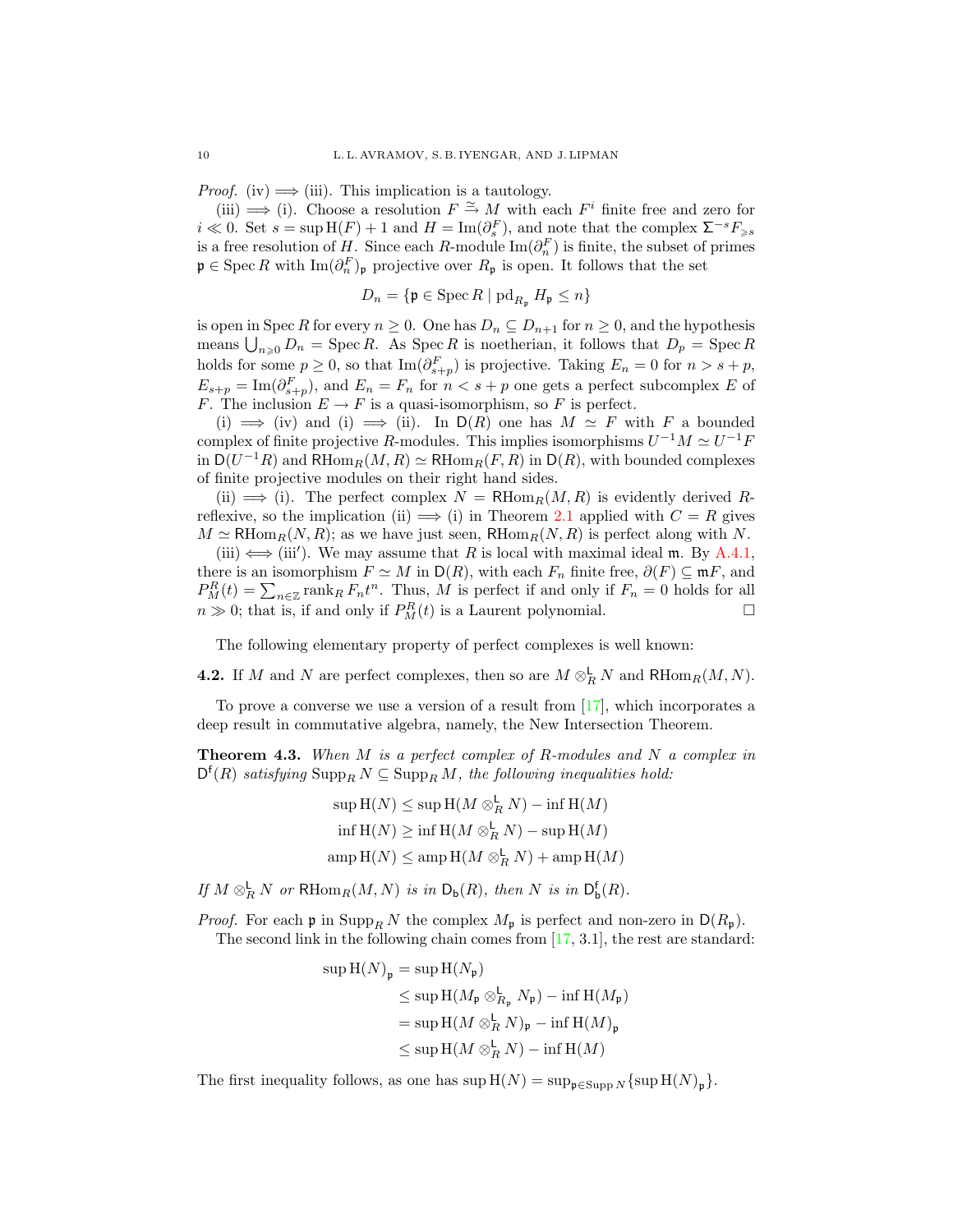Lemma [A.4.3](#page-27-0) gives the second link in the next chain, the rest are standard:

$$
\begin{aligned} \inf \, \mathrm{H}(N)_{\mathfrak{p}} &= \inf \, \mathrm{H}(N_{\mathfrak{p}}) \\ &= \inf \, \mathrm{H}(M_{\mathfrak{p}} \otimes^{\mathsf{L}}_{R_{\mathfrak{p}}} N_{\mathfrak{p}}) - \inf \, \mathrm{H}(M)_{\mathfrak{p}} \\ &= \inf \, \mathrm{H}(M \otimes^{\mathsf{L}}_{R} N)_{\mathfrak{p}} - \inf \, \mathrm{H}(M)_{\mathfrak{p}} \\ &\geq \inf \, \mathrm{H}(M \otimes^{\mathsf{L}}_{R} N) - \sup \, \mathrm{H}(M) \end{aligned}
$$

The second inequality follows, as one has  $\inf H(N) = \inf_{\mathfrak{p} \in \text{Supp } N} {\inf H(N)_{\mathfrak{p}}}$ .

The first two inequalities imply the third one, which contains the assertion concerning  $M \otimes_R^{\mathsf{L}} N$ . In turn, it implies the assertion concerning RHom $_R(M, N)$ , because the complex  $R\text{Hom}_R(M, R)$  is perfect along with M, one has

$$
\operatorname{Supp}_R N \subseteq \operatorname{Supp}_R M = \operatorname{Supp}_R \operatorname{RHom}_R(M, R)
$$

due to [A.6,](#page-29-11) and there is a canonical isomorphism

$$
\mathrm{RHom}_R(M, R) \otimes_R^{\mathsf{L}} N \simeq \mathrm{RHom}_R(M, N) . \square
$$

**Corollary 4.4.** Let M be a perfect complex and N a complex in  $D^f(R)$  satisfying  $\mathrm{Supp}_R N \subseteq \mathrm{Supp}_R M$ . If  $M \otimes_R^{\mathsf{L}} N$  or  $\mathrm{RHom}_R(M,N)$  is perfect, then so is N.

*Proof.* Suppose  $M \otimes_R^{\mathsf{L}} N$  is perfect; then  $N \in \mathsf{D}_{\mathsf{b}}^{\mathsf{f}}(R)$  holds, by Theorem [4.3.](#page-9-0) For each  $\mathfrak{m} \in \text{Max } R$ , Theorem [4.1](#page-8-2) and Lemma [A.4.3](#page-27-0) imply that  $P_{M_{\mathfrak{m}}}^{R_{\mathfrak{m}}}(t) P_{N_{\mathfrak{m}}}^{R_{\mathfrak{m}}}(t)$  is a Laurent polynomial, and hence so is  $P_{N_{\rm m}}^{R_{\rm m}}(t)$ . Another application of Theorem [4.1](#page-8-2) now shows that  $N$  is perfect.

The statement about  $R\text{Hom}_R(M, N)$  follows from the one concerning derived tensor products, by using the argument for the last assertion of the theorem.  $\Box$ 

Next we establish a stability property of derived reflexivity. The forward implication is well known; see, for instance, [\[11,](#page-29-5) 3.17].

<span id="page-10-1"></span>**Theorem 4.5.** Let M be a perfect complex and C a complex in  $D^f(R)$ .

If N in  $\mathsf{D}(R)$  is derived C-reflexive, then so is  $M \otimes_R^{\mathsf{L}} N$ .

Conversely, for N in  $\mathsf{D}^{\mathsf{f}}(R)$  satisfying  $\text{Supp}_R N \subseteq \text{Supp}_R M$ , if  $M \otimes_R^{\mathsf{L}} N$  is derived C-reflexive, then so is N.

*Proof.* We may assume that  $M$  is a bounded complex of finite projective  $R$ -modules.

Note that derived C-reflexivity is preserved by translation, direct sums, and direct summands, and that if two of the complexes in some exact triangle are derived C-reflexive, then so is the third. A standard induction on the number of non-zero components of M shows that when N is derived C-reflexive, so is  $M \otimes_R N$ .

Assume that  $M \otimes_R^{\mathsf{L}} N$  is derived C-reflexive and  $\text{Supp}_R N \subseteq \text{Supp}_R M$  holds. Theorem [4.3](#page-9-0) gives  $N \in D_b^{\mathsf{f}}(R)$ . For the complex  $M^* = \mathsf{RHom}_R(M, R)$  and the functor  $h(-) = RHom_R(-, C)$ , in  $D(R)$  there is a natural isomorphism

$$
M^* \otimes_R^{\mathsf{L}} \mathsf{h}(N) \simeq \mathsf{h}(M \otimes_R^{\mathsf{L}} N).
$$

Now  $h(N)$  is in  $D^f(R)$  because N is in  $D^f_b(R)$  and C is in  $D^f_{-}(R)$ , by [\[23,](#page-30-1) p. 92, 3.3]. Since  $M$  is perfect, one has that

<span id="page-10-0"></span> $\operatorname{Supp}_R \mathsf{h}(N) \subseteq \operatorname{Supp}_R N \subseteq \operatorname{Supp}_R M = \operatorname{Supp}_R M^*$ ,

so Theorem [4.3](#page-9-0) gives  $h(N) \in D_b^f(R)$ . Thus,  $h^2(N)$  is in  $D^f(R)$ , so the isomorphism  $(4.5.1)$  $_{R}^{\mathsf{L}}\;\mathsf{h}^2(N)\simeq \mathsf{h}^2(M\otimes_R^{\mathsf{L}} N)$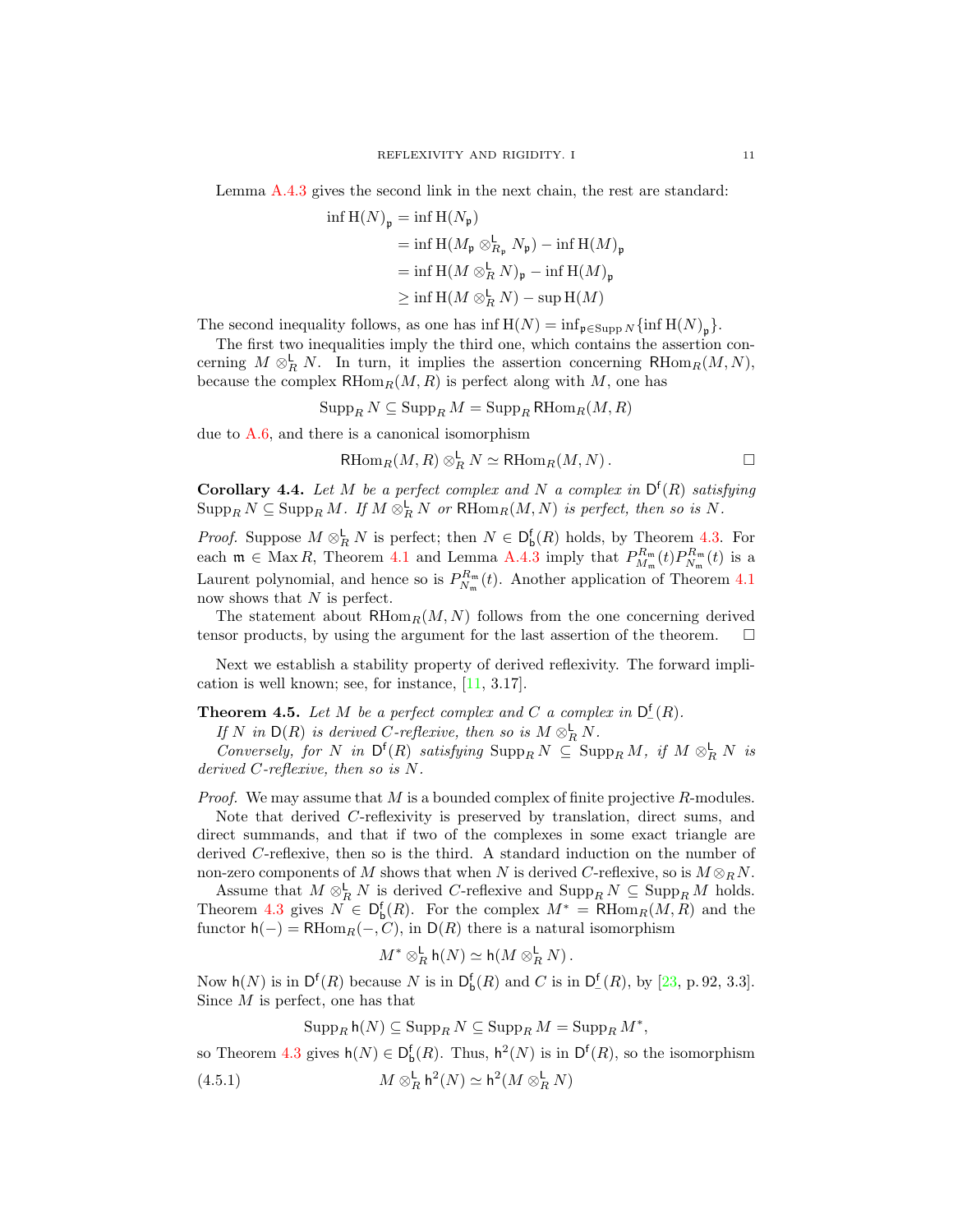and Theorem [4.3](#page-9-0) yield  $h^2(N) \in D_b^f(R)$ . Forming an exact triangle

$$
N \xrightarrow{\delta_N^C} \mathsf{h}^2(N) \longrightarrow W \longrightarrow
$$

one then gets  $W \in D_{\mathsf{b}}^{\mathsf{f}}(R)$  and  $\operatorname{Supp}_R W \subseteq \operatorname{Supp}_R N$ .

In the induced exact triangle

$$
M\otimes_R^{\mathsf{L}} N \xrightarrow{M\otimes_R^{\mathsf{L}} \delta_N^C} M\otimes_R^{\mathsf{L}} \mathsf{h}^2(N) \longrightarrow M\otimes_R^{\mathsf{L}} W \longrightarrow
$$

the morphism  $M \otimes_R^{\mathsf{L}} \delta_N^C$  is an isomorphism, as its composition with the isomorphism in [\(4.5.1\)](#page-10-0) is equal to  $\delta_{M \otimes_R^{\mathbb{L}} N}^C$ , which is an isomorphism by hypothesis. Thus, we obtain  $M \otimes_R^{\mathsf{L}} W = 0$  in  $\mathsf{D}(R)$ , hence  $W = 0$  by [A.6,](#page-29-11) so  $\delta_N^C$  is a isomorphism.  $\Box$ 

Sometimes, the perfection of a complex can be deduced from its homology.

Let  $H$  be a graded  $R$ -module. We say that  $H$  is (finite) graded projective if it is bounded and for each  $i \in \mathbb{Z}$  the R-module  $H_i$  is (finite) projective.

<span id="page-11-1"></span>**4.6.** If M is a complex of R-modules such that  $H(M)$  is projective, then  $M \simeq H(M)$ in  $D(R)$ , by [\[6,](#page-29-2) 1.6]. Thus when  $H(M)$  is in addition finite, M is perfect.

We recall some facts about projectivity and idempotents; see also [\[4,](#page-29-13) 2.5].

<span id="page-11-2"></span>**4.7.** Let  $H$  be a finite graded projective  $R$ -module.

The  $R_{\mathfrak{p}}$ -module  $(H_i)_{\mathfrak{p}}$  then is finite free for every  $\mathfrak{p} \in \text{Spec } R$  and every  $i \in \mathbb{Z}$ , and one has  $(H_i)_{\mathfrak{p}} = 0$  for almost all i, so H defines a function

$$
r_H\colon \operatorname{Spec} R \to \mathbb{N} \quad \text{given by} \quad r_H(\mathfrak{p}) = \sum_{i \in \mathbb{Z}} \operatorname{rank}_{R_{\mathfrak{p}}}(H_i)_{\mathfrak{p}}.
$$

One has  $r_H(\mathfrak{p}) = \text{rank}_{R_{\mathfrak{p}}} (\bigoplus_{i \in \mathbb{Z}} H_i)_{\mathfrak{p}}$ ; since the R-module  $\bigoplus_{i \in \mathbb{Z}} H_i$  is finite projective,  $r_H$  is constant on each connected component of Spec R.

We say that H has rank d, and write rank  $H = d$ , if  $r_H(\mathfrak{p}) = d$  holds for every  $\mathfrak{p} \in \operatorname{Spec} R$ . We say that H is *invertible* if it is graded projective of rank 1.

<span id="page-11-0"></span>**4.8.** Let  $\{a_1, \ldots, a_s\}$  be the (unique) complete set of orthogonal primitive idempotents of R. The open subsets  $D_{a_i} = {\mathfrak{p} \in \text{Spec } R \mid \mathfrak{p} \not\ni a_i}$  for  $i = 1, \ldots, s$  are then the distinct connected components of Spec R.

An element a of R is idempotent if and only if  $a = a_{i_1} + \cdots + a_{i_r}$  with indices  $1 \leq i_1 < \cdots < i_r \leq s$ ; this sequence of indices is uniquely determined.

Let a be an idempotent and  $-<sub>a</sub>$  denote localization at the multiplicatively closed set  $\{1, a\}$  of R. For all M and N in  $D(R)$  there are canonical isomorphisms

$$
M \simeq M_a \oplus M_{1-a} \text{ and}
$$
  
RHom<sub>R</sub> $(M_a, N) \simeq$ RHom<sub>R</sub> $(M_a, N_a) \simeq$ RHom<sub>R</sub> $(M, N_a)$ .

In particular, when M is in  $\mathsf{D}^{\mathsf{f}}_{\mathsf{b}}(R)$  so is  $M_a$ , and there is an isomorphism  $M \simeq M_a$ in  $D(R)$  if and only if one has  $\text{Supp}_R M = D_a$ .

Every graded R-module L has a canonical decomposition  $L = \bigoplus_{i=1}^{s} L_{a_i}$ .

The next result sounds—for the first time in this paper—the theme of rigidity.

<span id="page-11-3"></span>**Theorem 4.9.** Let L be a complex in  $D_{-}^{f}(R)$ .

If M in  $\mathsf{D}^{\mathsf{f}}_{\mathsf{b}}(R)$  satisfies  $\mathrm{Supp}_R M \supseteq \mathrm{Supp}_R L$  and there is an isomorphism

$$
M \simeq \mathrm{RHom}_R(L, M) \quad or \quad M \simeq L \otimes_R^{\mathsf{L}} M ,
$$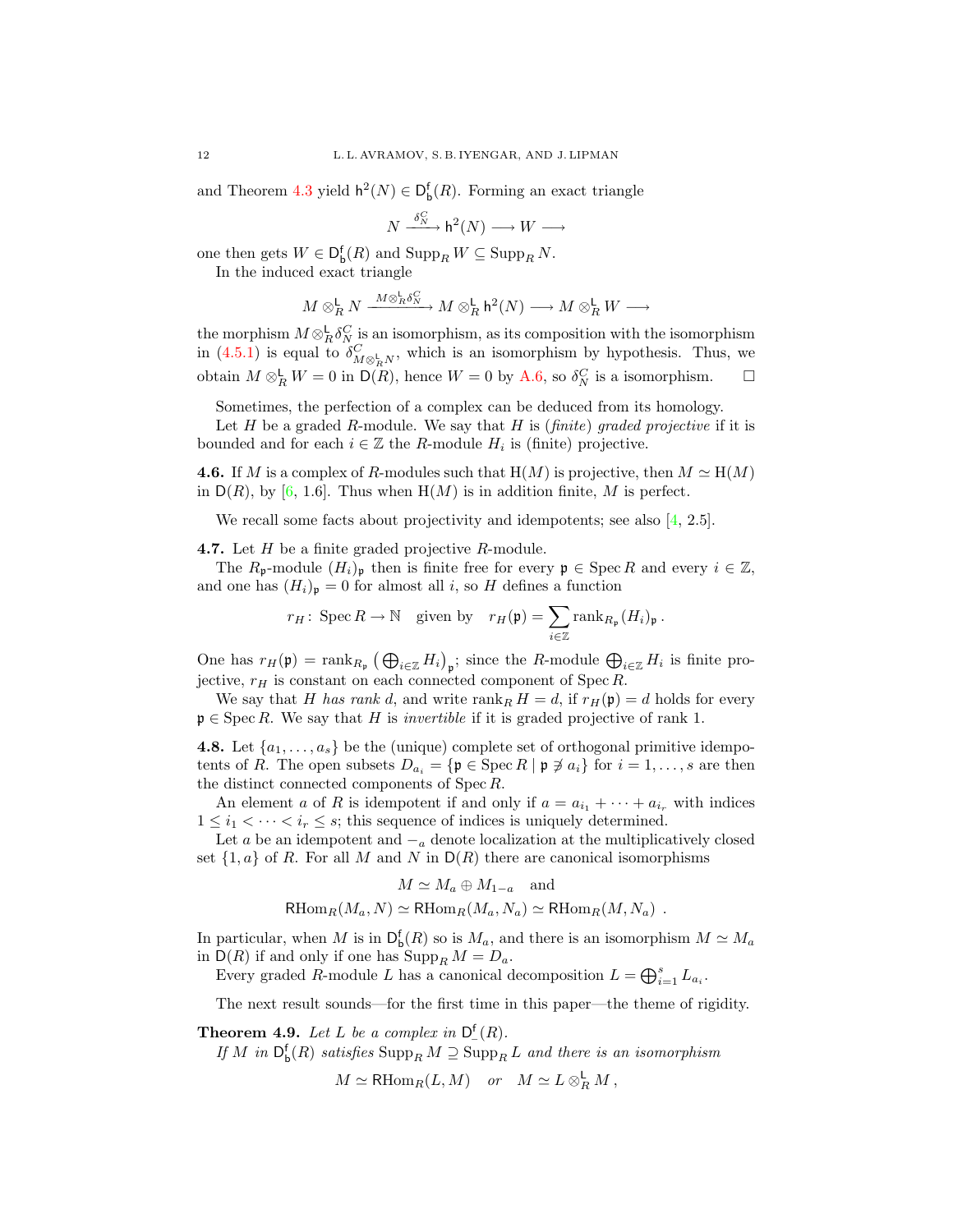then for some idempotent a in R the  $R_a$ -module  $H_0(L)_a$  is invertible and one has

$$
L \simeq \mathrm{H}_0(L) \simeq \mathrm{H}_0(L)_a \simeq L_a \quad in \quad \mathsf{D}(R) \, .
$$

The element a is determined by either one of the following equalities:

 $\operatorname{Supp}_R M = \{ \mathfrak{p} \in \operatorname{Spec} R \mid \mathfrak{p} \not\ni a \} = \operatorname{Supp}_R L$ .

*Proof.* If  $H(M) = 0$ , then the hypotheses imply  $\text{Supp}_R L = \emptyset$ , so  $a = 0$  is the desired idempotent. For the rest of the proof we assume  $H(M) \neq 0$ .

If  $M \simeq \mathrm{RHom}_R(L, M)$  holds and  $\mathfrak{m}$  is in  $\mathrm{Max} \, R \cap \mathrm{Supp}_R M$ , then Lemma [A.5.3](#page-28-1) shows that  $L_{\mathfrak{m}}$  is in  $\mathsf{D}^{\mathsf{f}}_{+}(R_{\mathfrak{m}})$  and gives the second equality below:

$$
I_{R_{\mathfrak{m}}}^{M_{\mathfrak{m}}}(t) = I_{R_{\mathfrak{m}}}^{\text{RHom}_{R}(L,M)_{\mathfrak{m}}}(t) = P_{L_{\mathfrak{m}}}^{R_{\mathfrak{m}}}(t) \cdot I_{R_{\mathfrak{m}}}^{M_{\mathfrak{m}}}(t).
$$

As  $I_{R_{\mathfrak{m}}}^{M_{\mathfrak{m}}}(t) \neq 0$  by [A.5.2,](#page-28-2) this gives  $P_{L_{\mathfrak{m}}}^{R_{\mathfrak{m}}}(t) = 1$ , and hence  $L_{\mathfrak{m}} \simeq R_{\mathfrak{m}}$  by [A.4.1.](#page-27-1) Thus, for every  $\mathfrak{p} \in \text{Supp}_R M$  one has  $L_{\mathfrak{p}} \simeq R_{\mathfrak{p}}$ , which yields  $\text{Supp}_R M = \text{Supp}_R L =$  $\operatorname{Supp}_R H_0(L)$  and shows the R-module  $H_0(L)$  is projective with rank $R_p H_0(L)_p = 1$ for each  $\mathfrak{p} \in \text{Supp}_B H_0(L)$ . The rank of a projective module is constant on connected components of Spec R, therefore  $\text{Supp}_R H_0(L)$  is a union of such components, whence, by [4.8,](#page-11-0) there is a unique idempotent  $a \in R$ , such that

$$
\operatorname{Supp}_R \mathrm{H}_0(L) = \{ \mathfrak{p} \in \operatorname{Spec} R \mid \mathfrak{p} \not\ni a \},
$$

and the graded  $R_a$ -module  $H(L)_a$  is invertible. The preceding discussion, [4.8,](#page-11-0) and [4.6](#page-11-1) give isomorphisms  $L \simeq H_0(L) \simeq H_0(L)_a \simeq L_a$  in  $\mathsf{D}(R)$ .

A similar argument, using Lemma [A.4.3](#page-27-0) and [A.4.2,](#page-27-2) applies if  $M \simeq L \otimes_R^{\mathsf{L}} M$ .  $\Box$ 

#### <span id="page-12-1"></span>5. Invertible complexes

<span id="page-12-0"></span>We say that a complex in  $D(R)$  is *invertible* if it is semidualizing and perfect.

The following canonical morphisms, defined for all  $L, M$ , and N in  $D(R)$ , play a role in characterizing invertible complexes and in using them: Evaluation

(5.0.1) 
$$
\operatorname{RHom}_R(L, N) \otimes_R^{\mathsf{L}} L \longrightarrow N.
$$

is induced by the chain map  $\lambda \otimes l \mapsto \lambda(l)$ . Tensor-evaluation is the composition

<span id="page-12-2"></span>
$$
\begin{aligned}\n\text{RHom}_R(M \otimes_R^{\mathsf{L}} L, N) \otimes_R^{\mathsf{L}} L &\xrightarrow{\simeq} \text{RHom}_R(L \otimes_R^{\mathsf{L}} M, N) \otimes_R^{\mathsf{L}} L \\
&\xrightarrow{\simeq} \text{RHom}_R(L, \text{RHom}_R(M, N)) \otimes_R^{\mathsf{L}} L \\
&\xrightarrow{\simeq} \text{RHom}_R(M, N)\n\end{aligned}
$$

where the isomorphisms are canonical and the last arrow is given by evaluation.

The equivalence of conditions  $(i)$  and  $(i')$  in the result below shows that for complexes with zero differential invertibility agrees with the notion in [4.7.](#page-11-2) Invertible complexes coincide with the tilting complexes of Frankild, Sather-Wagstaff, and Taylor, see [\[19,](#page-30-7) 4.7], where some of the following equivalences are proved.

<span id="page-12-3"></span>**Proposition 5.1.** For  $L \in D_b^f(R)$  the following conditions are equivalent.

- (i) L is invertible in  $D(R)$ .
- $(i')$  H(L) is an invertible graded R-module.
- (ii)  $\mathrm{RHom}_R(L, R)$  is invertible in  $\mathrm{D}(R)$ .
- (ii')  $\text{Ext}_R(L, R)$  is an invertible graded R-module.
- (iii) For each  $\mathfrak{p} \in \operatorname{Spec} R$  one has  $L_{\mathfrak{p}} \simeq \Sigma^{r(\mathfrak{p})} R_{\mathfrak{p}}$  in  $\mathsf{D}(R_{\mathfrak{p}})$  for some  $r(\mathfrak{p}) \in \mathbb{Z}$ .
- (iii') For each  $\mathfrak{m} \in \text{Max } R$  one has  $P_{L_{\mathfrak{m}}}^{R_{\mathfrak{m}}}(t) = t^{r(\mathfrak{m})}$  for some  $r(\mathfrak{m}) \in \mathbb{Z}$ .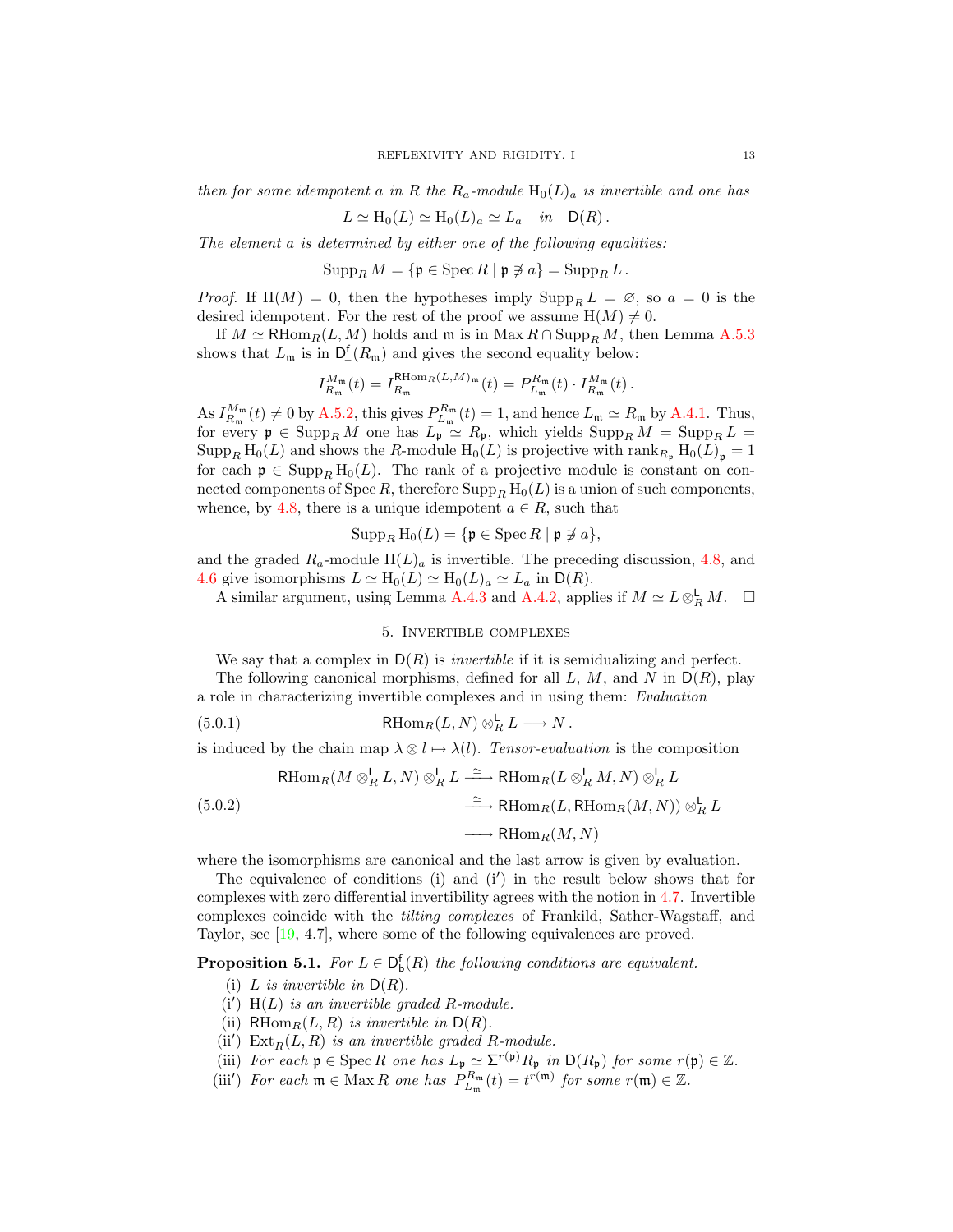(iv)  $U^{-1}L$  is invertible in  $D(U^{-1}R)$  for each multiplicatively closed set  $U \subseteq R$ .

- (v) For some N in  $\mathsf{D}^{\mathsf{f}}(R)$  there is an isomorphism  $N \otimes_R^{\mathsf{L}} L \simeq R$ .
- (vi) For each N in  $D(R)$  the evaluation map  $(5.0.1)$  is an isomorphism.
- (vi') For all M, N in  $D(R)$  the tensor-evaluation map  $(5.0.2)$  is an isomorphism.

*Proof.* (i)  $\Longleftrightarrow$  (iv). This follows from Proposition [3.1](#page-7-3) and Theorem [4.1.](#page-8-2)

 $(i) \Longrightarrow$  (vi). The first two isomorphisms below holds because L is perfect:

RHom<sub>R</sub> $(L, N) \otimes_R^{\mathsf{L}} L \simeq$  RHom<sub>R</sub> $(L, L \otimes_R^{\mathsf{L}} N) \simeq$  RHom<sub>R</sub> $(L, L) \otimes_R^{\mathsf{L}} N \simeq N$ .

The third one holds because  $L$  is semidualizing.

 $(vi) \Longrightarrow (vi')$ . In [\(5.0.2\)](#page-12-2), use [\(5.0.1\)](#page-12-1) with RHom<sub>R</sub> $(M, N)$  in place of N.

 $(vi') \Longrightarrow (vi)$ . Set  $M = R$  in  $(5.0.2)$ .

(vi)  $\Longrightarrow$  (v). Setting  $N = R$  one gets an isomorphism  $RHom_R(L, R) \otimes_R^{\mathsf{L}} L \simeq R$ . Note that  $\text{RHom}_R(L, R)$  is in  $\mathsf{D}_-^{\mathsf{f}}(R)$ , since L is in  $\mathsf{D}_{\mathsf{b}}^{\mathsf{f}}(R)$ .

Condition (v) localizes, and the already proved equivalence of (i) and (iv) shows that conditions (i) and (ii) can be checked locally. Clearly, the same holds true for conditions  $(i')$ ,  $(ii')$ ,  $(iii')$ , and  $(iii)$ . Thus, in order to finish the proof it suffices to show that when R is a local ring there exists a string of implications linking  $(v)$  to (i) and passing through the remaining conditions.

(v)  $\Longrightarrow$  (iii'). Lemma [A.4.3](#page-27-0) gives  $P_N^R(t) \cdot P_L^R(t) = 1$ . Such an equality of formal Laurent series implies  $P_L^R(t) = t^r$  and  $P_N^R(t) = t^{-r}$  for some integer r.

 $(iii') \implies (iii)$ . This follows from [A.4.1.](#page-27-1)

 $(iii) \Longrightarrow (i')$ . This implication is evident.

 $(i') \Longrightarrow (ii')$ . As  $H(L)$  is projective one has  $L \simeq H(L)$  in  $D(R)$ , see [4.6,](#page-11-1) hence

 $\text{Ext}_R(L, R) \cong \text{Ext}_R(\text{H}(L), R) \cong \text{Hom}_R(\text{H}(L), R)$ .

Now note that the graded module  $\text{Hom}_R(H(L), R)$  is invertible because  $H(L)$  is.

 $(ii') \Longrightarrow (ii)$ . Because  $H(RHom_R(L, R))$  is projective, [4.6](#page-11-1) gives the first isomorphism below; the second one holds (for some  $r \in \mathbb{Z}$ ) because R is local:

 $\operatorname{RHom}_R(L, R) \simeq \operatorname{H}(\operatorname{RHom}_R(L, R)) = \operatorname{Ext}_R(L, R) \simeq \Sigma^r R$ .

(ii)  $\implies$  (i). The invertible complex  $L' = \text{RHom}_R(L, R)$  is evidently derived Rreflexive, so the implication (ii)  $\implies$  (i) in Theorem [2.1](#page-5-3) applies with  $C = R$ . It gives  $L \simeq \text{RHom}_R(L', R)$ ; now note that  $\text{RHom}_R(L', R)$  is invertible along with  $L$ .

Recall that  $Pic(R)$  denotes the *Picard group* of R, whose elements are isomorphism classes of invertible R-modules, multiplication is induced by tensor product over R, and the class of  $\text{Hom}_R(L, R)$  is the inverse of that of L. A derived version of this construction is given in  $[19, 4.1]$  $[19, 4.1]$  and is recalled below; it coincides with the derived Picard group of R relative to itself, in the sense of Yekutieli [\[32,](#page-30-12) 3.1].

<span id="page-13-0"></span>5.2. When L is an invertible complex, we set

 $L^{-1} = \text{RHom}_R(L, R)$ .

Condition (vi) of Proposition [5.1](#page-12-3) gives for each  $N \in D(R)$  an isomorphism

$$
\text{RHom}_R(L, N) \simeq L^{-1} \otimes_R^{\mathsf{L}} N \, .
$$

In view of  $4.6$ , condition (i') of Proposition  $5.1$  implies that the isomorphism classes [L] of invertible complexes L in  $D(R)$  form a set, which we denote  $DPic(R)$ . As derived tensor products are associative and commutative,  $DFic(R)$  carries a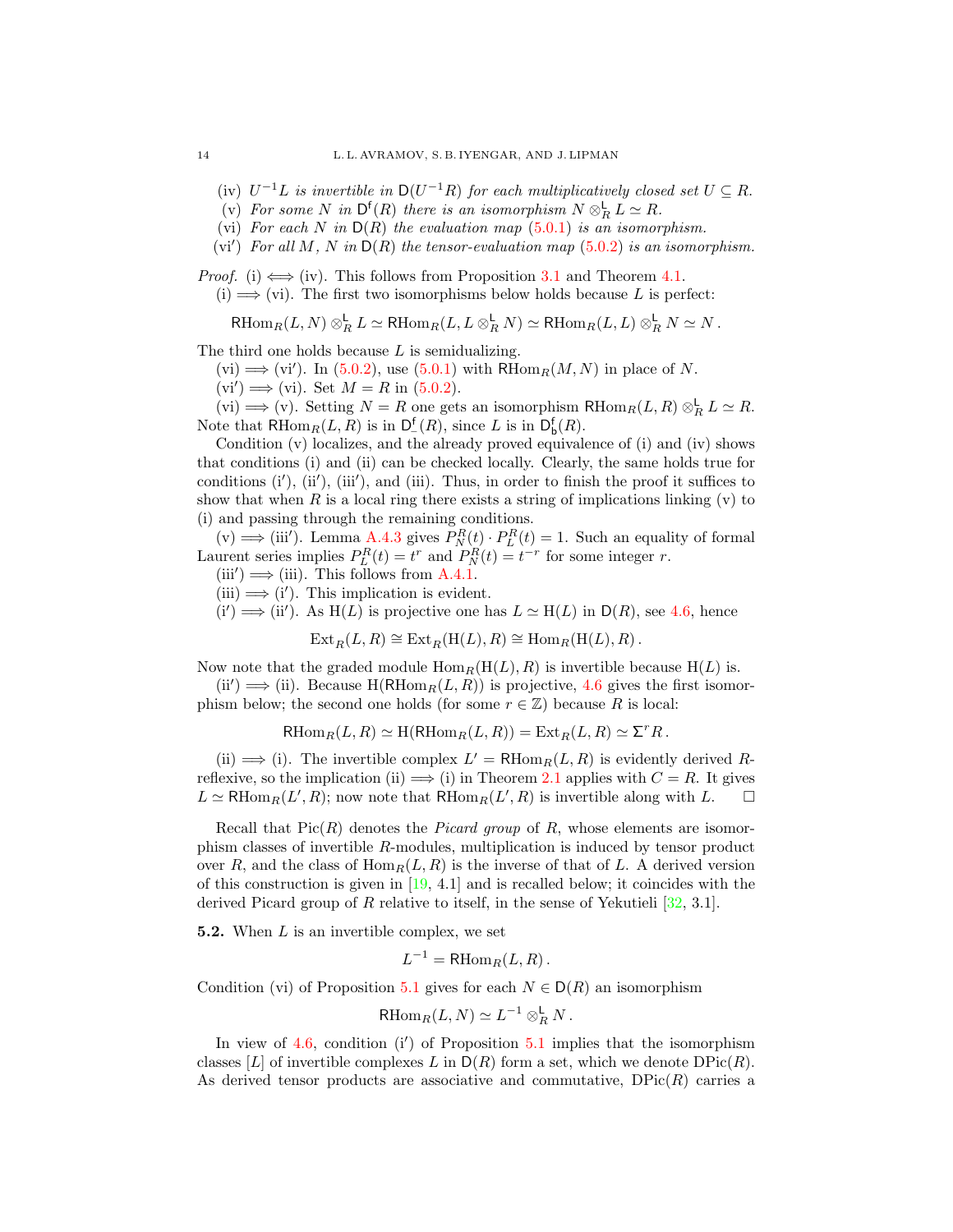natural structure of abelian group, with unit element  $[R]$ , and  $[L]^{-1} = [L^{-1}]$ ; cf.  $[19, 4.3.1]$  $[19, 4.3.1]$ . Following loc. cit., we refer to it as the *derived Picard group* of R.

We say that complexes  $M$  and  $N$  are *derived Picard equivalent* if there is an isomorphism  $N \simeq L \otimes_R^{\mathsf{L}} M$  for some invertible complex L.

Clearly, if N and N' are complexes in  $\mathsf{D}(R)$  which satisfy  $L \otimes_R^{\mathsf{L}} N \simeq L \otimes_R^{\mathsf{L}} N'$  or RHom<sub>R</sub> $(L, N) \simeq$  RHom<sub>R</sub> $(L, N')$ , then  $N \simeq N'$ .

The derived Picard group of a local ring  $R$  is the free abelian group with generator  $[\Sigma R]$ ; see [\[19,](#page-30-7) 4.3.4]. In general, one has the following description, which is a special case of [\[32,](#page-30-12) 3.5]. We include a proof, for the sake of completeness.

Proposition 5.3. There exists a canonical isomorphism of abelian groups

$$
\text{DPic}(R) \stackrel{\cong}{\longrightarrow} \prod_{i=1}^s \left( \text{Pic}(R_{a_i}) \times \mathbb{Z} \right),
$$

where  $\{a_1, \ldots, a_s\}$  is the complete set of primitive orthogonal idempotents; see [4.8](#page-11-0).

*Proof.* By Proposition [5.1,](#page-12-3) every element of  $DPic(R)$  is equal to [L] for some graded invertible R-module L. In the canonical decomposition from [4.8](#page-11-0) each  $R_{a_i}$ -module  $L_{a_i}$  is graded invertible. It is indecomposable because Spec  $(R_{a_i})$  is connected, hence  $L_{a_i} \cong \sum^{n_i} L_i$  with uniquely determined invertible  $R_{a_i}$ -module  $L_i$  and  $n_i \in \mathbb{Z}$ . The map  $[L] \mapsto (([L_1], n_1), \ldots, ([L_s], n_s))$  gives the desired isomorphism.  $\Box$ 

Other useful properties of derived Picard group actions are collected in the next two results, which overlap with [\[19,](#page-30-7) 4.8]; we include proofs for completeness.

<span id="page-14-0"></span>**Lemma 5.4.** For L invertible, and C and M in  $D_b^f(R)$ , the following are equivalent.

- (i)  $M$  is derived  $C$ -reflexive.
- (ii) M is derived  $L \otimes_R^{\mathsf{L}} C$ -reflexive.
- (iii)  $L \otimes_R^{\mathsf{L}} M$  is derived C-reflexive.

*Proof.* (i)  $\implies$  (ii). Since L is invertible, the morphism

 $\vartheta\colon L\otimes^{\mathsf{L}}_R \mathsf{RHom}_R(M, C)\to \mathsf{RHom}_R(M, L\otimes^{\mathsf{L}}_R C)$ 

represented by  $l \otimes \alpha \mapsto (m \mapsto l \otimes \alpha(m))$ , is an isomorphism: It suffices to check the assertion after localizing at each  $\mathfrak{p} \in \text{Spec } R$ , where it follows from  $L_{\mathfrak{p}} \cong R_{\mathfrak{p}}$ . In particular, since  $\text{RHom}_R(M, C)$  is in  $\mathsf{D}^{\mathsf{f}}_\mathsf{b}(R)$ , so is  $\text{RHom}_R(M, L \otimes_R^\mathsf{L} C)$ . Furthermore, in  $D(R)$  there is a commutative diagram of canonical morphisms

$$
M \xrightarrow{\delta_M^{L \otimes_R^{\mathbb{L}} C}} \text{RHom}_R(\text{RHom}_R(M, L \otimes_R^{\mathbb{L}} C), L \otimes_R^{\mathbb{L}} C)
$$

$$
\delta_M^C \xrightarrow{\delta_M^C} \simeq \text{RHom}_R(\mathfrak{H}, L \otimes_R^{\mathbb{L}} C)
$$

$$
\text{RHom}_R(\text{RHom}_R(M, C), C) \xrightarrow{\lambda} \text{RHom}_R(L \otimes_R^{\mathbb{L}} \text{RHom}_R(M, C), L \otimes_R^{\mathbb{L}} C)
$$

with  $\lambda(\alpha) = L \otimes_R^{\mathsf{L}} \alpha$ , which is an isomorphism, as is readily verified by localization. Thus, M is derived  $L \otimes_R^{\mathsf{L}} C$ -reflexive.

(ii)  $\implies$  (i). The already established implication (i)  $\implies$  (ii) shows that M is reflexive with respect to  $L^{-1} \otimes_R^{\mathsf{L}} (L \otimes_R^{\mathsf{L}} C)$ , which is isomorphic to C.

(i)  $\Longleftrightarrow$  (iii) This follows from Theorem [4.5.](#page-10-1)  $□$ 

<span id="page-14-1"></span>From Proposition [3.1](#page-7-3) and Lemma [5.4,](#page-14-0) we obtain: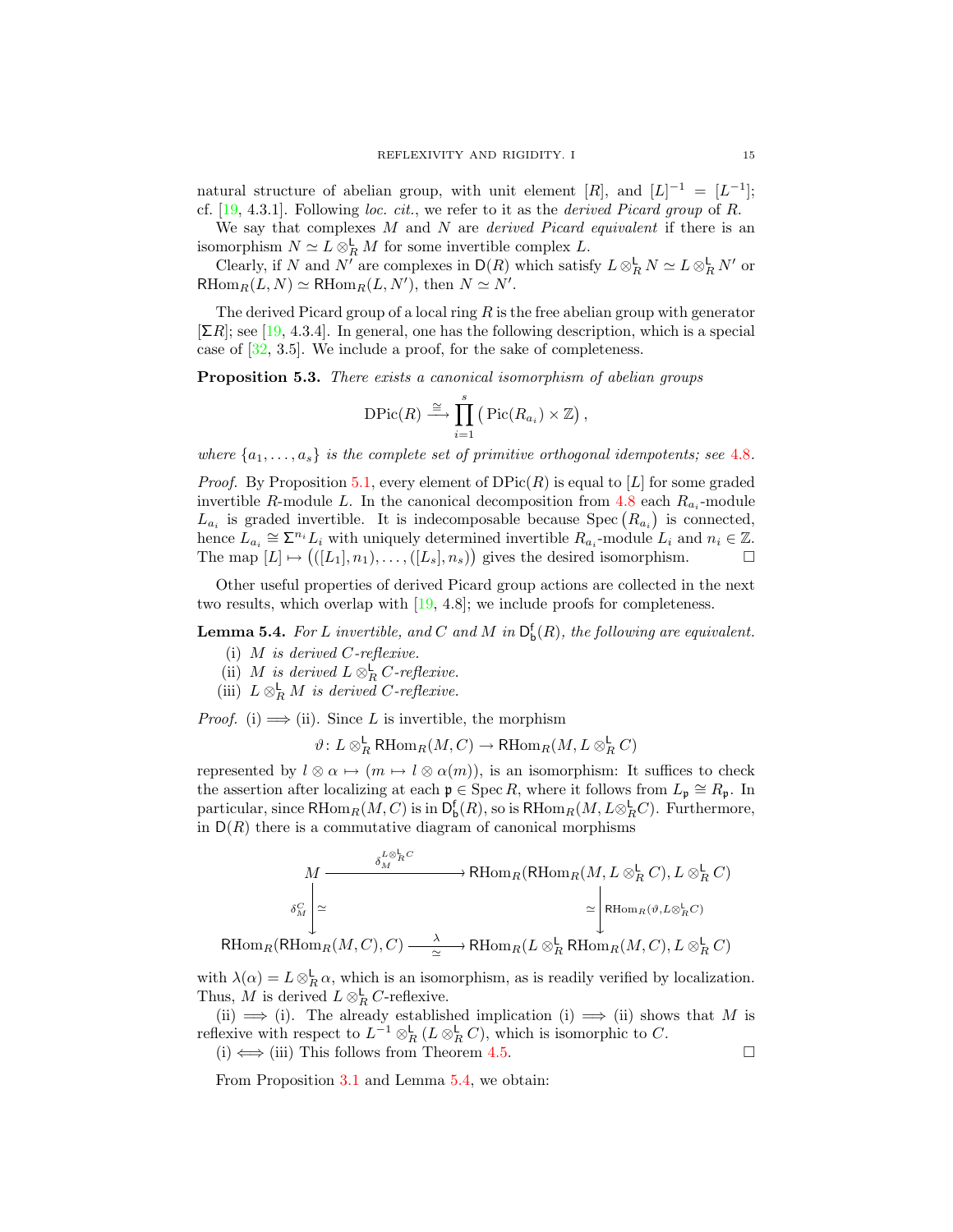**Lemma 5.5.** For L invertible and C in  $D_b^f(R)$  the following are equivalent.

- (i)  $C$  is semidualizing.
- (ii)  $L \otimes_R^{\mathsf{L}} C$  is semidualizing.
- (iii) L is derived C-reflexive.

Invertible complexes are used in [\[19,](#page-30-7) 5.1] to characterize mutual reflexivity of a pair of semidualizing complexes. The next theorem is fundamentally different, in that the semidualizing property is part of its conclusions, not of its hypotheses.

<span id="page-15-1"></span>**Theorem 5.6.** For B and C in  $D_b^f(R)$  the following conditions are equivalent.

- (i) B is derived C-reflexive, C is derived B-reflexive, and  $\text{Supp}_B B = \text{Spec } R$ .
- (ii) B is semidualizing,  $RHom_R(B, C)$  is invertible, and the evaluation map RHom $_R(B, C) \otimes_R^{\mathsf{L}} B \to C$  is an isomorphism in  $\mathsf{D}(R)$ .
- (iii) B and C are semidualizing and derived Picard equivalent.

*Proof.* (i)  $\implies$  (ii). The hypotheses pass to localizations and, by Propositions [3.1](#page-7-3) and  $5.1$ , the conclusions can be tested locally. We may thus assume R is local.

Set  $F = \text{RHom}_R(B, C)$  and  $G = \text{RHom}_R(C, B)$ . In view of Lemma [A.5.3,](#page-28-1) the isomorphism  $B \simeq \mathrm{RHom}_R(F, C)$  and  $C \simeq \mathrm{RHom}_R(G, B)$  yield

$$
I_R^B(t) = P_F^R(t) \cdot I_R^C(t) \quad \text{and} \quad I_R^C(t) = P_G^R(t) \cdot I_R^B(t)
$$

As  $I_R^B(t) \neq 0$  holds, see [A.5.2,](#page-28-2) these equalities imply  $P_F^R(t) \cdot P_G^R(t) = 1$ , hence  $P_F^R(t) = t^r$  holds for some r. Proposition [5.1](#page-12-3) now gives  $F \simeq \Sigma^r R$ , so one gets

$$
B \simeq \mathrm{RHom}_R(F, C) \simeq \mathrm{RHom}_R(\Sigma^r R, C) \simeq \Sigma^{-r} C.
$$

Thus, B is derived B-reflexive, hence semidualizing by Proposition [3.1.](#page-7-3) A direct verification shows that the following evaluation map is an isomorphism:

$$
\mathrm{RHom}_R(\Sigma^{-r}C,C)\otimes_R^{\mathsf{L}}\Sigma^{-r}C\to C.
$$

(ii)  $\implies$  (iii) Lemma [5.5](#page-14-1) shows that C is semidualizing; the rest is clear.

(iii)  $\implies$  (i). Proposition [3.1](#page-7-3) shows that B satisfies  $\text{Supp}_B B = \text{Spec } R$  and is derived B-reflexive. From Lemma  $5.4$  we then see that B is derived C-reflexive. A second loop, this time starting from C, shows that C is derived B-reflexive.  $\square$ 

Taking  $B = R$  one recovers a result contained in [\[11,](#page-29-5) 8.3].

<span id="page-15-2"></span>**Corollary 5.7.** A complex in  $D(R)$  is invertible if and only if it is semidualizing and derived R-reflexive.  $\Box$ 

# 6. Duality

<span id="page-15-0"></span>We say that a contravariant R-linear exact functor  $d: D(R) \to D(R)$  is a *duality* on a subcategory A of  $D(R)$  if it satisfies  $d(A) \subseteq A$  and  $d^2|_A$  is isomorphic to  $id^A$ .

In this section we link dualities on subcategories of  $D_b^f(R)$  to semidualizing complexes. In the 'extremal' cases, when the subcategory equals  $D_{b}^{f}(R)$  itself or when the semidualizing complex is the module  $R$ , we recover a number of known results and answer some open questions.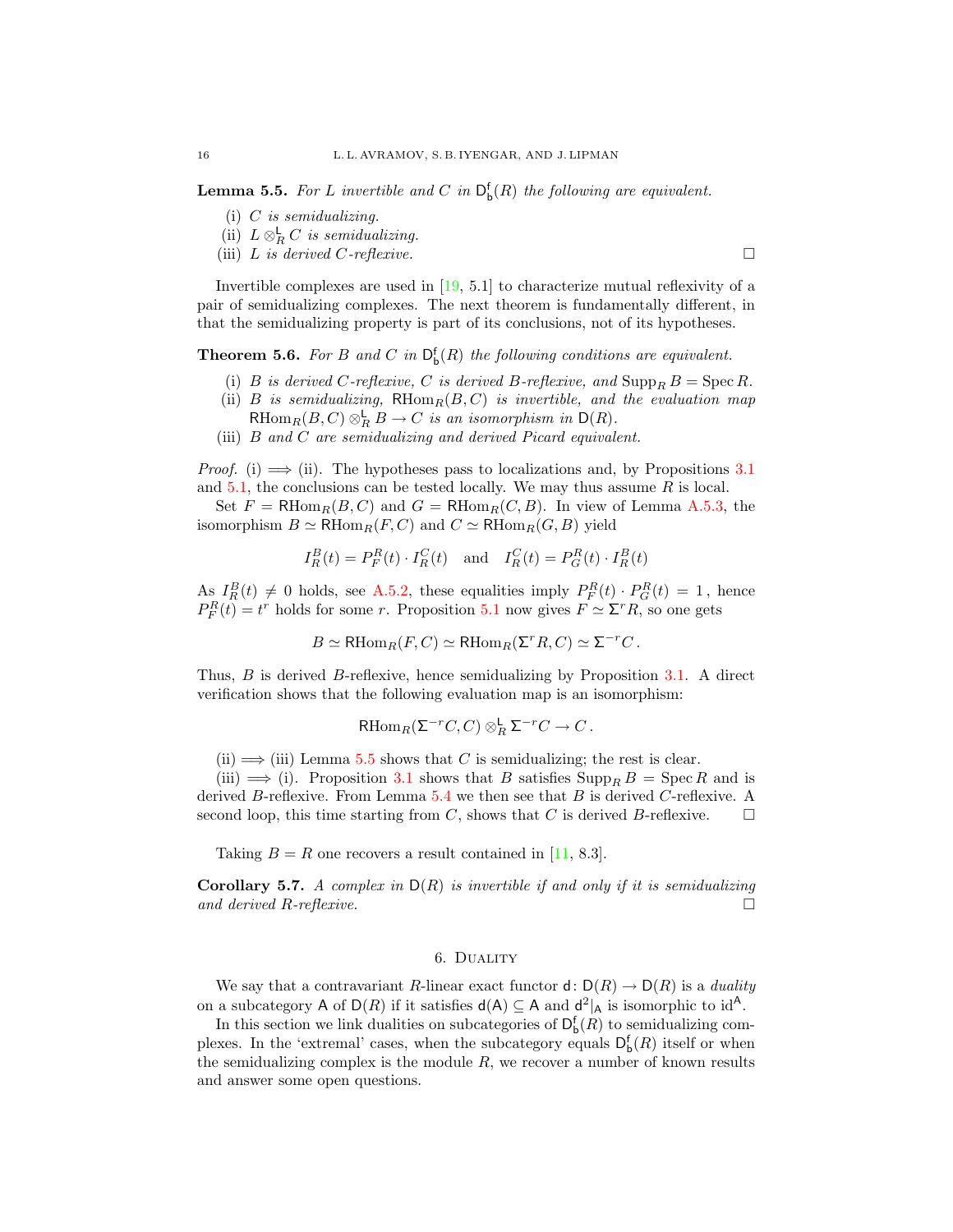<span id="page-16-0"></span>6.1. Reflexive subcategories. For each complex C in  $D(R)$ , set

$$
h_C = R\mathrm{Hom}_R(-,C) \colon D(R) \longrightarrow D(R).
$$

The *reflexive subcategory* of C is the full subcategory of  $D(R)$  defined by

 $R_C = \{M \in \mathsf{D}^{\mathsf{f}}_{\mathsf{b}}(R) \mid M \simeq \mathsf{h}_C^2(M)\}.$ 

By Proposition [2.3,](#page-6-0) the functor  $h_C$  is a duality on  $R_C$  provided  $h_C (R_C) \subseteq R_C$  holds. We note that, under an additional condition, such a C has to be semidualizing.

<span id="page-16-2"></span>**Proposition 6.1.1.** Let  $d$  be a duality on a subcategory  $A$  of  $D_b^f(R)$ .

If A contains R, then the complex  $C = d(R)$  is semidualizing and A is contained in  $R_C$ ; furthermore, for each module R-module M in A there is an isomorphism

 $M \simeq \mathrm{RHom}_R(\mathsf{d}(M), C)$ .

*Proof.* Let M be an R-module. For each  $n \in \mathbb{Z}$  one then has isomorphisms

$$
\operatorname{Ext}^n_R(\mathsf{d}(M), C) \cong \operatorname{Hom}_{\mathsf{D}(R)}(\mathsf{d}(M), \Sigma^n C)
$$
  
\n
$$
\cong \operatorname{Hom}_{\mathsf{D}(R)}(R, \Sigma^n \mathsf{d}^2(M))
$$
  
\n
$$
\cong \operatorname{Hom}_{\mathsf{D}(R)}(R, \Sigma^n M)
$$
  
\n
$$
\cong \operatorname{Ext}^n_R(R, M)
$$
  
\n
$$
\cong \begin{cases} M & \text{for } n = 0; \\ 0 & \text{for } n \neq 0. \end{cases}
$$

It follows that  $R\text{Hom}_R(d(M), C)$  is isomorphic to M in  $D(R)$ . For  $M = R$  this yields RHom<sub>R</sub> $(C, C) \simeq R$ , so C is semidualizing by Proposition [3.1.](#page-7-3)

Next we show that semidualizing complexes do give rise to dualities and that, furthermore, they are determined by their reflexive subcategories:

**Theorem 6.1.2.** Let  $C$  be a semidualizing complex for  $R$ .

The functor  $h_C$  is a duality on  $R_C$ , the natural transformation  $\delta^C$ : id  $\rightarrow h_C^2$ restricts to an isomorphism of functors on  $R_C$ , and R is in  $R_C$ .

A complex B in  $\mathsf{D}^{\mathsf{f}}_{\mathsf{b}}(R)$  satisfies  $\mathsf{R}_B = \mathsf{R}_C$  if and only if B is derived Picard equivalent to  $C$  (in which case  $B$  is semidualizing).

*Proof.* Theorem [3.3](#page-7-1) implies that  $h_C$  takes values in  $R_C$  and that  $\delta^C$  restricts to an isomorphism on  $R_C$ , while Proposition [3.1](#page-7-3) shows that R and C are in  $R_C$ .

The last assertion results from Theorem [5.6.](#page-15-1)  $\Box$ 

The preceding results raise the question whether every duality functor on a subcategory of  $D_b^f(R)$  is representable on its reflexive subcategory.

## <span id="page-16-1"></span>6.2. Dualizing complexes. Let D be a complex in  $D(R)$ .

Recall that  $D$  is said to be *dualizing* for  $R$  if it is semidualizing and of finite injective dimension. If D is dualizing, then  $R_D = D_b^f(R)$ ; see [\[23,](#page-30-1) p. 258, 2.1].

In the language of Hartshorne  $[23, p. 286]$  $[23, p. 286]$ , the complex D is *pointwise dualizing* for R if it is in  $D_{-}^{f}(R)$  and the complex  $D_{\mathfrak{p}}$  is dualizing for  $R_{\mathfrak{p}}$  for each  $\mathfrak{p} \in \mathrm{Spec} R$ . When in addition D is in  $\mathsf{D}_{\mathsf{b}}^{\mathsf{f}}(R)$  we say that it is *strongly pointwise dualizing*; this terminology is due to Gabber; see  $[13, p. 120]$  $[13, p. 120]$ , also for discussion on why the latter concept is the more appropriate one.

For a different treatment of dualizing complexes, see Neeman [\[29\]](#page-30-13).

<span id="page-16-3"></span>The next result is classical, see [\[23,](#page-30-1) p. 283, 7.2; p. 286, Remark 1; p. 288, 8.2]: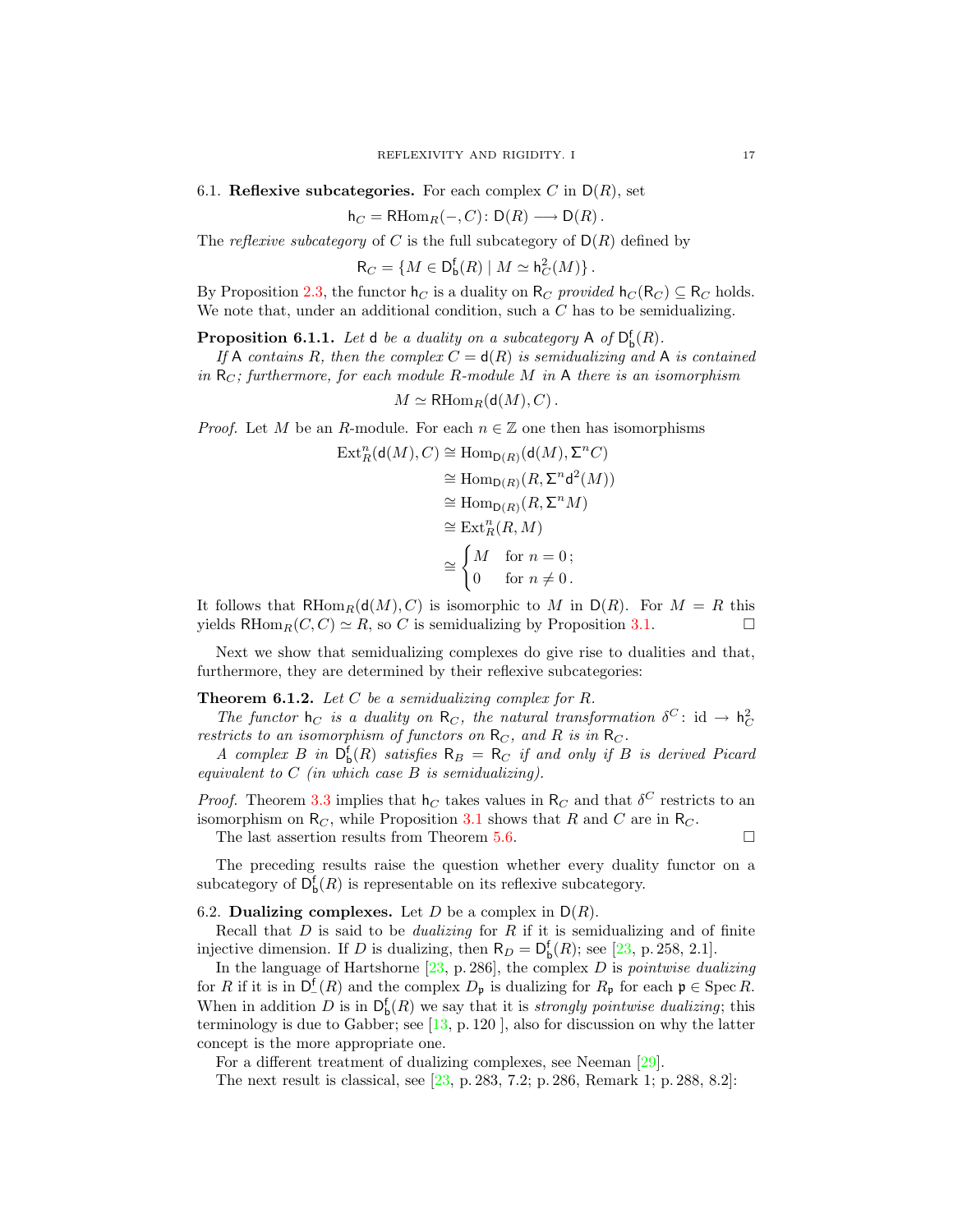**6.2.1.** Let D be a complex in  $D_b^f(R)$ . The complex D is dualizing if and only if it is pointwise dualizing and dim  $R$  is finite.

The equivalence of conditions (i) and (ii) in the next result is due to Gabber, see [\[13,](#page-29-8) 3.1.5]. Traces of his argument can be found in our proof, as it refers to Theorem [3.3,](#page-7-1) and thus depends on Theorem [1.1.](#page-3-0)

<span id="page-17-0"></span>**Theorem 6.2.2.** For D in  $D(R)$  the following conditions are equivalent.

- (i) D is strongly pointwise dualizing for R.
- (ii)  $h_D$  is a duality on  $D_b^f(R)$ .
- (iii) D is in  $\mathsf{D}^{\mathsf{f}}_{\mathsf{b}}(R)$ , and for each  $\mathfrak{m} \in \text{Max } R$  and finite R-module M one has

 $M_{\mathfrak{m}} \simeq \mathrm{RHom}_{R_{\mathfrak{m}}}(\mathrm{RHom}_{R_{\mathfrak{m}}}(M_{\mathfrak{m}}, D_{\mathfrak{m}}), D_{\mathfrak{m}})$  in  $D(R_{\mathfrak{m}})$ .

*Proof.* (i)  $\implies$  (iii). By definition,  $D \in D_b^f(R)$  and  $D_m$  is dualizing for  $R_m$ . Moreover, it is clear that  $M_{\mathfrak{m}} \in D_{\mathfrak{b}}^{\mathfrak{f}}(R_{\mathfrak{m}}) = R_{D_{\mathfrak{m}}}$ .

(iii)  $\implies$  (i). Let m be a maximal ideal of R. For  $M_m = R_m$  the hypothesis implies that  $D_m$  is semidualizing, see Proposition [3.1.](#page-7-3) For  $M = R/\mathfrak{m}$  it implies, by the first part of Lemma [A.5.3,](#page-28-1) that  $RHom_{R_{\mathfrak{m}}}(R_{\mathfrak{m}}/\mathfrak{m}R_{\mathfrak{m}},D_{\mathfrak{m}}) \in D_{\mathfrak{b}}^{\mathfrak{f}}(R_{\mathfrak{m}})$ ; this means that  $D_m$  has finite injective dimension over  $R_m$ , see [A.5.1.](#page-28-0) Localization shows that  $D_{\mathfrak{p}}$  has the corresponding properties for every prime ideal  $\mathfrak{p}$  of R, contained in  $\mathfrak{m}$ .

(iii)  $\iff$  (ii). The complex D is semidualizing—by Proposition [3.1](#page-7-3) if (iii) holds, by Proposition [6.1.1](#page-16-2) if (ii) holds; so the equivalence results from Theorem [3.3.](#page-7-1)  $\Box$ 

<span id="page-17-1"></span>**Corollary 6.2.3.** The ring R is Gorenstein if and only if the complex R is strongly pointwise dualizing, if and only if each complex in  $\mathsf{D}^\mathsf{f}_\mathsf{b}(R)$  is derived R-reflexive.

*Proof.* For arbitrary R and  $\mathfrak{p} \in \text{Spec } R$ , the complex  $R_{\mathfrak{p}}$  is semi-dualizing for  $R_{\mathfrak{p}}$ . Thus, the first two conditions are equivalent because—by definition—the ring  $R$  is Gorenstein if and only if  $R_p$  has a finite injective resolution as a module over itself for each **p**. The second and third conditions are equivalent by Theorem [6.2.2.](#page-17-0)  $\Box$ 

Given a homomorphism  $R \to S$  of rings, recall that  $R\text{Hom}_R(S, -)$  is a functor from  $D(R)$  to  $D(S)$ . The next result is classical, cf. [\[23,](#page-30-1) p. 260, 2.4].

<span id="page-17-2"></span>**Corollary 6.2.4.** If  $R \to S$  is a finite homomorphism of rings and  $D \in D_{b}^{f}(R)$  is pointwise dualizing for R, then  $R\text{Hom}_R(S, D)$  is pointwise dualizing for S.

*Proof.* Set  $D' = \text{RHom}_R(S, D)$ . For each M in  $D_b^{\mathsf{f}}(S)$  one has

 $\text{RHom}_R(M, D) \simeq \text{RHom}_S(M, D')$  in  $D(S)$ .

It shows that RHom<sub>S</sub> $(M, D')$  is in  $D_b^f(S)$ , and that the restriction of  $h_D$  to  $D_b^f(S)$ is equivalent to  $h_{D'}$ . Theorem [6.2.2](#page-17-0) then shows that D' is pointwise dualizing.

It follows from Corollaries [6.2.3](#page-17-1) and [6.2.4](#page-17-2) that if S is a homomorphic image of a Gorenstein ring, then it admits a strongly pointwise dualizing complex. Kawasaki [\[25,](#page-30-14) 1.4] proved that if S has a *dualizing complex*, then S is a homomorphic image of some Gorenstein ring of finite Krull dimension, so we ask:

Question 6.2.5. Does the existence of a strongly pointwise dualizing complex for S imply that  $S$  is a homomorphic image of some Gorenstein ring?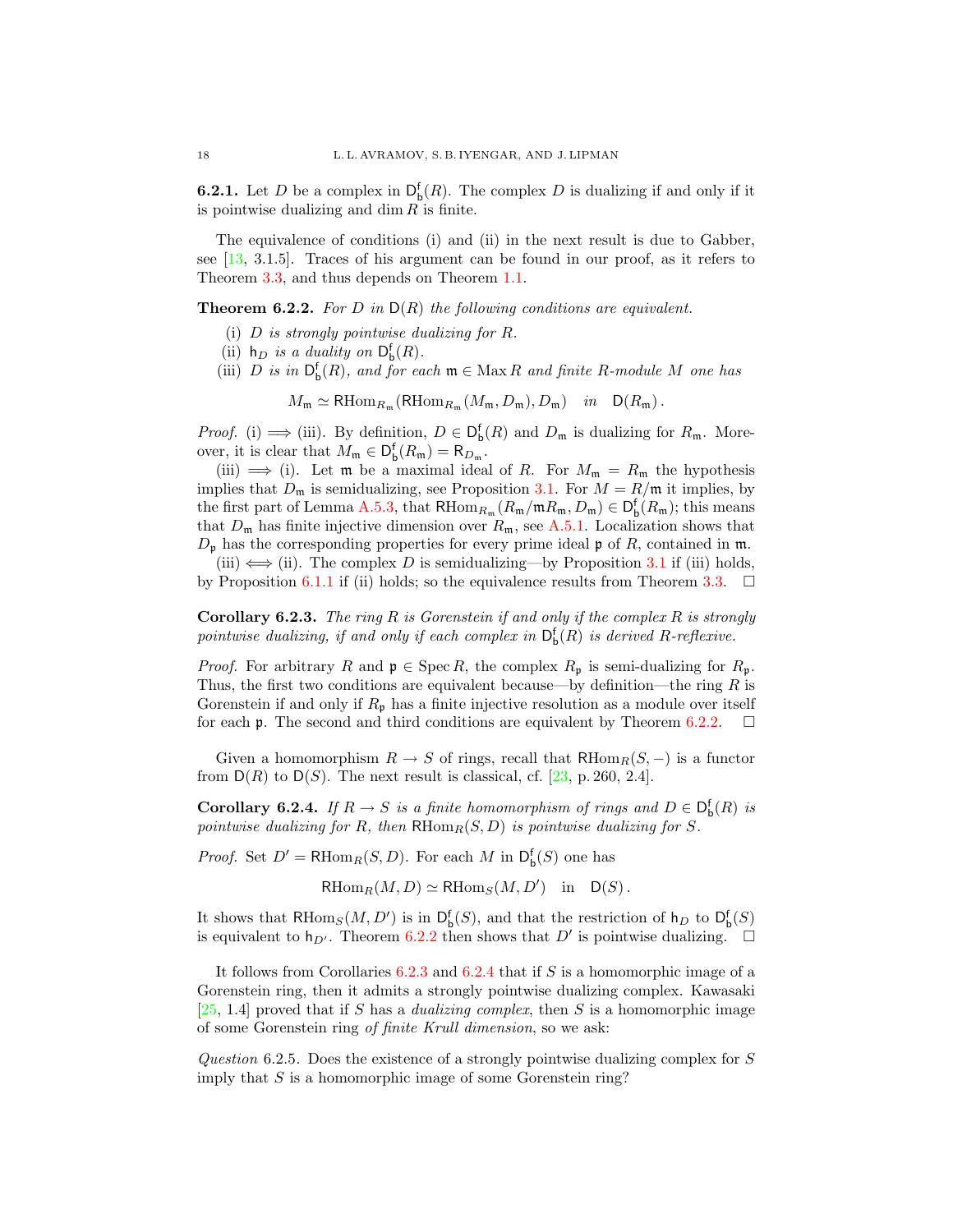<span id="page-18-0"></span>6.3. Finite G-dimension. The category  $R_R$  of derived R-reflexive complexes contains all perfect complexes, but may be larger. To describe it we use a notion from module theory: An  $R$ -module  $G$  is *totally reflexive* when it is finite,

$$
\begin{aligned} &\mathrm{Hom}_{R}(\mathrm{Hom}_{R}(G, R), R) \cong G &\qquad \text{and} \\ &\mathrm{Ext}^{n}_{R}(\mathrm{Hom}_{R}(G, R), R) = 0 = \mathrm{Ext}^{n}_{R}(G, R) &\quad \text{for all} \quad n \geq 1\,. \end{aligned}
$$

A complex of R-modules is said to have finite G-dimension (for Gorenstein dimension) if it is quasi-isomorphic to a bounded complex of totally reflexive modules. The study of modules of finite G-dimension was initiated by Auslander and Bridger  $[1]$ . The next result, taken from  $[10, 2.3.8]$  $[10, 2.3.8]$ , is due to Foxby:

<span id="page-18-3"></span>**6.3.1.** A complex in  $D(R)$  is in  $R_R$  if and only if it has finite G-dimension.

Theorems [2.1](#page-5-3) and [3.3](#page-7-1) specialize to:

<span id="page-18-4"></span>**Theorem 6.3.2.** For a complex  $M \in D_{b}^{f}(R)$  the following are equivalent.

- (i) M is derived R-reflexive.
- (ii)  $\mathrm{RHom}_R(M, R)$  is derived R-reflexive.
- (iii) For each  $\mathfrak{m} \in \mathbb{M}$  ax R there is an isomorphism

 $M_{\mathfrak{m}} \simeq \mathrm{RHom}_{R_{\mathfrak{m}}}(\mathrm{RHom}_{R_{\mathfrak{m}}}(M_{\mathfrak{m}}, R_{\mathfrak{m}}), R_{\mathfrak{m}})$  in  $D(R_{\mathfrak{m}})$ .

(iv)  $U^{-1}M$  is derived  $U^{-1}R$ -reflexive for each multiplicatively closed set U. □

Combining [6.3.1](#page-18-3) and Corollary [6.2.3,](#page-17-1) we obtain a new proof of a result due to Auslander and Bridger  $[1, 4.20]$  $[1, 4.20]$  (when dim R is finite) and to Goto  $[21]$  (in general):

**Corollary 6.3.3.** The ring  $R$  is Gorenstein if and only if every finite  $R$ -module has finite G-dimension.  $\Box$ 

It is easy to check that if a complex  $M$  has finite  $G$ -dimension over  $R$ , then so does the complex of  $R_p$ -modules  $M_p$ , for any prime ideal  $\mathfrak p$ . Whether the converse holds had been an open question, which we settle as a corollary of [6.3.1](#page-18-3) and Theorem [6.3.2:](#page-18-4)

<span id="page-18-2"></span>Corollary 6.3.4. A homologically finite complex M has finite G-dimension if (and only if) the complex  $M_{\mathfrak{m}}$  has finite G-dimension over  $R_{\mathfrak{m}}$  for every  $\mathfrak{m} \in \text{Max } R$ .  $\Box$ 

#### 7. RIGIDITY

<span id="page-18-1"></span>Over any commutative ring, we introduce a concept of rigidity of one complex relative to another, and establish the properties responsible for the name. In §[8.5](#page-23-2) we show how to recover the notion of rigidity for complexes over commutative algebras, defined by Van den Bergh, Yekutieli and Zhang.

Let C be a complex in  $D(R)$ . We say that a complex M in  $D(R)$  is C-rigid if there exists an isomorphism

<span id="page-18-6"></span> $(7.0.1)$  $\mu: M \xrightarrow{\simeq} \text{RHom}_R(\text{RHom}_R(M, C), M)$  in  $D(R)$ .

<span id="page-18-5"></span>In such a case, we call  $\mu$  a *C*-rigidifying isomorphism and  $(M, \mu)$  a *C*-rigid pair.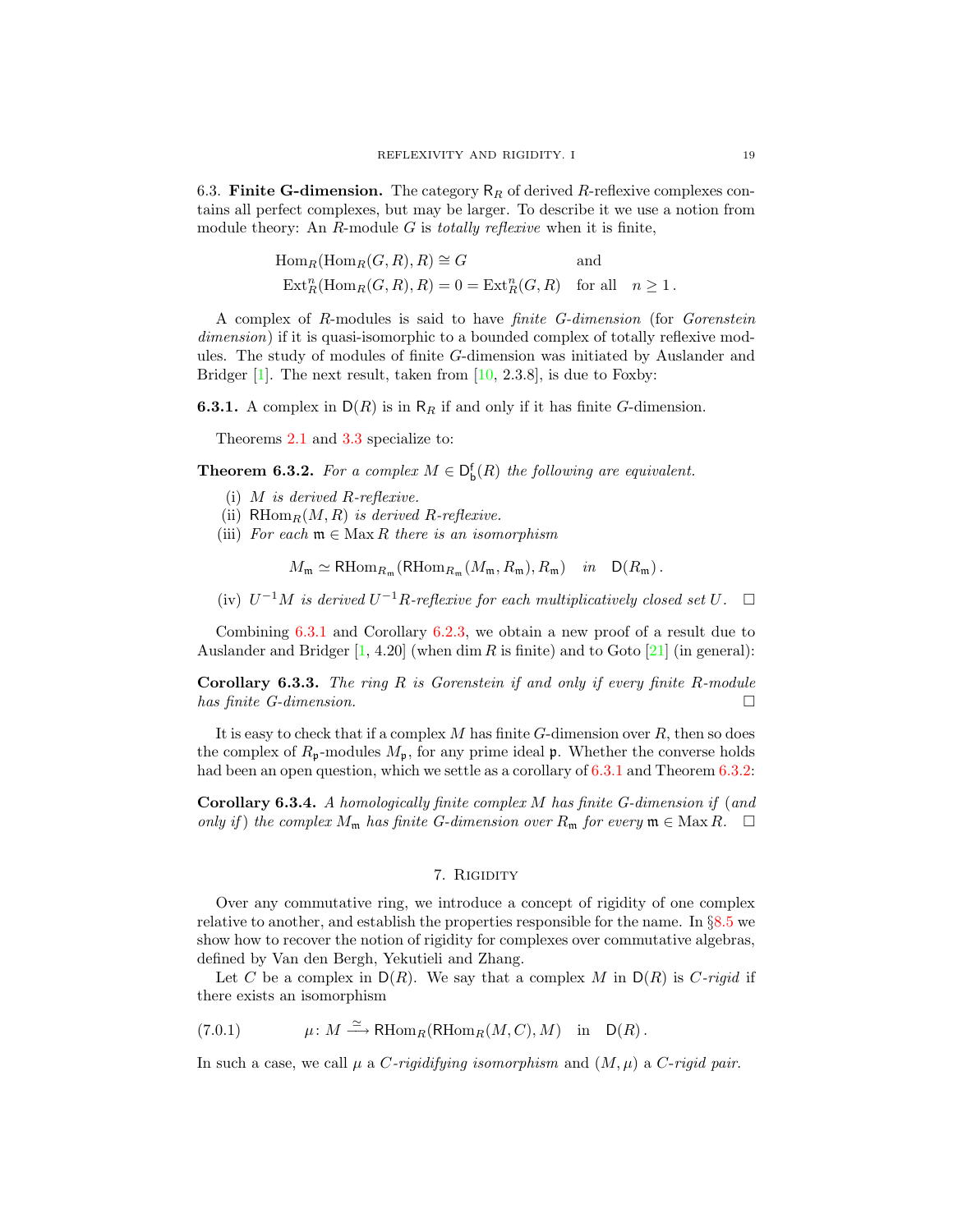Example 7.1. Let C be a semidualizing complex. For each idempotent element  $a \in R$ , using  $(3.0.1)$  and [4.8](#page-11-0) one obtains a canonical composite isomorphism

$$
\gamma_a: C_a \xrightarrow{\simeq} \text{RHom}_R(R, C_a)
$$
  
\n
$$
\xrightarrow{\text{RHom}_R(\chi^C, C_a)^{-1}} \text{RHom}_R(\text{RHom}_R(C, C), C_a)
$$
  
\n
$$
\xrightarrow{\simeq} \text{RHom}_R(\text{RHom}_R(C_a \oplus C_{1-a}, C), C_a)
$$
  
\n
$$
\xrightarrow{\simeq} \text{RHom}_R(\text{RHom}_R(C_a, C), C_a).
$$

Thus, for each idempotent a there exists a *canonical C-rigid pair*  $(C_a, \gamma_a)$ .

<span id="page-19-2"></span>**Theorem 7.2.** Let  $C$  be a semidualizing complex.

<span id="page-19-3"></span>A complex  $M \in \mathsf{D}_{\mathsf{b}}^{\mathsf{f}}(R)$  is C-rigid if and only if it satisfies

$$
(7.2.1) \t\t\t M \simeq C_a \t in D(R)
$$

for some idempotent  $a$  in  $R$ ; such an idempotent is determined by the condition

<span id="page-19-1"></span>(7.2.2) 
$$
\operatorname{Supp}_R M = \{ \mathfrak{p} \in \operatorname{Spec} R \mid \mathfrak{p} \not\ni a \}.
$$

*Proof.* The 'if' part comes from Example [7.1,](#page-18-5) so assume that  $M$  is  $C$ -rigid.

Set  $L = RHom_R(M, C)$  and let  $M \simeq RHom_R(L, M)$  be a rigidifying isomor-phism. Theorem [4.9](#page-11-3) produces a unique idempotent  $a$  in  $R$  satisfying [\(7.2.2\)](#page-19-1), and such that the complex  $L_a$  is invertible in  $\mathsf{D}(R_a)$ . Hence,  $L_a$  is derived  $C_a$ -reflexive in  $\mathsf{D}(R_a)$  by Lemma [5.4.](#page-14-0) Thus,  $\mathsf{RHom}_{R_a}(M_a, C_a)$  is derived  $C_a$ -reflexive, and hence so is  $M_a$ , by Theorem [3.3.](#page-7-1) This explains the second isomorphism below:

 $R\text{Hom}_{R_a}(L_a, C_a) \simeq R\text{Hom}_{R_a}(\text{RHom}_{R_a}(M_a, C_a), C_a) \simeq M_a \simeq R\text{Hom}_{R_a}(L_a, M_a)$ .

The third one is a localization of the rigidifying isomorphism. Consequently  $M_a \simeq$  $C_a$  in  $\mathsf{D}(R_a)$ ; see [5.2.](#page-13-0) It remains to note that one has  $M \simeq M_a$  in  $\mathsf{D}(R)$ ; see [4.8.](#page-11-0)  $\Box$ 

A morphism of C-rigid pairs is a commutative diagram

$$
(\alpha) = \n\begin{array}{c}\nM \xrightarrow{\mu} \text{RHom}_R(\text{RHom}_R(M, C), M) \\
\downarrow^{\text{RHom}_R(\text{RHom}_R(\alpha, C), \alpha)} \\
\downarrow^{\text{RHom}_R(\text{RHom}_R(\alpha, C), \alpha)} \\
\downarrow^{\text{RHom}_R(\text{RHom}_R(N, C), N)}\n\end{array}
$$

in  $D(R)$ . The C-rigid pairs and their morphisms form a category, where composition is given by  $(\beta)(\alpha) = (\beta \alpha)$  and  $\mathrm{id}^{(M, \mu)} = (\mathrm{id}^M)$ .

The next result explains the name 'rigid complex'. It is deduced from Theorem [7.2](#page-19-2) by transposing a beautiful observation of Yekutieli and Zhang from the proof of [\[33,](#page-30-3) 4.4]: A morphism of rigid pairs is a natural isomorphism from a functor in M that is linear to one that is quadratic, so it must be given by an idempotent.

<span id="page-19-0"></span>**Theorem 7.3.** If C is a semidualizing complex and  $(M, \mu)$  and  $(N, \nu)$  are C-rigid pairs in  $D_b^f(R)$ , then the following conditions are equivalent.

- (i) There is an equality  $\text{Supp}_R N = \text{Supp}_R M$ .
- (ii) There is an isomorphism  $M \simeq N$  in  $D(R)$ .
- (iii) There is a unique isomorphism of C-rigid pairs  $(M, \mu) \simeq (N, \nu)$ .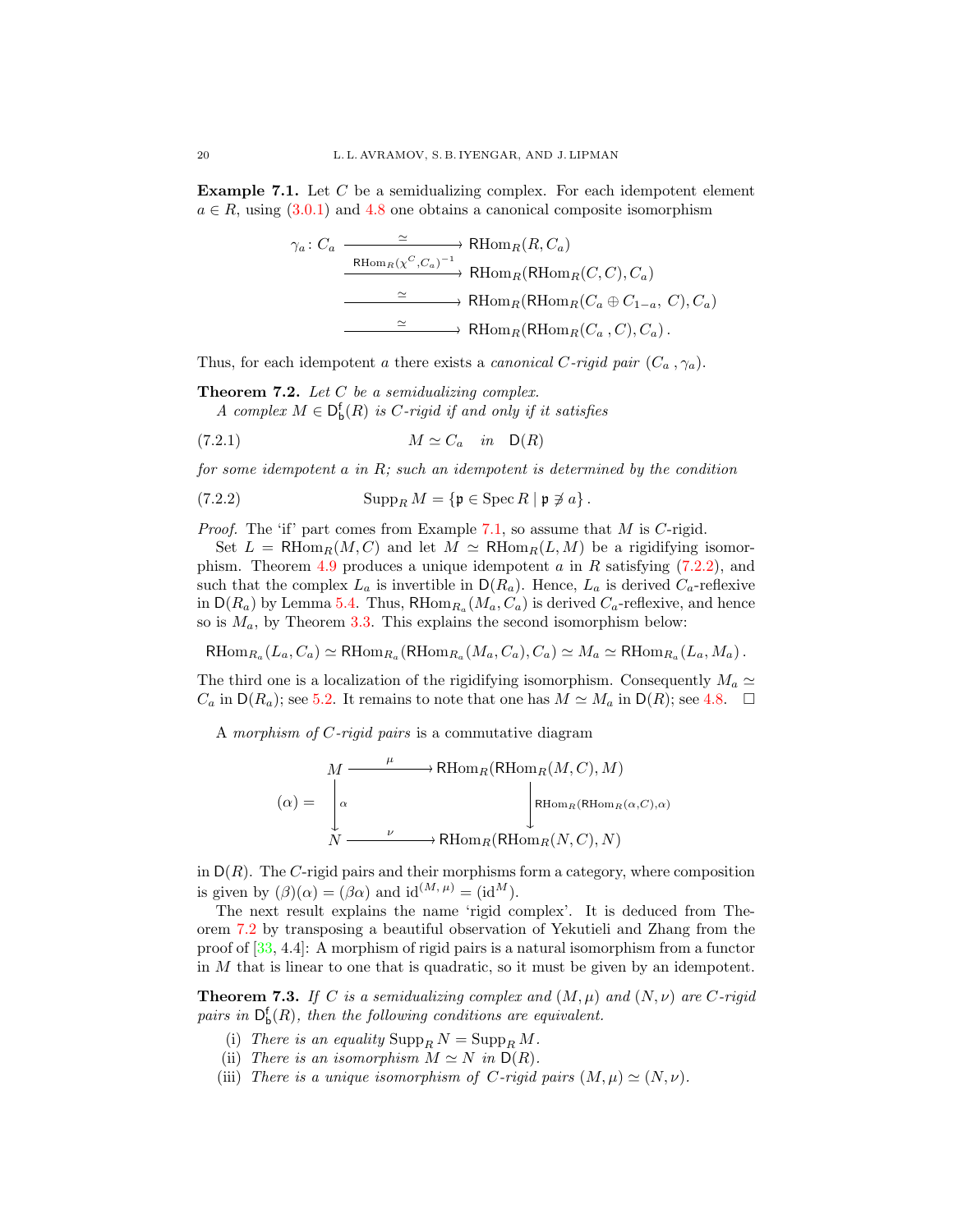*Proof.* (i)  $\implies$  (iii). Let  $\alpha: C_a \xrightarrow{\simeq} M$  be an isomorphism in  $D(R)$  given by [\(7.2.1\)](#page-19-3), with a the idempotent defined by formula [\(7.2.2\)](#page-19-1). It suffices to prove that  $(M, \mu)$ is uniquely isomorphic to the C-rigid pair  $(C_a, \gamma_a)$  from Example [\(7.1\)](#page-18-5). Since it is equivalent to prove the same in  $D(R_a)$ , we may replace R by  $R_a$  and drop all references to localization at  $\{1, a\}.$ 

Set  $\tilde{\alpha} = \text{RHom}_R(\text{RHom}_R(\alpha, C), \alpha)$ : this is an isomorphism, and hence so is  $\alpha^{-1} \circ \mu^{-1} \circ \tilde{\alpha} \circ \gamma \colon C \to C$ . As C is semidualizing, there is an isomorphism

$$
\mathrm{H}_0(\chi^C)\colon R \xrightarrow{\cong} \mathrm{H}_0(\mathrm{RHom}_R(C,C)) = \mathrm{Hom}_{\mathsf{D}(R)}(C,C)\,,
$$

of rings, so  $\alpha^{-1} \circ \mu^{-1} \circ \widetilde{\alpha} \circ \gamma = H_0(\chi^C)(u)$  for some unit u in R. The next computation<br>shows that  $(\mu^{-1} \circ) : (C \circ) \to (M, u)$  is an isomorphism of C risid pairs: shows that  $(u^{-1}\alpha)$ :  $(C, \gamma) \rightarrow (M, \mu)$  is an isomorphism of C-rigid pairs:

$$
\begin{aligned} \text{RHom}_R(\text{RHom}_R(u^{-1}\alpha, C), u^{-1}\alpha) \circ \gamma &= u^{-2}(\widetilde{\alpha} \circ \gamma) \\ &= u^{-2} \cdot u(\mu \circ \alpha) \\ &= \mu \circ (u^{-1}\alpha) \,. \end{aligned}
$$

Let  $(\beta)$ :  $(C, \gamma) \to (M, \mu)$  also be such an isomorphism. The isomorphism  $H_0(\chi^C)$ implies that in D(R) one has  $\beta^{-1} \circ u^{-1} \alpha = v \mathrm{id}^C$  for some unit  $v \in R$ , whence  $v \mathrm{id}^C$ is a rigid endomorphism of the rigid pair  $(C, \gamma)$ . Thus

$$
v\gamma = \gamma \circ (v \operatorname{id}^{C})
$$
  
= RHom<sub>R</sub>(RHom<sub>R</sub>(v id<sup>C</sup>, C), v id<sup>C</sup>)  $\circ \gamma$   
=  $v^2$  RHom<sub>R</sub>(RHom<sub>R</sub>(id<sup>C</sup>, C), id<sup>C</sup>)  $\circ \gamma$   
=  $v^2 \gamma$ .

As v and  $\gamma$  are invertible one gets  $(v-1)$  id<sup>C</sup> = 0, hence  $v-1 \in \text{Ann}_{R} C = 0$ . This gives  $v = 1$ , from where one obtains  $\beta^{-1} \circ u^{-1} \alpha = id^C$ , and finally  $(\beta) = (u^{-1} \alpha)$ .  $(iii) \implies (ii) \implies (i).$  These implications are evident.

An alternative formulation of the preceding result is sometimes useful.

Remark 7.4. Let  $(M, \mu)$  be a C-rigid pair in  $D_b^f(R)$ , and N a complex in  $D_b^f(R)$ . For each isomorphism  $\alpha \colon N \xrightarrow{\simeq} M$  in  $\mathsf{D}(R)$ , set

 $\rho(\alpha) = (\textsf{RHom}_R(\textsf{RHom}_R(\alpha, C), \alpha))^{-1} \circ \mu \circ \alpha;$ 

this is a morphism from N to  $R\text{Hom}_R(R\text{Hom}_R(N, C), N)$ .

Theorem [7.3](#page-19-0) shows that the assignment  $\alpha \mapsto (N, \rho(\alpha))$  yields a bijection

{isomorphisms from N to  $M$ }  $\leftrightarrow$  {rigid pairs  $(N, \nu)$  isomorphic to  $(M, \mu)$ }

We finish with a converse, of sorts, to Example [7.1.](#page-18-5)

**Proposition 7.5.** If C in  $D_b^f(R)$  is C-rigid, then there exist an idempotent a in R, a semidualizing complex B for  $R_a$ , and an isomorphism  $C \simeq B$  in  $D(R)$ .

*Proof.* One has  $C \simeq \text{RHom}_{R}(\text{RHom}_{R}(C, C), C)$  by hypothesis. Theorem [4.9](#page-11-3) and [4.8](#page-11-0) provide an idempotent  $a \in R$ , such that the  $R_a$ -module  $H_0(RHom_R(C, C)_a)$  is invertible and in  $D(R)$  there are natural isomorphisms  $C \simeq C_a$  and

$$
H_0(RHom_R(C, C)_a) \simeq RHom_R(C, C)_a \simeq RHom_{R_a}(C_a, C_a).
$$

It follows that the homothety map

$$
\chi: R_a \to \text{Hom}_{\mathsf{D}(R_a)}(C_a, C_a) \cong H_0(\text{RHom}_{R_a}(C_a, C_a))
$$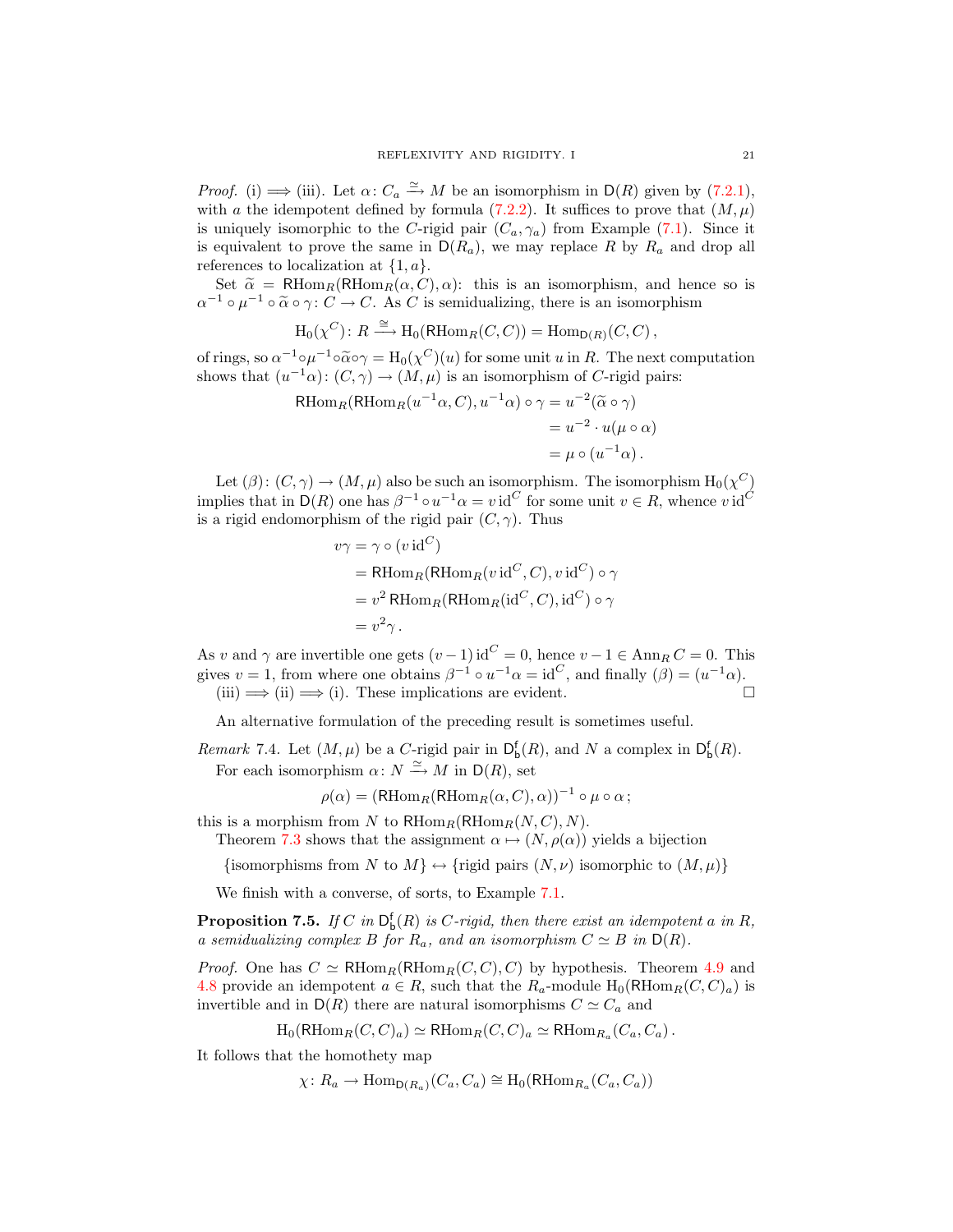turns Hom  $_{D(R_a)}(C_a, C_a)$  into both an invertible  $R_a$ -module and an  $R_a$ -algebra. Localizing at prime ideals of  $R_a$ , one sees that such a  $\chi$  must be an isomorphism; so the proposition holds with  $B = C_a$ .

#### <span id="page-21-2"></span>8. Relative dualizing complexes

<span id="page-21-0"></span>In this section  $K$  denotes a commutative noetherian ring,  $S$  a commutative ring, and  $\sigma: K \to S$  a homomorphism of rings that is assumed to be *essentially of finite* type: This means that  $\sigma$  can be factored as a composition

(8.0.1) 
$$
K \hookrightarrow K[x_1, ..., x_e] \to W^{-1}K[x_1, ..., x_e] = Q \to S
$$

of homomorphisms of rings, where  $x_1, \ldots, x_e$  are indeterminates, W is a multiplicatively closed set, the first two maps are canonical, the equality defines Q, and the last arrow is surjective; the map  $\sigma$  is *of finite type* if one can choose  $W = \{1\}$ .

As usual,  $\Omega_{Q|K}$  stands for the Q-module of Kähler differentials; for each  $n \in \mathbb{Z}$  we set  $\Omega_{Q|K}^n = \bigwedge_{i=1}^n \Omega_{Q|K}$ . Fixing the factorization [\(8.0.1\)](#page-21-2), we define a *relative dualizing complex* for  $\sigma$  by means of the following equality:

(8.0.2) 
$$
D^{\sigma} = \Sigma^{e} \operatorname{RHom}_{Q}(S, \Omega_{Q|K}^{e}).
$$

Our goal here is to determine when  $D^{\sigma}$  is semidualizing, invertible, or dualizing. It turns out that each one of these properties is equivalent to some property of the homomorphism  $\sigma$ , which has been studied earlier in a different context. We start by introducing notation and terminology that will be used throughout the section.

For every q in Spec S we let  $\mathfrak{q} \cap K$  denote the prime ideal  $\sigma^{-1}(\mathfrak{q})$  of K, and write  $\sigma_{\mathfrak{q}}: K_{\mathfrak{q}\cap K} \to S_{\mathfrak{q}}$  for the induced local homomorphism; it is essentially of finite type.

Recall that a ring homomorphism  $\dot{\sigma}: K \to P$  is said to be (*essentially*) smooth if it is (essentially) of finite type, flat, and for each ring homomorphism  $K \to k$ , where k is a field, the ring  $k \otimes_K P$  is regular; by [\[22,](#page-30-15) 17.5.1] this notion of smoothness is equivalent to the one defined in terms of lifting of homomorphisms. When  $\dot{\sigma}$  is essentially smooth  $\Omega_{P|K}$  is finite projective over P; in case  $\Omega_{P|K}$  has rank d, see [4.7,](#page-11-2) we say that  $\dot{\sigma}$  has *relative dimension d*. The P-module  $\Omega_{P|K}^d$  is then invertible.

An (essential) smoothing of  $\sigma$  (of relative dimension d) is a decomposition

$$
(8.0.3) \t\t K \xrightarrow{\dot{\sigma}} P \xrightarrow{\sigma'} S
$$

of  $\sigma$  with  $\dot{\sigma}$  (essentially) smooth of fixed relative dimension (equal to d) and  $\sigma'$ finite, meaning that S is a finite P-module via  $\sigma'$ ; an essential smoothing of  $\sigma$ always exists, see  $(8.0.1)$ .

<span id="page-21-4"></span><span id="page-21-1"></span>8.1. Basic properties. Fix an essential smoothing [\(8.0.3\)](#page-21-3) of relative dimension d.

**8.1.1.** By  $[6, 1.1]$  $[6, 1.1]$ , there exists an isomorphism

<span id="page-21-3"></span>
$$
D^{\sigma} \simeq \Sigma^{d} \operatorname{RHom}_{P}(S, \Omega^{d}_{P|K}) \quad \text{in} \quad \mathsf{D}(S).
$$

<span id="page-21-5"></span>**8.1.2.** For each M in  $D_b^f(S)$  there are isomorphisms

$$
\begin{aligned} \text{RHom}_S(M, D^{\sigma}) &= \text{RHom}_S(M, \Sigma^d \text{RHom}_P(S, \Omega_{P|K}^d)) \\ &\simeq \Sigma^d \text{RHom}_P(M, \Omega_{P|K}^d) \\ &\simeq \text{RHom}_P(M, P) \otimes_P \Sigma^d \Omega_{P|K}^d \end{aligned}
$$

<span id="page-21-6"></span>in  $\mathsf{D}(S)$ , because  $\Omega^d_{P|K}$  is an invertible P-module.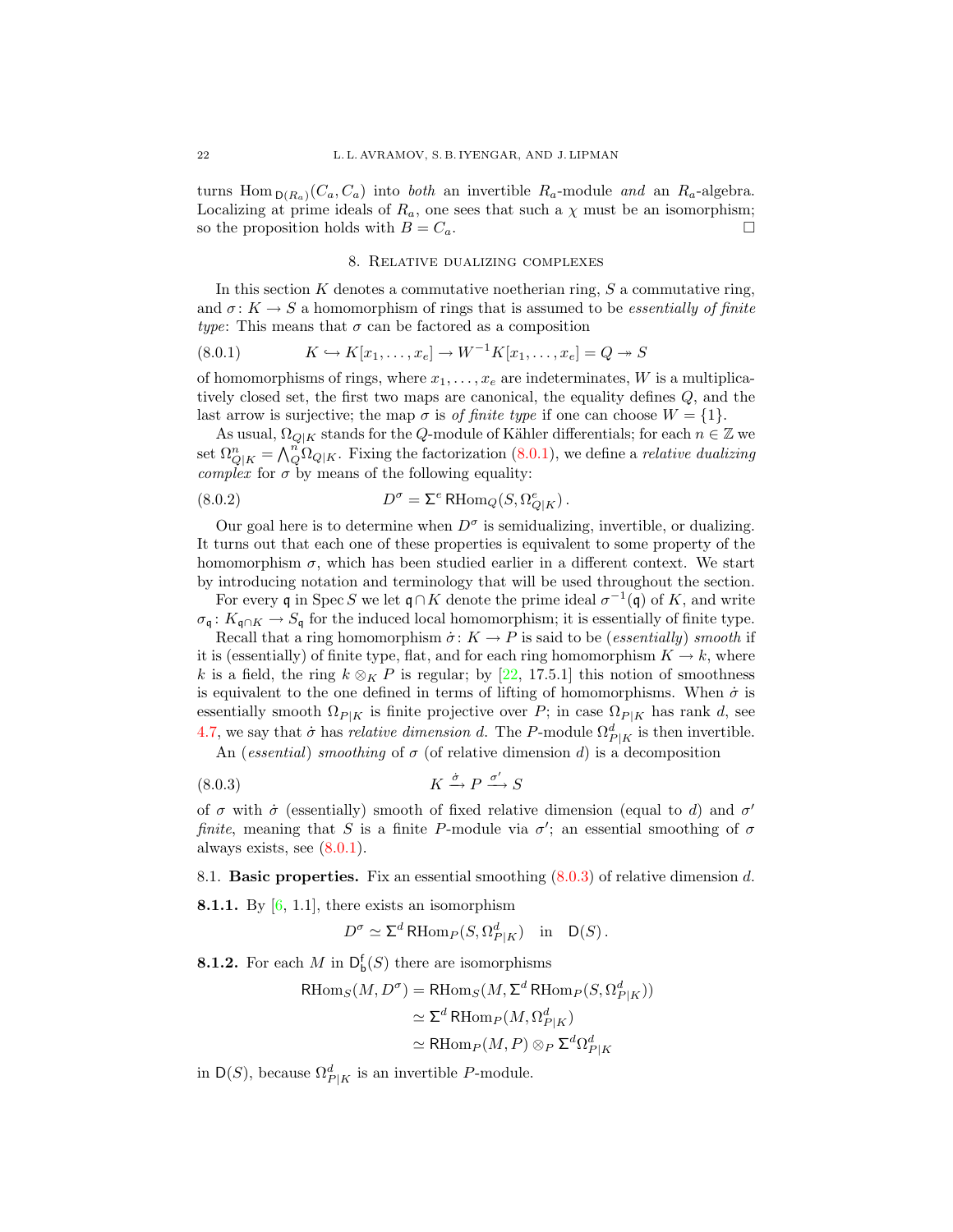**Proposition 8.1.3.** If  $U \subseteq K$  and  $V \subseteq S$  are multiplicatively closed sets satisfying  $\sigma(U) \subseteq V$ , and  $\widetilde{\sigma} \colon U^{-1}K \to V^{-1}S$  is the induced map, then one has

$$
D^{\widetilde{\sigma}} \simeq V^{-1} D^{\sigma} \quad in \quad \mathsf{D}(V^{-1}S) \, .
$$

*Proof.* Set  $V' = \sigma'^{-1}(V)$ . In the induced factorization  $U^{-1}K \to (V')^{-1}P \to V^{-1}S$ of  $\tilde{\sigma}$  the first map is essentially smooth of relative dimension d and the second one is finite. The first and the last isomorphisms in the next chain hold by [8.1.1,](#page-21-4) the rest because localization commutes with modules of differentials and exterior powers:

$$
D^{\widetilde{\sigma}} \simeq \Sigma^{d} \operatorname{RHom}_{(V')^{-1}P}((V')^{-1}S, \Omega^d_{(V')^{-1}P|U^{-1}K})
$$
  
\n
$$
\simeq \Sigma^{d} \operatorname{RHom}_{(V')^{-1}P}((V')^{-1}S, (V')^{-1}\Omega^d_{P|K})
$$
  
\n
$$
\simeq (V')^{-1}\Sigma^{d} \operatorname{RHom}_{P}(S, \Omega^d_{P|K})
$$
  
\n
$$
\simeq V^{-1}D^{\sigma}.
$$

<span id="page-22-3"></span>**Proposition 8.1.4.** If  $\varphi: S \to T$  is a finite homomorphism of rings, then for the map  $\tau = \varphi \sigma : K \to T$  there is an isomorphism

$$
D^{\tau} \simeq \text{RHom}_S(T, D^{\sigma}) \quad in \quad \mathsf{D}(T) \, .
$$

Proof. The result comes from the following chain of isomorphisms:

$$
D^{\tau} \simeq \Sigma^{d} \operatorname{RHom}_{P}(T, \Omega_{P|K}^{d})
$$
  
\simeq \operatorname{RHom}\_{S}(T, \Sigma^{d} \operatorname{RHom}\_{P}(S, \Omega\_{P|K}^{d}))  
\t= \operatorname{RHom}\_{S}(T, D^{\sigma}),

where the first one is obtained from the factorization  $K \xrightarrow{\kappa} P \xrightarrow{\varphi \sigma'} T$  of  $\tau$  and the second one by adjunction.

<span id="page-22-0"></span>8.2. Derived  $D^{\sigma}$ -reflexivity. A standard calculation shows that derived  $D^{\sigma}$ reflexivity can be read off any essential smoothing, see [\(8.0.3\)](#page-21-3):

<span id="page-22-2"></span>**Proposition 8.2.1.** A complex M in  $D(S)$  is derived  $D^{\sigma}$ -reflexive if and only if M is derived P-reflexive when viewed as a complex in  $D(P)$ .

*Proof.* Evidently, M is in  $D_{b}^{f}(S)$  if and only if it is in  $D_{b}^{f}(P)$ . From [8.1.2](#page-21-5) one sees that RHom<sub>S</sub> $(M, D^{\sigma})$  is in  $D_{b}^{f}(S)$  if and only if RHom<sub>P</sub> $(M, P)$  is in  $D_{b}^{f}(P)$ .

Set  $\Omega = \Sigma^d \Omega^d_{P|K}$ , where d is the relative dimension of  $K \to P$ , and let  $\Omega \to I$  be a semiinjective resolution in  $D(P)$ . Thus,  $D^{\sigma}$  is isomorphic to  $\text{Hom}_P(S, I)$  in  $D(S)$ . The biduality morphism  $\delta_M^{\Omega}$  in  $D(P)$  is realized by a morphism

$$
M \to \text{Hom}_P(\text{Hom}_P(M,I), I)
$$

of complexes of S-modules; see  $(2.0.1)$ . Its composition with the natural isomorphism of complexes of S-modules

$$
\operatorname{Hom}_P(\operatorname{Hom}_P(M,I),I)\cong \operatorname{Hom}_S(\operatorname{Hom}_S(M,\operatorname{Hom}_P(S,I)),\operatorname{Hom}_P(S,I))
$$

represents the morphism  $\delta_M^{D^{\sigma}}$  in  $\mathsf{D}(S)$ . It follows that M is derived  $D^{\sigma}$ -reflexive if and only if it is derived  $\Omega$ -reflexive. Since  $\Omega$  is an invertible P-module, the last condition is equivalent—by Lemma [5.4—](#page-14-0)to the derived P-reflexivity of M.  $\Box$ 

A complex M in  $D_{+}(S)$  is said to have *finite flat dimension* over K if M is isomorphic in  $D(K)$  to a bounded complex of flat K-modules; we then write  $\mathrm{fd}_{K} M < \infty$ .

<span id="page-22-1"></span>When  $\mathrm{fd}_K S$  is finite we say that  $\sigma$  is of *finite flat dimension* and write  $\mathrm{fd} \sigma < \infty$ .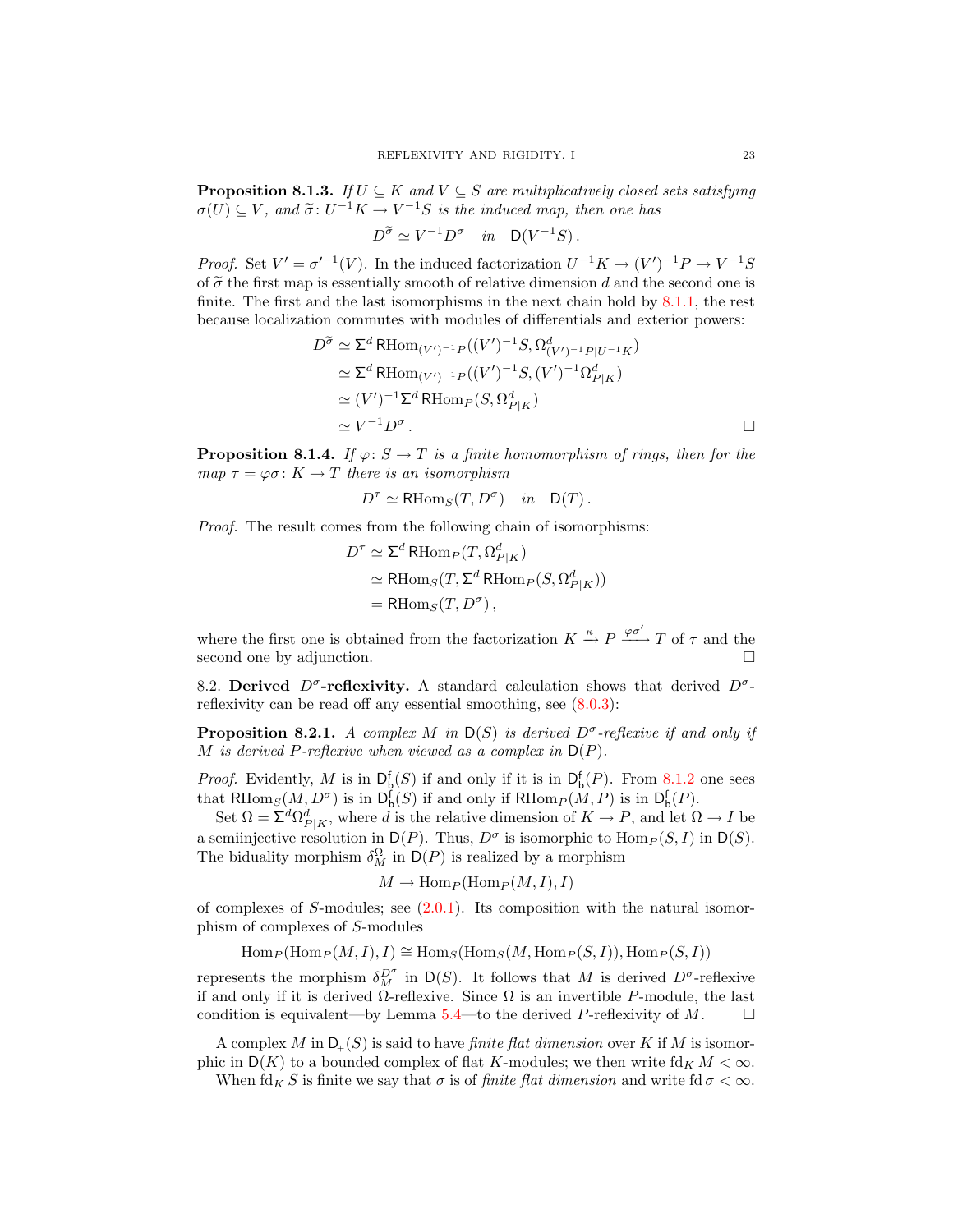**8.2.2.** A complex M in  $D_b^f(S)$  satisfies  $\text{fd}_K M < \infty$  if and only if it is perfect in  $D(P)$  for some (equivalently, any) factorization [\(8.0.3\)](#page-21-3) of  $\sigma$ ; see [\[6,](#page-29-2) beginning of §6].

<span id="page-23-4"></span>**Corollary 8.2.3.** A complex M in  $D_b^f(S)$  with  $fd_K M < \infty$  is derived  $D^{\sigma}$ -reflexive.

*Proof.* By [8.2.2](#page-22-1) the complex M is perfect in  $D(P)$ . It is then obviously derived P-reflexive, and so is derived  $D^{\sigma}$ -reflexive by the previous proposition.

<span id="page-23-0"></span>8.3. Gorenstein base rings. Relative dualizing complexes and their absolute counterparts, see [6.2,](#page-16-1) are compared in the next result, where the 'if' part is classical.

<span id="page-23-3"></span>**Theorem 8.3.1.** The complex  $D^{\sigma}$  is strongly pointwise dualizing for S if and only if the ring  $K_{\mathfrak{q}\cap K}$  is Gorenstein for every prime ideal  $\mathfrak{q}$  of S.

*Proof.* Factor  $\sigma$  as in [\(8.0.1\)](#page-21-2) and set  $\mathfrak{p} = \mathfrak{q} \cap K$ . The homomorphism  $\sigma_{\mathfrak{q}} : K_{\mathfrak{p}} \to S_{\mathfrak{q}}$ satisfies  $(D^{\sigma})_{q} \cong D^{\sigma_{q}}$  by Proposition [8.1.3.](#page-21-6) Localizing, we may assume that  $\sigma$  is a local homomorphism  $(K, \mathfrak{p}) \to (S, \mathfrak{q})$ , and that the ring Q is local. As the ring  $Q/\mathfrak{p}Q$  is regular, K is Gorenstein if and only so is  $Q$ ; see [\[28,](#page-30-16) 23.4]. Thus, replacing Q with K we may further assume that  $\sigma$  is surjective.

If K is Gorenstein, then  $D^{\sigma} = \text{RHom}_K(S, K)$  holds so it is dualizing for S by Corollaries [6.2.3](#page-17-1) and [6.2.4.](#page-17-2)

When  $D^{\sigma}$  is dualizing for S, the residue field  $k = S/\mathfrak{q}$  is derived  $D^{\sigma}$ -reflexive, see Theorem [6.2.2.](#page-17-0) By Proposition [8.2.1](#page-22-2) it is also derived  $K$ -reflexive, which implies  $\text{Ext}_{K}^{n}(k, K) = 0$  for  $n \gg 0$ . Thus, K is Gorenstein; see [\[28,](#page-30-16) 18.1].

<span id="page-23-1"></span>8.4. **Homomorphisms of finite G-dimension.** When the  $P$ -module  $S$  has finite G-dimension, see [6.3,](#page-18-0) we say that  $\sigma$  has *finite G-dimension* and write G-dim  $\sigma < \infty$ . By the following result, this notion is independent of the choice of factorization.

<span id="page-23-5"></span>Proposition 8.4.1. The following conditions are equivalent.

- (i)  $D^{\sigma}$  is semi-dualizing for S.
- (ii)  $\sigma$  has finite G-dimension.
- (iii)  $\sigma_n$  has finite G-dimension for each  $n \in \text{Max } S$ .

*Proof.* (i)  $\Longleftrightarrow$  (ii). By Proposition [3.1,](#page-7-3)  $D^{\sigma}$  is semi-dualizing for S if and only if S is derived  $D^{\sigma}$ -reflexive. By Proposition [8.2.1](#page-22-2) this is equivalent to S being derived P-reflexive in  $D(P)$ , and hence, by [6.3.1,](#page-18-3) to S having finite G-dimension over P.

(ii)  $\iff$  (iii). Proposition [8.1.3](#page-21-6) yields an isomorphism  $D^{\sigma_n} \simeq (D^{\sigma})_n$  for each n. Given (i)  $\Longleftrightarrow$  (ii), the desired equivalence follows from Proposition [3.1.](#page-7-3)

Combining the proposition with Theorem [8.3.1](#page-23-3) and Corollary [8.2.3,](#page-23-4) one obtains:

<span id="page-23-6"></span>Corollary 8.4.2. Each condition below implies that  $\sigma$  has finite G-dimension:

- (a) The ring  $K_{\mathfrak{n}\cap K}$  is Gorenstein for every  $\mathfrak{n} \in \mathbb{M}$  ax S.
- (b) The homomorphism  $\sigma$  has finite flat dimension.

Notes 8.4.3. A notion of finite G-dimension that applies to arbitrary local homomorphisms is defined in  $[3]$ . Proposition [8.4.1](#page-23-5) and  $[3, 4.3, 4.5]$  $[3, 4.3, 4.5]$  show that the definitions agree when both apply; thus, Corollary [8.4.2](#page-23-6) recovers [\[3,](#page-29-4) 4.4.1, 4.4.2].

<span id="page-23-2"></span>8.5. Relative rigidity. Proposition [8.4.1](#page-23-5) and Theorem [7.2](#page-19-2) yield:

# <span id="page-23-7"></span>Theorem 8.5.1. Assume that  $\sigma$  has finite G-dimension.

A complex M in  $\mathsf{D}^\mathsf{f}_\mathsf{b}(S)$  is  $D^\sigma$ -rigid if and only if it is isomorphic to  $D_a^\sigma$  for some idempotent  $a \in S$ ; such an idempotent is uniquely defined.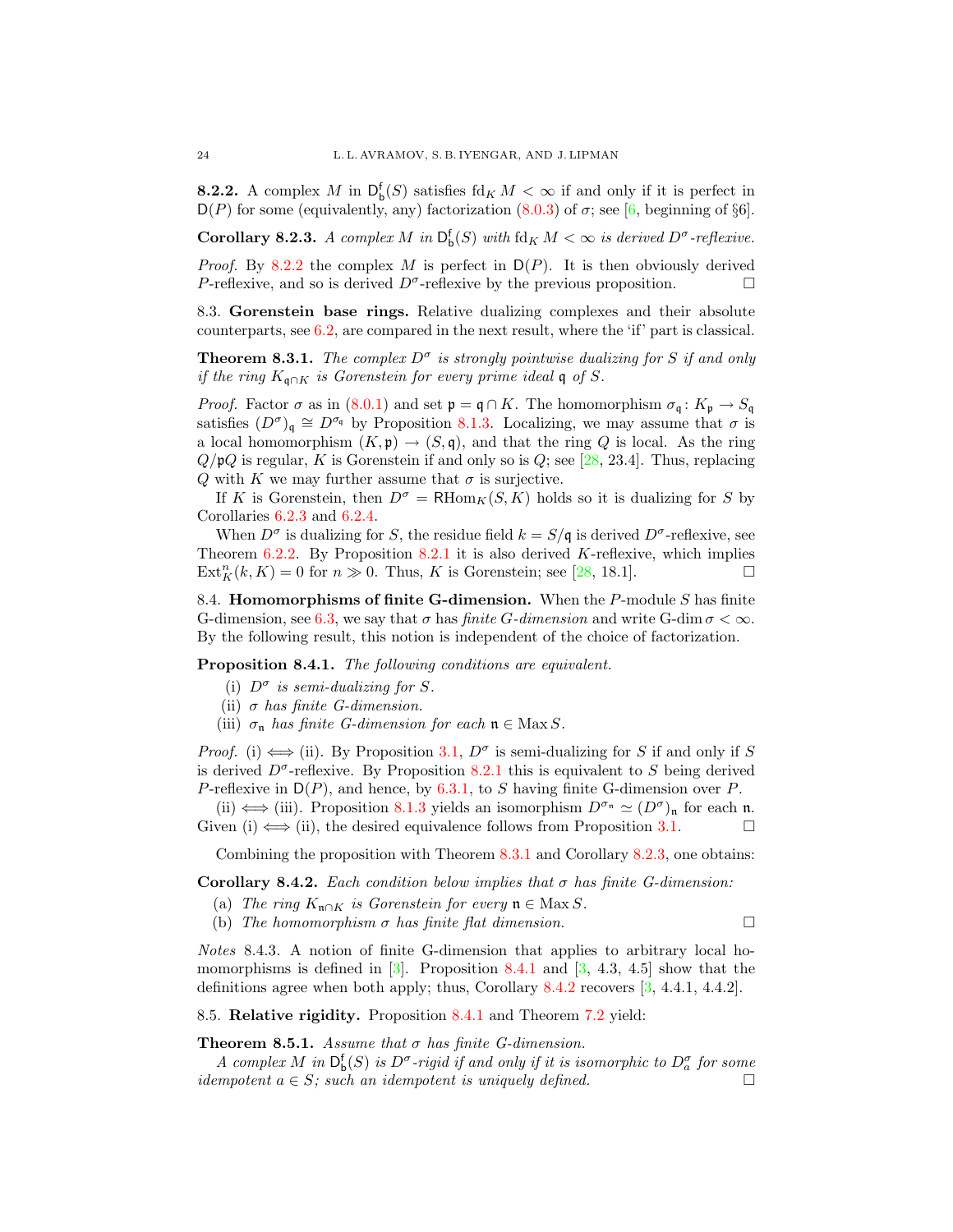This theorem greatly strengthens some results of [\[34\]](#page-30-4), where rigidity is defined using a derived version of Hochschild cohomology, due to Quillen: There is a functor

$$
\mathrm{RHom}_{S\otimes^{\mathbf{L}}_KS}(S, -\otimes^{\mathbf{L}}_K -): \mathsf{D}(S)\times \mathsf{D}(S)\to \mathsf{D}(S)\,,
$$

see  $[6, 83]$  $[6, 83]$  for details of the construction, which has the following properties:

<span id="page-24-3"></span>**8.5.2.** Quillen's *derived Hochschild cohomology modules*, see [ $30, \S3$ ], are given by

$$
\mathrm{Ext}^n_{S\otimes^{\mathbf{L}}_KS}(S,M\otimes^{\mathbf{L}}_K N)=\mathrm{H}_{-n}(\mathrm{RHom}_{S\otimes^{\mathbf{L}}_KS}(S,M\otimes^{\mathbf{L}}_K N))\,.
$$

<span id="page-24-1"></span>**8.5.3.** When S is K-flat one can replace  $S \otimes_K^{\mathsf{L}} S$  with  $S \otimes_K S$ ; see [\[6,](#page-29-2) Remark 3.4].

<span id="page-24-2"></span>**8.5.4.** When fd  $\sigma$  is finite, for every complex M in  $D_b^f(S)$  with fd<sub>K</sub>  $M < \infty$  and for every complex N in  $D(S)$ , by [\[6,](#page-29-2) Theorem 4.1] there exists an isomorphism

$$
\mathrm{RHom}_{S\otimes^{\mathbf{L}}_KS}(S, M\otimes^{\mathbf{L}}_K N)\simeq \mathrm{RHom}_S(\mathrm{RHom}_S(M, D^\sigma), N)\quad\text{in}\quad \mathsf{D}(S)\,.
$$

Yekutieli and Zhang [\[33,](#page-30-3) 4.1] define M in  $D(S)$  to be *rigid relative to* K if M is in  $D_{\mathbf{b}}^{\mathbf{f}}(S)$ , satisfies fd<sub>K</sub>  $M < \infty$ , and admits a *rigidifying isomorphism* 

$$
\mu\colon M\xrightarrow{\simeq} \text{RHom}_{S\otimes^{\mathbf{L}}_K S}(S,M\otimes^{\mathbf{L}}_K M)\quad\text{in}\quad \mathsf{D}(S)\,.
$$

By [8.5.3,](#page-24-1) when  $K$  is a field, this coincides with the notion introduced by Van den Bergh [\[31,](#page-30-2) 8.1]. On the other hand,  $(7.0.1)$  and [8.5.4,](#page-24-2) applied with  $N = M$ , give:

**8.5.5.** When  $\text{fd } \sigma$  is finite, M in  $\mathsf{D}_{\mathsf{b}}^{\mathsf{f}}(S)$  is rigid relative to K if and only if  $\text{fd}_K M$ is finite and M is  $D^{\sigma}$ -rigid.

From Theorems [8.5.1](#page-23-7) and [8.3.1](#page-23-3) we now obtain:

<span id="page-24-0"></span>**Theorem 8.5.6.** Assume that K is Gorenstein and fd $\sigma$  is finite.

The complex  $D^{\sigma}$  then is pointwise dualizing for S and is rigid relative to K.

A complex M in  $\mathsf{D}^{\mathsf{f}}_{\mathsf{b}}(S)$  is rigid relative to K if and only if  $D_a^{\sigma} \cong M$  holds for some idempotent a in S. More precisely, when  $\delta$  and  $\mu$  are rigidifying isomorphisms for  $D^{\sigma}$  and M, respectively, there exists a commutative diagram

$$
D_a^{\sigma} \xrightarrow{\delta_a} \text{RHom}_{S \otimes_K^{\mathbf{L}} S} (S, D_a^{\sigma} \otimes_K^{\mathbf{L}} D_a^{\sigma})
$$

$$
\sim \begin{vmatrix} \alpha \\ \simeq \\ M \xrightarrow{\simeq} \text{RHom}_{S \otimes_K^{\mathbf{L}} S} (S, M \otimes_K^{\mathbf{L}} D_a^{\sigma}) \end{vmatrix}
$$

$$
M \xrightarrow{\simeq} \text{RHom}_{S \otimes_K^{\mathbf{L}} S} (S, M \otimes_K^{\mathbf{L}} M)
$$

where both the idempotent a and the isomorphism  $\alpha$  are uniquely defined.  $\Box$ 

In  $[34]$  the ring K is assumed regular of finite Krull dimension. This implies  $\text{fd}_K M < \infty$  for all  $M \in \mathsf{D}_{\mathsf{b}}^{\mathsf{f}}(S)$ , so  $\text{fd } \sigma < \infty$  holds, and also that S is of finite Krull dimension, since it is essentially of finite type over K. Therefore  $[34, 1.1(a),$  $[34, 1.1(a),$  alias  $3.6(a)$ ] and [\[34,](#page-30-4) 1.2, alias 3.10] are special cases of Theorem [8.5.6.](#page-24-0)

There also is a converse, stemming from [6.2.1](#page-16-3) and Theorem [8.3.1.](#page-23-3)

Finally, we address a series of comments made at the end of [\[34,](#page-30-4) §3]; they are given in quotation marks, but notation and references are changed to match ours.

*Notes* 8.5.7. The paragraph preceding  $[34, 3.10]$  $[34, 3.10]$  reads: "Next comes a surprising result that basically says 'all rigid complexes are dualizing'. The significance of this result is yet unknown." It states: If  $K$  and  $S$  are regular, dim  $S$  is finite, and  $S$  has no idempotents other that 0 and 1, then a rigid complex is either zero or dualizing.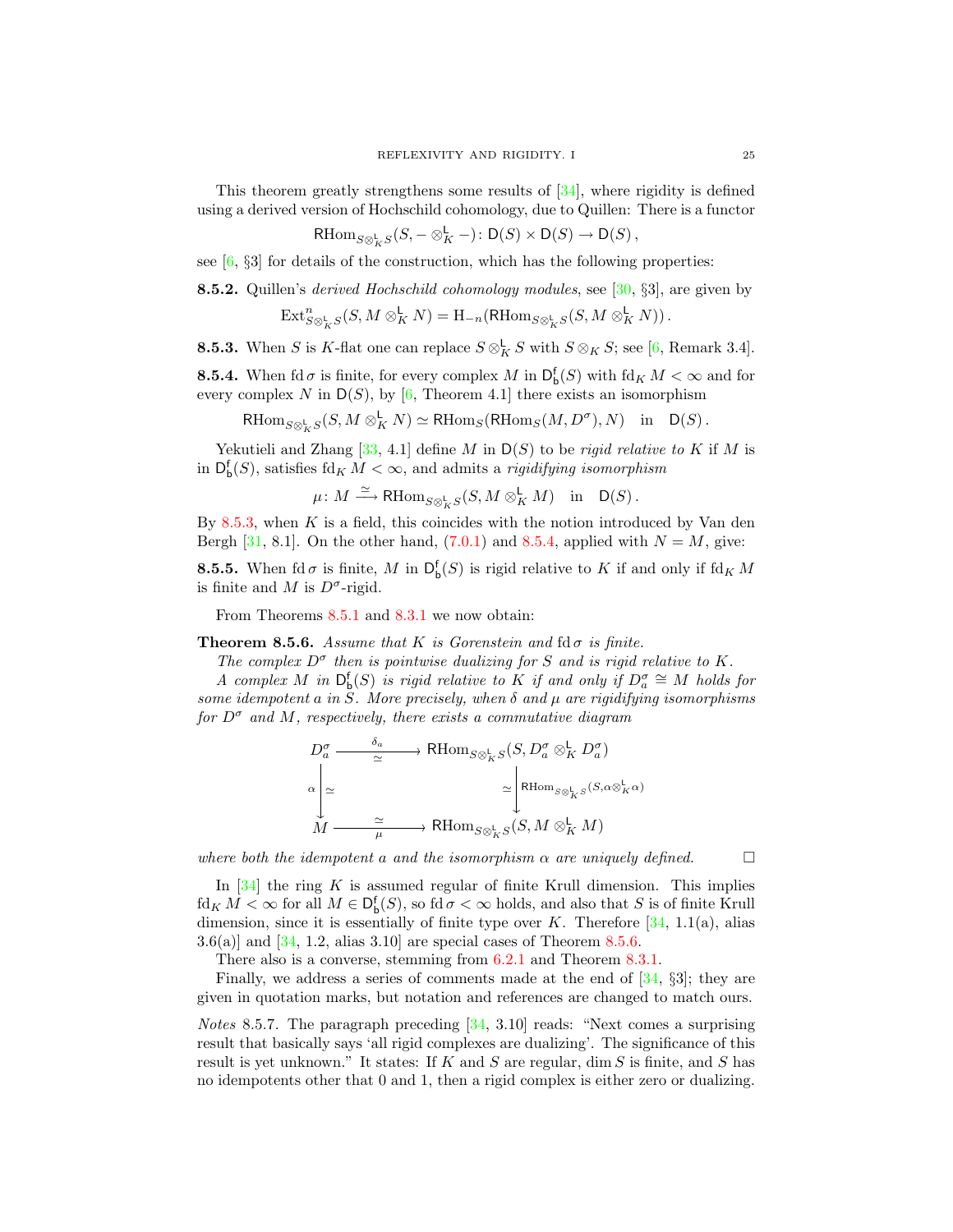Theorem [7.2](#page-19-2) provides an explanation of this phenomenon: Under these conditions S has finite global dimension, hence every semidualizing complex is dualizing.

Notes 8.5.8. Concerning [\[34,](#page-30-4) 3.14]: "The standing assumptions that the base ring K has finite global dimension seems superfluous." See Theorem [8.5.6.](#page-24-0)

"However, it seems necessary for K to be Gorenstein—see  $[34, \text{Example } 3.16]$  $[34, \text{Example } 3.16]$ ." Compare Theorems [8.5.1](#page-23-7) and [8.5.6.](#page-24-0)

"A similar reservation applies to the assumption that  $S$  is regular in Theorem 3.10 (Note the mistake in  $[33,$  Theorem 0.6]: there too S has to be regular)." Theorem [8.5.6](#page-24-0) shows that the regularity hypothesis can be weakened significantly.

<span id="page-25-0"></span>8.6. Quasi-Gorenstein homomorphisms. The map  $\sigma$  is said to be *quasi-Goren*-stein if in [8.0.1](#page-21-2) for each  $\mathfrak{n} \in \text{Max } S$  the  $Q_{\mathfrak{n} \cap Q}$ -module  $S_{\mathfrak{n}}$  has finite G-dimension and satisfies RHom<sub>Qn∩Q</sub>( $S_n, Q_{n \cap S}$ )  $\simeq \Sigma^{r(n)} S_n$  for some  $r(n) \in \mathbb{Z}$ ; see [\[3,](#page-29-4) 5.4, 6.7, 7.8, 8.4]; when this holds  $\sigma$  has finite G-dimension by Corollary [6.3.4.](#page-18-2)

By part (i) of the next theorem, quasi-Gorensteinness is a property of  $\sigma$ , not of the factorization. The equivalence of (ii) and (iii) also follows from  $[4, 2.2]$  $[4, 2.2]$ .

<span id="page-25-2"></span>Theorem 8.6.1. The following conditions are equivalent:

- (i)  $D^{\sigma}$  is invertible in  $D(S)$ .
- (i')  $D^{\sigma}$  is derived S-reflexive in  $D(S)$  and G-dim  $\sigma < \infty$ .
- (ii)  $\sigma$  is quasi-Gorenstein.
- (iii)  $Ext_P(S, P)$  is an invertible graded S-module.

*Proof.* (i)  $\Longleftrightarrow$  (i'). This results from Proposition [8.4.1](#page-23-5) and Corollary [5.7.](#page-15-2)

(i)  $\iff$  (iii). By [8.1.2,](#page-21-5) one has  $D^{\sigma} \simeq \Sigma^d \text{RHom}_P(S, P) \otimes_P^{\mathsf{L}} \Omega_{P|K}^d$  in  $\mathsf{D}(S)$ . It implies that  $D^{\sigma}$  is invertible in  $D(S)$  if and only if  $RHom_{P}(S, P)$  is. By Proposi-tion [5.1,](#page-12-3) the latter condition holds if and only if  $\text{Ext}_P (S, P)$  is invertible.

(i') & (iii)  $\implies$  (ii). Indeed, for every  $n \in \text{Spec } S$  the finiteness of G-dim  $\sigma$  implies that of G-dim<sub>Pn∩P</sub>  $S_n$ , and the invertibility of  $\text{Ext}_P (S, P)$  implies an isomorphism RHom<sub> $P_{\mathfrak{n}\cap P}(S_{\mathfrak{n}}, P_{\mathfrak{n}\cap P}) \simeq \Sigma^{r(\mathfrak{n})}S_{\mathfrak{n}}$  for some  $r(\mathfrak{n}) \in \mathbb{Z}$ , see Proposition [5.1.](#page-12-3)</sub>

 $(ii) \Longrightarrow (iii)$ . This follows from Proposition [5.1.](#page-12-3)

A quasi-Gorenstein homomorphism  $\sigma$  with  $\text{fd}_K S < \infty$  is said to be *Gorenstein*, see [\[3,](#page-29-4) 8.1]. When  $\sigma$  is flat, it is Gorenstein if and only if for every  $\mathfrak{q} \in \text{Spec } S$  and  $\mathfrak{p} = \mathfrak{q} \cap K$  the ring  $(K_{\mathfrak{p}}/\mathfrak{p} K_{\mathfrak{p}}) \otimes_K S$  is Gorenstein; see [\[3,](#page-29-4) 8.3]. The next result uses derived Hochschild cohomology; see [8.5.2.](#page-24-3) For flat  $\sigma$  it is proved in [\[4,](#page-29-13) 2.4].

<span id="page-25-1"></span>**Theorem 8.6.2.** The map  $\sigma$  is Gorenstein if and only if  $d\sigma$  is finite and the graded S-module  $\mathrm{Ext}_{S\otimes^{\mathsf{L}}_KS}(S,S\otimes^{\mathsf{L}}_KS)$  is invertible. When  $\sigma$  is Gorenstein one has

$$
D^{\sigma} \simeq \mathrm{Ext}_{S \otimes_{K}^{\mathsf{L}} S} (S, S \otimes_{K}^{\mathsf{L}} S)^{-1} \quad in \quad \mathsf{D}(S),
$$

and one can replace  $S \otimes_K^{\mathsf{L}} S$  with  $S \otimes_K S$  in case  $\sigma$  is flat.

*Proof.* We may assume that fd  $\sigma$  is finite. One then gets an isomorphism

<span id="page-25-3"></span>[\(8.6.2.](#page-25-1)1) RHom<sub>S</sub>( $D^{\sigma}, S$ )  $\simeq$  RHom<sub>S $\otimes_K^{\mathsf{L}}$ </sub> $S(S, S \otimes_K^{\mathsf{L}} S)$  in D(S)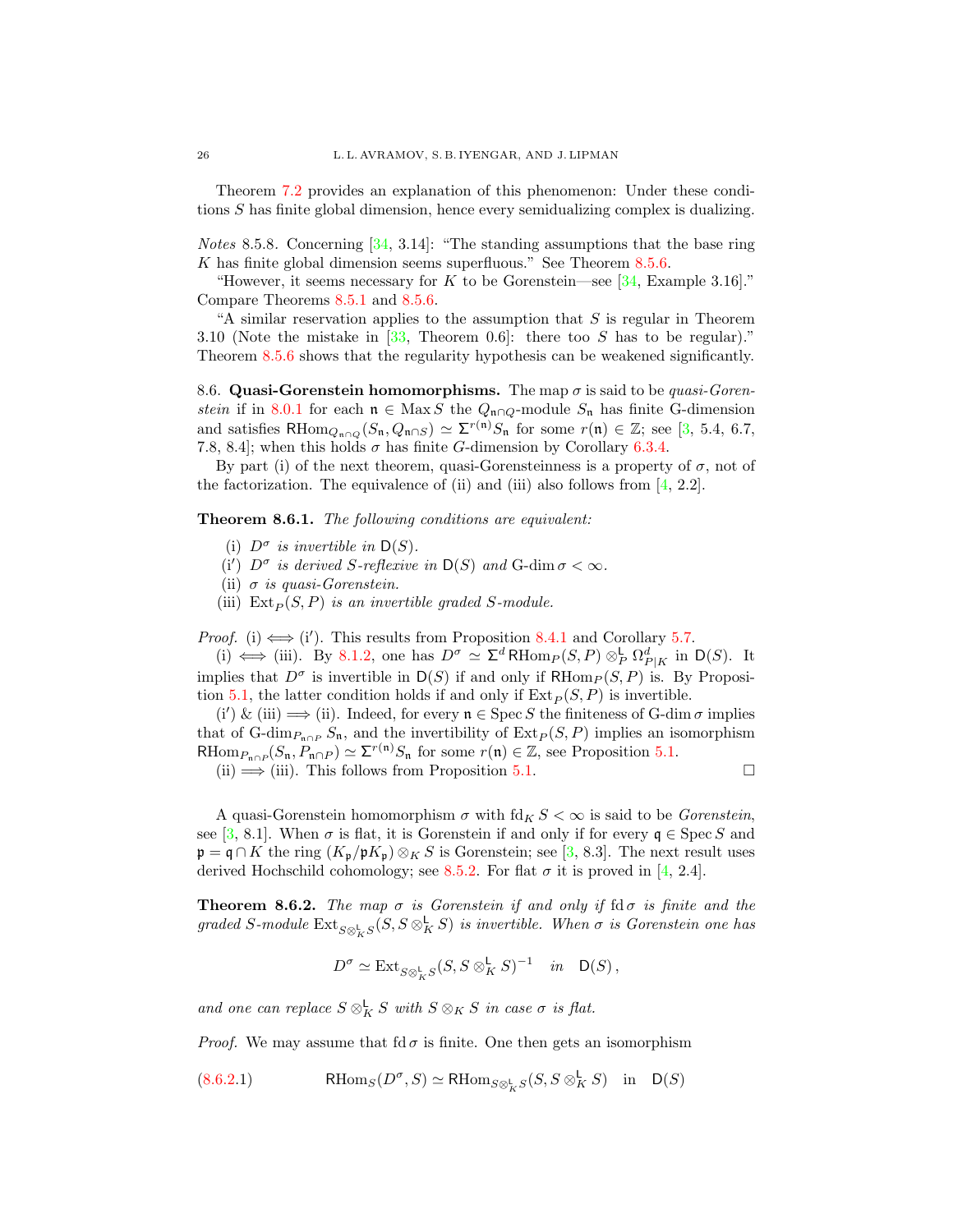from [8.5.4](#page-24-2) with  $M = S = N$ . The following equivalences then hold:

| $\sigma$ is Gorenstein $\iff D^{\sigma}$ is invertible |                                                                                                                | [by Theorem $8.6.1$ ] |
|--------------------------------------------------------|----------------------------------------------------------------------------------------------------------------|-----------------------|
|                                                        | $\iff$ RHom <sub>S</sub> $(D^{\sigma}, S)$ is invertible                                                       | [by Proposition 5.1]  |
|                                                        | $\iff$ RHom <sub>S<math>\otimes_{k}^{\mathsf{L}} S(S, S \otimes_{K}^{\mathsf{L}} S)</math> is invertible</sub> | [by $(8.6.2.1)$ ]     |
|                                                        | $\iff$ Ext <sub><math>S\otimes_{k}^{L}S(S, S\otimes_{K}^{L}S)</math> is invertible</sub>                       | [by Proposition 5.1]  |

When  $D^{\sigma}$  is invertible, [\(8.6.2.1\)](#page-25-3) and [4.6](#page-11-1) yield isomorphisms

$$
(D^{\sigma})^{-1}\simeq \mathrm{R}\mathrm{Hom}_{S\otimes^{\mathbf{L}}_KS}(S, S\otimes^{\mathbf{L}}_KS)\simeq \mathrm{Ext}_{S\otimes^{\mathbf{L}}_KS}(S, S\otimes^{\mathbf{L}}_KS)\quad \text{in}\quad \mathrm{D}(S)\,,
$$

whence the desired expression for  $D^{\sigma}$ . The last assertion comes from [8.5.3.](#page-24-1)  $\square$ 

Combining Theorem [8.6.2,](#page-25-1) Proposition [8.1.4,](#page-22-3) and the isomorphism in [8.1.2,](#page-21-5) we see that  $D^{\sigma}$  can be computed from factorizations through arbitrary Gorenstein homomorphisms—not just through essentially smooth ones, as provided by [8.1.1.](#page-21-4)

Corollary 8.6.3. If  $K \stackrel{\varkappa}{\rightarrow} Q \stackrel{\varkappa'}{\rightarrow} S$  is a factorization of  $\sigma$  with  $\varkappa$  Gorenstein and  $\nu'$  finite, then there is an isomorphism

$$
D^{\sigma} \simeq \text{RHom}_{Q}(S, Q) \otimes_{Q} \text{Ext}_{Q \otimes_{K}^{\mathbf{L}} Q} (Q, Q \otimes_{K}^{\mathbf{L}} Q)^{-1} \quad in \quad \mathsf{D}(S).
$$

Appendix A. Homological invariants

<span id="page-26-0"></span>Let  $R$  be a commutative noetherian ring.

Complexes of R-modules have differentials of degree  $-1$ . Modules are identified with complexes concentrated in degree zero. For every graded  $R$ -module  $H$  we set

$$
\inf H = \inf \{ n \in \mathbb{Z} \mid H_n \neq 0 \} \quad \text{and} \quad \sup H = \sup \{ n \in \mathbb{Z} \mid H_n \neq 0 \} \, .
$$

The amplitude of H is the number amp  $H = \sup H - \inf H$ . Thus  $H = 0$  is equivalent to inf  $H = \infty$ ; to sup  $H = -\infty$ ; to amp  $H = -\infty$ , and also to amp  $H < 0$ .

We write  $D(R)$  for the derived category of R-modules, and  $\Sigma$  for its translation functor. Various full subcategories of  $D(R)$  are used in this text. Our notation for them is mostly standard: the objects of  $D_{+}(R)$  are the complexes M with inf  $H(M) > -\infty$ , those of D<sub>−</sub>(R) are the complexes M with sup  $H(M) < \infty$ , and  $D_{\mathbf{b}}(R) = D_{+}(R) \cap D_{-}(R)$ . Also,  $D^{f}(R)$  is the category of complexes M with  $H_n(M)$ finite for each  $n \in \mathbb{Z}$ , and we set  $D_{+}^{f}(R) = D^{f}(R) \cap D_{+}(R)$ , etc.

For complexes M and N in  $\mathsf{D}(R)$  we write  $M \otimes_R^{\mathsf{L}} N$  for the derived tensor product,  $RHom_R(M, N)$  for the derived complex of homomorphisms, and set

$$
\operatorname{Tor}^R_n(M,N) = \operatorname{H}_n(M \otimes_R^{\mathsf{L}} N) \quad \text{and} \quad \operatorname{Ext}^n_R(M,N) = \operatorname{H}_{-n}(\operatorname{RHom}_R(M,N)).
$$

Standard spectral sequence arguments give the following well known assertions:

<span id="page-26-1"></span>**A.1.** For all complexes M and N in  $D(R)$  there are inequalities

$$
\sup \mathrm{H}(\mathrm{RHom}_R(M, N)) \leq \sup \mathrm{H}(N) - \inf \mathrm{H}(M).
$$
  
if  $\mathrm{H}(M \otimes_R^{\mathsf{L}} N) \geq \inf \mathrm{H}(M) + \inf \mathrm{H}(N).$ 

If M is in  $D_{+}^{f}(R)$  and N is in  $D_{-}^{f}(R)$ , then  $RHom_{R}(M, N)$  is in  $D_{-}^{f}(R)$ . If M and N are in  $\mathsf{D}_+^{\mathsf{f}}(R)$ , then so is  $M \otimes_R^{\mathsf{L}} N$ .

<span id="page-26-2"></span>For ease of reference, we list some canonical isomorphisms: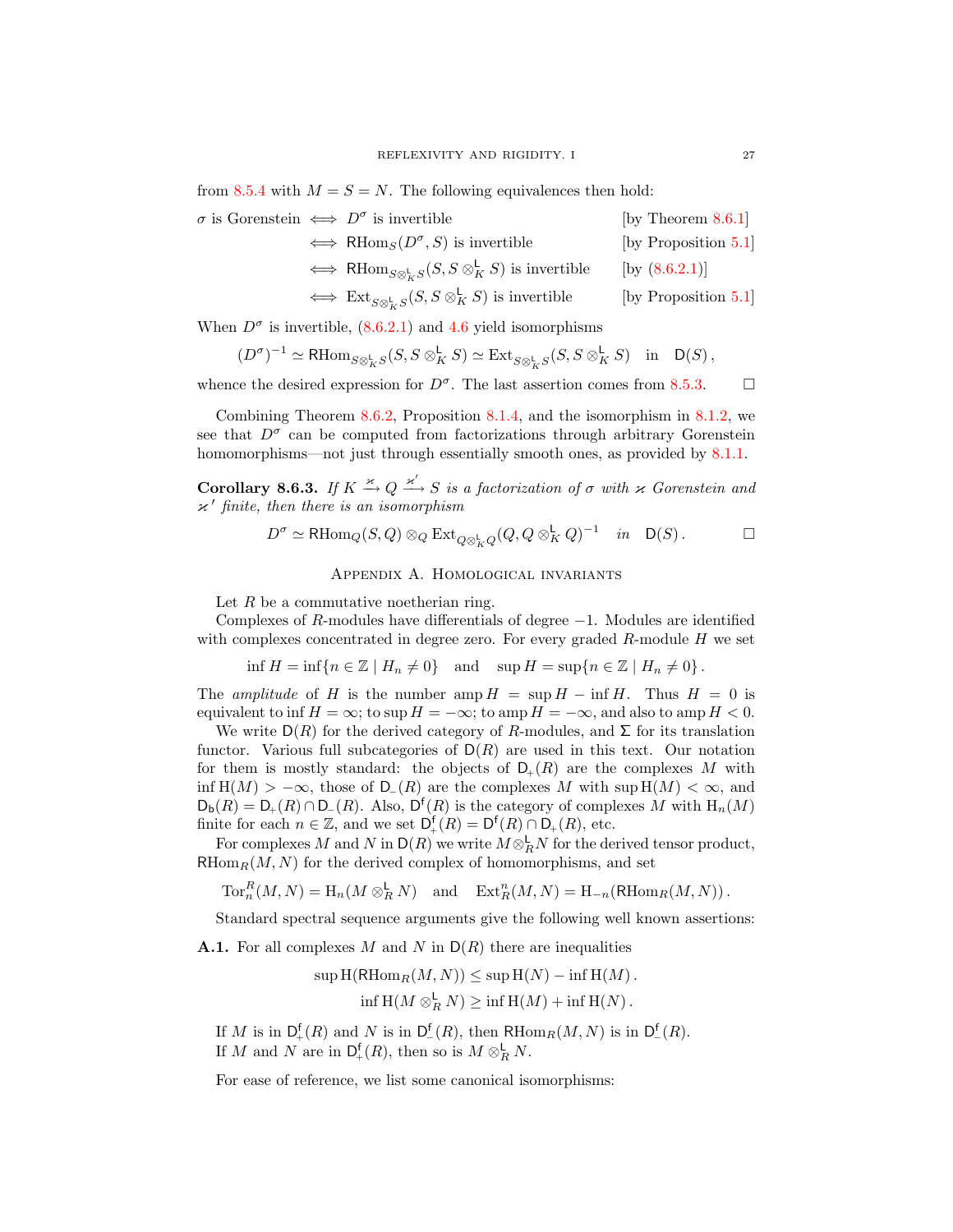**A.2.** Let m be a maximal ideal of R and set  $k = R/\mathfrak{m}$ . For all complexes M in  $D(R)$  and N in  $D_{-}^{f}(R)$  there are isomorphisms of graded k-vector spaces

$$
k \otimes_R^{\mathsf{L}} M \cong (k \otimes_R^{\mathsf{L}} M)_{\mathfrak{m}} \cong k \otimes_R^{\mathsf{L}} M_{\mathfrak{m}} \cong k \otimes_{R_{\mathfrak{m}}}^{\mathsf{L}} M_{\mathfrak{m}} ;
$$
  
RHom<sub>R</sub> $(k, N) \cong$  RHom<sub>R</sub> $(k, N)_{\mathfrak{m}} \cong$  RHom<sub>R</sub> $(k, N_{\mathfrak{m}}) \cong$  RHom<sub>R <sub>$\mathfrak{m}}$</sub>  $(k, N_{\mathfrak{m}})$ .</sub>

We write  $(R, \mathfrak{m}, k)$  is a local ring to indicate that R is a commutative noetherian ring with unique maximal ideal m and with residue field  $k = R/m$ .

The statements below may be viewed as partial converses to those in [A.1.](#page-26-1)

<span id="page-27-3"></span>**A.3.** Let  $(R, \mathfrak{m}, k)$  be a local ring and M a complex in  $D^f(R)$ .

If RHom $_R(k, M)$  is in D<sub>−</sub>(R), then M is in D<sub>−</sub>(R).

If  $k \otimes_R^{\mathsf{L}} M$  is in  $\mathsf{D}_+(R)$ , then M is in  $\mathsf{D}_+(R)$ .

See  $\begin{bmatrix} 17, 2.5, 4.5 \end{bmatrix}$  for the original proofs. The proof of  $\begin{bmatrix} 4, 1.5 \end{bmatrix}$  gives a shorter, simpler, argument for the second assertion; it can be adapted to cover the first one.

Many arguments in this paper utilize invariants of local rings with values in the ring  $\mathbb{Z}[\![t]\!][t^{-1}]$  of formal Laurent series in t with integer coefficients. The *order* of such a series  $F(t) = \sum_{n \in \mathbb{Z}} a_n t^n$  is the number

$$
ord(F(t)) = inf{n \in \mathbb{Z} \mid a_n \neq 0}.
$$

To obtain the expressions for Poincaré series and Bass series in Lemmas [A.4.3](#page-27-0) and  $A.5.3$  below, we combine ideas from Foxby's proofs of  $[15, 4.1, 4.2]$  $[15, 4.1, 4.2]$  with the results in [A.3;](#page-27-3) this allows us to relax some boundedness conditions in [\[15\]](#page-30-18).

**A.4.** Poincaré series. For a local ring  $(R, \mathfrak{m}, k)$  and for M in  $D_{+}^{f}(R)$ , in view of [A.1](#page-26-1) the formula below defines a formal Laurent series, called the *Poincaré series* of  $M$ :

$$
P_M^R(t) = \sum_{n \in \mathbb{Z}} \text{rank}_k \operatorname{Tor}_n^R(k, M) t^n.
$$

<span id="page-27-1"></span>**A.4.1.** When  $(R, \mathfrak{m}, k)$  is a local ring, each complex  $M \in D_{+}^{f}(R)$  admits a resolution  $F \cong M$  with  $F \in D_+^{\mathsf{f}}(R)$ , such that  $\partial(F) \subseteq \mathfrak{m} F$  holds and each  $F_n$  is free of finite rank; this forces inf  $F = \inf H(M)$ . Since  $k \otimes_R F$  is a complex of k-vector spaces with zero differential, there are isomorphisms

$$
k \otimes_R^{\mathsf{L}} M \simeq k \otimes_R F \simeq \mathrm{H}(k \otimes_R F) \quad \text{in} \quad \mathsf{D}(R) \,,
$$

which imply equalities  $\text{rank}_k \text{Tor}_n^R(k,M) = \text{rank}_R F_n$  for all  $n \in \mathbb{Z}$ .

In  $A.4.2$  and Lemma  $A.4.3$  below the ring R is not assumed local.

<span id="page-27-2"></span>**A.4.2.** For M in  $D_+^f(R)$  and p in Spec R the conditions  $\mathfrak{p} \in \text{Supp } M$  and  $P_{M_n}^{R_p}$  $\theta_{M_{\mathfrak{p}}}^{\mathbf{n}_{\mathfrak{p}}}(t) \neq 0$ are equivalent; when they hold one has  $\mathrm{ord}(P_{M}^{R_{\mathfrak{p}}})$  $D_{M_{\mathfrak{p}}}^{\mathbf{n}_{\mathfrak{p}}}(t)) = \inf \mathrm{H}(M_{\mathfrak{p}}).$ Indeed, both assertions are immediate consequences of [A.4.1.](#page-27-1)

<span id="page-27-0"></span>**Lemma A.4.3.** Let M and N be complexes in  $D^{f}(R)$  and p be a prime ideal of R. If  $(M \otimes_R^{\mathsf{L}} N)_{\mathfrak{p}}$  is in  $\mathsf{D}_+(R_{\mathfrak{p}})$ , then so are  $M_{\mathfrak{p}}$  and  $N_{\mathfrak{p}}$ , and there are equalities

$$
P_{(M\otimes_R^{\mathbf{L}}N)_{\mathfrak{p}}}^{R_{\mathfrak{p}}}(t) = P_{M_{\mathfrak{p}}}^{R_{\mathfrak{p}}}(t) \cdot P_{N_{\mathfrak{p}}}^{R_{\mathfrak{p}}}(t) ,
$$
  
inf  $H((M\otimes_R^{\mathbf{L}}N)_{\mathfrak{p}}) = \inf H(M_{\mathfrak{p}}) + \inf H(N_{\mathfrak{p}}) .$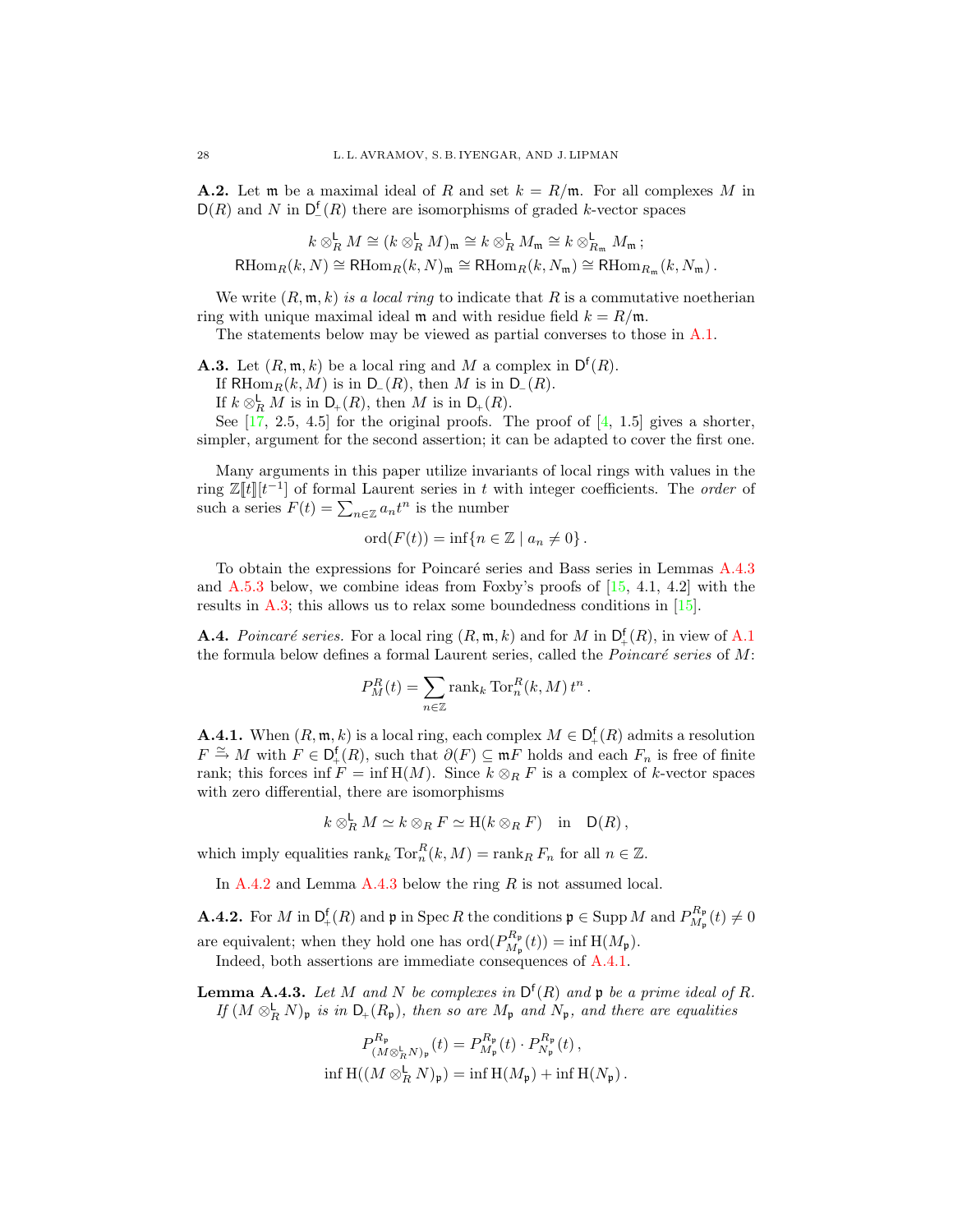*Proof.* In  $D(R_p)$  one has  $(M \otimes_R^{\mathsf{L}} N)_\mathfrak{p} \simeq M_\mathfrak{p} \otimes_{R_p}^{\mathsf{L}} N_\mathfrak{p}$ , so it suffices to treat the case when  $(R, \mathfrak{p}, k)$  is local. Note the following isomorphisms of graded vector spaces:

$$
H(k \otimes_R^{\mathsf{L}} (M \otimes_R^{\mathsf{L}} N)) \cong H((k \otimes_R^{\mathsf{L}} M) \otimes_R^{\mathsf{L}} (k \otimes_R^{\mathsf{L}} N))
$$
  

$$
\cong H(k \otimes_R^{\mathsf{L}} M) \otimes_R H(k \otimes_R^{\mathsf{L}} N)
$$

The hypotheses and [A.1](#page-26-1) yield  $H_n(k \otimes_R^{\mathsf{L}} (M \otimes_R^{\mathsf{L}} N)) = 0$  for  $n \ll 0$ , so the isomorphism implies that  $k \otimes_R^{\mathsf{L}} M$  and  $k \otimes_R^{\mathsf{L}} N$  are in  $\mathsf{D}_+(R)$ , and thus M and N are in  $\mathsf{D}_+^{\mathsf{f}}(R)$ by [A.3.](#page-27-3) When they are, for each  $n \in \mathbb{Z}$  one has an isomorphism of k-vector spaces

$$
\begin{aligned} (\mathrm{H}(k\otimes_R^{\mathsf{L}} M)\otimes_k \mathrm{H}(k\otimes_R^{\mathsf{L}} N))_n &\cong \bigoplus_{i+j=n} \mathrm{H}_i(k\otimes_R^{\mathsf{L}} M)\otimes_k \mathrm{H}_j(k\otimes_R^{\mathsf{L}} N) \\ &\cong \bigoplus_{i+j=n} \mathrm{Tor}_i^R(k,M)\otimes_k \mathrm{Tor}_j^R(k,N) \,. \end{aligned}
$$

By equating the generating series for the ranks over  $k$ , we get the desired equality of Poincaré series; comparing orders and using [A.4.2](#page-27-2) gives the second equality.  $\Box$ 

**A.5.** Bass series. For a local ring  $(R, \mathfrak{m}, k)$  and for N in  $D_{-}^{\mathfrak{f}}(R)$ , in view of [A.1](#page-26-1) the following formula defines a formal Laurent series, called the Bass series of N:

$$
I_R^N(t) = \sum_{n \in \mathbb{Z}} \text{rank}_k \operatorname{Ext}_R^n(k, N) t^n.
$$

<span id="page-28-0"></span>**A.5.1.** For a local ring R and N in  $D_{-}^{f}(R)$  one has  $\text{ord}(I_{R}^{N}(t)) = \text{depth}_{R} N$ ; this follows from the definition of depth, see Section [1.](#page-2-0) Furthermore,  $I_R^N(t)$  is a Laurent polynomial if and only if N has finite injective dimension; see, for example,  $[2, 5.5]$  $[2, 5.5]$ .

In the remaining statements the ring  $R$  is not necessarily local.

<span id="page-28-2"></span>**A.5.2.** For N in  $D_1^f(R)$  and p in Spec R the conditions  $p \in \text{Supp } N$  and  $I_{R_n}^{N_p}$  $R_{\mathfrak{p}}^{\mathrm{IVp}}(t)\neq 0$ are equivalent; when they hold one has  $\mathrm{ord}(I_{R_n}^{N_p})$  $\det_{R_{\mathfrak{p}}}^{N_{\mathfrak{p}}}(t)) = \operatorname{depth}_{R_{\mathfrak{p}}}N_{\mathfrak{p}}.$ 

Indeed, in view of [A.5.1](#page-28-0) the assertions follow from the fact that depth  $R_p$ ,  $N_p < \infty$ is equivalent to  $H(N_p) \neq 0$ ; see, for instance, [\[17,](#page-30-11) 2.5].

<span id="page-28-1"></span>**Lemma A.5.3.** Let M and N be complexes in  $D^{f}(R)$  and p a prime ideal of R. If RHom $_R(M, N)$  is in  $D_-(R)$  then  $M_p$  is in  $D_+^f(R_p)$ .

If, in addition,  $\mathfrak p$  is the unique maximal ideal of R, or  $\mathfrak p$  is maximal and N is in  $D_{-}^{f}(R)$ , or M is in  $D_{+}^{f}(R)$  and N is in  $D_{-}^{f}(R)$ , then there are equalities

$$
I_{R_{\mathfrak{p}}}^{\mathrm{RHom}_{R}(M,N)_{\mathfrak{p}}}(t) = P_{M_{\mathfrak{p}}}^{R_{\mathfrak{p}}}(t) \cdot I_{R_{\mathfrak{p}}}^{N_{\mathfrak{p}}}(t) ,
$$
  
depth<sub>R<sub>p</sub></sub>(RHom<sub>R</sub> $(M, N)_{\mathfrak{p}}$ ) = inf $(H(M_{\mathfrak{p}}))$  + depth<sub>R<sub>p</sub></sub> $(N_{\mathfrak{p}})$ .

*Proof.* Assume first that **p** is maximal and set  $k = R/\mathfrak{p}$ . One gets isomorphisms

 $\text{H}(\text{RHom}_R(k, \text{RHom}_R(M, N))) \cong \text{H}(\text{RHom}_R(k \otimes_R^{\mathsf{L}} M, N))$ 

$$
\cong H(\mathrm{RHom}_k(k\otimes_R^{\mathsf{L}} M, \mathrm{RHom}_R(k,N)))
$$

$$
\cong \operatorname{Hom}_k(\operatorname{H}(k \otimes_R^{\mathsf{L}} M), \operatorname{H}(\operatorname{RHom}_R(k,N)))
$$

of graded k-vector spaces by using standard maps. In view of [A.1,](#page-26-1) for  $n \gg 0$  one has  $\text{H}_n(\text{RHom}_R(k, \text{RHom}_R(M, N))) = 0$ , so the isomorphisms yield  $k \otimes_R^{\mathsf{L}} M \in \mathsf{D}_+(R)$ and RHom<sub>R</sub> $(k, N) \in D_{-}(R)$ . When R is local, one gets  $M \in D_{+}^{f}(R)$  and  $N \in D_{-}^{f}(R)$ from [A.3.](#page-27-3) For general R, this implies  $M_{\mathfrak{p}} \in D^{\mathfrak{f}}_+(R_{\mathfrak{p}})$  in view of the isomorphism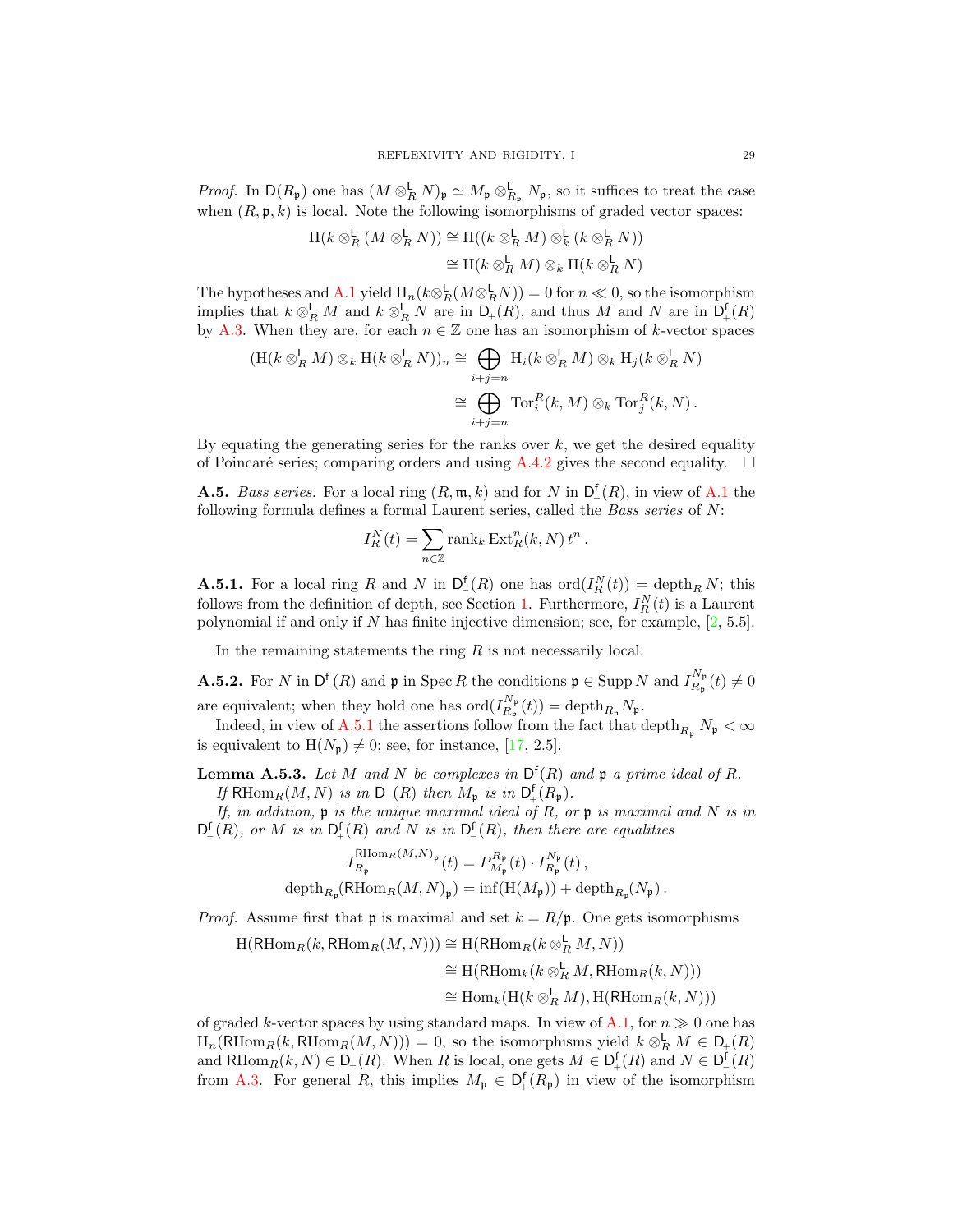$k \otimes_R^{\mathbf{L}} M \simeq k \otimes_{R_{\mathfrak{p}}}^{\mathbf{L}} M_{\mathfrak{p}}$  from [A.2.](#page-26-2) If N is in  $D_{-}^{\mathbf{f}}(R)$ , then by referring once more to *loc. cit.* we can rewrite the isomorphisms above in each degree  $n$  in the form

$$
\begin{split} \operatorname{Ext}^n_{R_{\mathfrak{p}}}(k, \operatorname{RHom}_R(M,N)_{\mathfrak{p}}) &\cong \operatorname{Hom}_k(\operatorname{Tor}^{R_{\mathfrak{p}}}(k,M_{\mathfrak{p}}), \operatorname{Ext}_{R_{\mathfrak{p}}}(k,N_{\mathfrak{p}}))_{-n} \\ &\cong \bigoplus_{i-j=n} \operatorname{Hom}_k(\operatorname{Tor}_i^{R_{\mathfrak{p}}}(k,M_{\mathfrak{p}}), \operatorname{Ext}_{R_{\mathfrak{p}}}^{-j}(k,N_{\mathfrak{p}})) \,. \end{split}
$$

For the generating series for the ranks over  $k$  these isomorphisms give

$$
I_{R_{\mathfrak{p}}}^{\mathrm{RHom}_{R}(M,N)_{\mathfrak{p}}}(t) = \left(\sum_{i \in \mathbb{Z}} \mathrm{rank}_{k} \mathrm{Tor}_{i}^{R_{\mathfrak{p}}}(k, M_{\mathfrak{p}}) t^{i}\right) \left(\sum_{j \in \mathbb{Z}} \mathrm{rank}_{k} \mathrm{Ext}_{R_{\mathfrak{p}}}^{j}(k, N_{\mathfrak{p}}) t^{j}\right)
$$

$$
= P_{M_{\mathfrak{p}}}^{R_{\mathfrak{p}}}(t) \cdot I_{R_{\mathfrak{p}}}^{N_{\mathfrak{p}}}(t).
$$

Equating orders of formal Laurent and using [A.5.2](#page-28-2) one gets the second equality.

Let now  $\mathfrak p$  be an arbitrary prime ideal and  $\mathfrak m$  a maximal ideal containing  $\mathfrak p$ . The preceding discussion shows that  $M_{\mathfrak{m}}$  is in  $\mathsf{D}_+^{\mathsf{f}}(R_{\mathfrak{m}})$ , hence  $M_{\mathfrak{p}}$  is in  $\mathsf{D}_+^{\mathsf{f}}(R_{\mathfrak{p}})$ . When M is in  $\mathsf{D}_+^{\mathsf{f}}(R)$  and N is in  $\mathsf{D}_-^{\mathsf{f}}(R)$  one has  $\mathsf{RHom}_R(M, N)_{\mathfrak{p}} \cong \mathsf{RHom}_{R_{\mathfrak{p}}}(M_{\mathfrak{p}}, N_{\mathfrak{p}})$ , so the desired equalities follow from those that have already been established.

<span id="page-29-11"></span>**A.6.** The *support* of a complex M in  $D_b^f(R)$  is the set

$$
\operatorname{Supp}_R M = \{ \mathfrak{p} \in \operatorname{Spec} R \mid \mathrm{H}(M)_{\mathfrak{p}} \neq 0 \}.
$$

One has  $\text{Supp}_R M = \emptyset$  if and only if  $H(M) = 0$ , if and only if  $M \simeq 0$  in  $D(R)$ . For all complexes  $M, N$  in  $\mathsf{D}_{\mathsf{b}}^{\mathsf{f}}(R)$  there are equalities

 $\operatorname{Supp}_R(M\otimes_R^{\mathsf{L}} N)=\operatorname{Supp}_R M\cap \operatorname{Supp}_R N=\operatorname{Supp}_R \mathsf{R}\mathrm{Hom}_R(M,N)\,.$ 

This follows directly from [A.4.2,](#page-27-2) [A.5.2,](#page-28-2) and Lemmas [A.4.3](#page-27-0) and [A.5.3.](#page-28-1)

#### **REFERENCES**

- <span id="page-29-0"></span>[1] M. Auslander, M. Bridger, Stable module theory, Memoirs Amer. Math. Soc. 94, Amer. Math. Soc., Providence, R.I.; 1969.
- <span id="page-29-7"></span>[2] L. L. Avramov, H.-B. Foxby, Homological dimensions of unbounded complexes, J. Pure Appl. Algebra 71 (1991), 129–155.
- <span id="page-29-4"></span>[3] L. L. Avramov, H.-B. Foxby, Ring homomorphisms and finite Gorenstein dimension, Proc. London Math. Soc. (3) 75 (1997), 241–270.
- <span id="page-29-13"></span>[4] L. L. Avramov, S. B. Iyengar, Gorenstein algebras and Hochschild cohomology, Mich. Math. J. 57 (2008), 17–35.
- <span id="page-29-2"></span>[5] L. L. Avramov, S. B. Iyengar, J. Lipman, S. Nayak, Reduction of derived Hochschild functors over commutative algebras and schemes, Adv. Math. 30 (2010), 735-772.
- <span id="page-29-1"></span>[6] L. L. Avramov, S. B. Iyengar, J. Lipman, Reflexivity and rigidity for complexes. II. Schemes, preprint, 2010.
- <span id="page-29-12"></span>[7] H. Bass, M. P. Murthy, Grothendieck groups and Picard groups of abelian group rings, Ann. Math. 86 (1967), 16–73.
- <span id="page-29-10"></span>[8] L. G. Chouinard II, On finite weak and injective dimensions, Proc. Amer. Math. Soc. 60 (1976), 57–60.
- <span id="page-29-9"></span>[9] L.W. Christensen, Gorenstein dimensions, Lecture Notes in Math. 1747, Springer-Verlag, New York, 2000.
- <span id="page-29-5"></span>[10] L.W. Christensen, Semidualizing complexes and their Auslander categories, Trans. Amer. Math. Soc. 353 (2001), 1839–1883.
- <span id="page-29-6"></span>[11] L.W. Christensen, H.-B. Foxby, A. Frankild, Restricted homological dimensions and Cohen-Macaulayness, J. Algebra 251 (2002), 479–502.
- <span id="page-29-8"></span>[12] B. Conrad, Grothendieck Duality and Base Change, Lecture Notes in Math. 1750, Springer Verlag, New York, 2000.
- <span id="page-29-3"></span>[13] H.-B. Foxby, Gorenstein modules and related modules, Math. Scand. 31 (1973), 267–284.